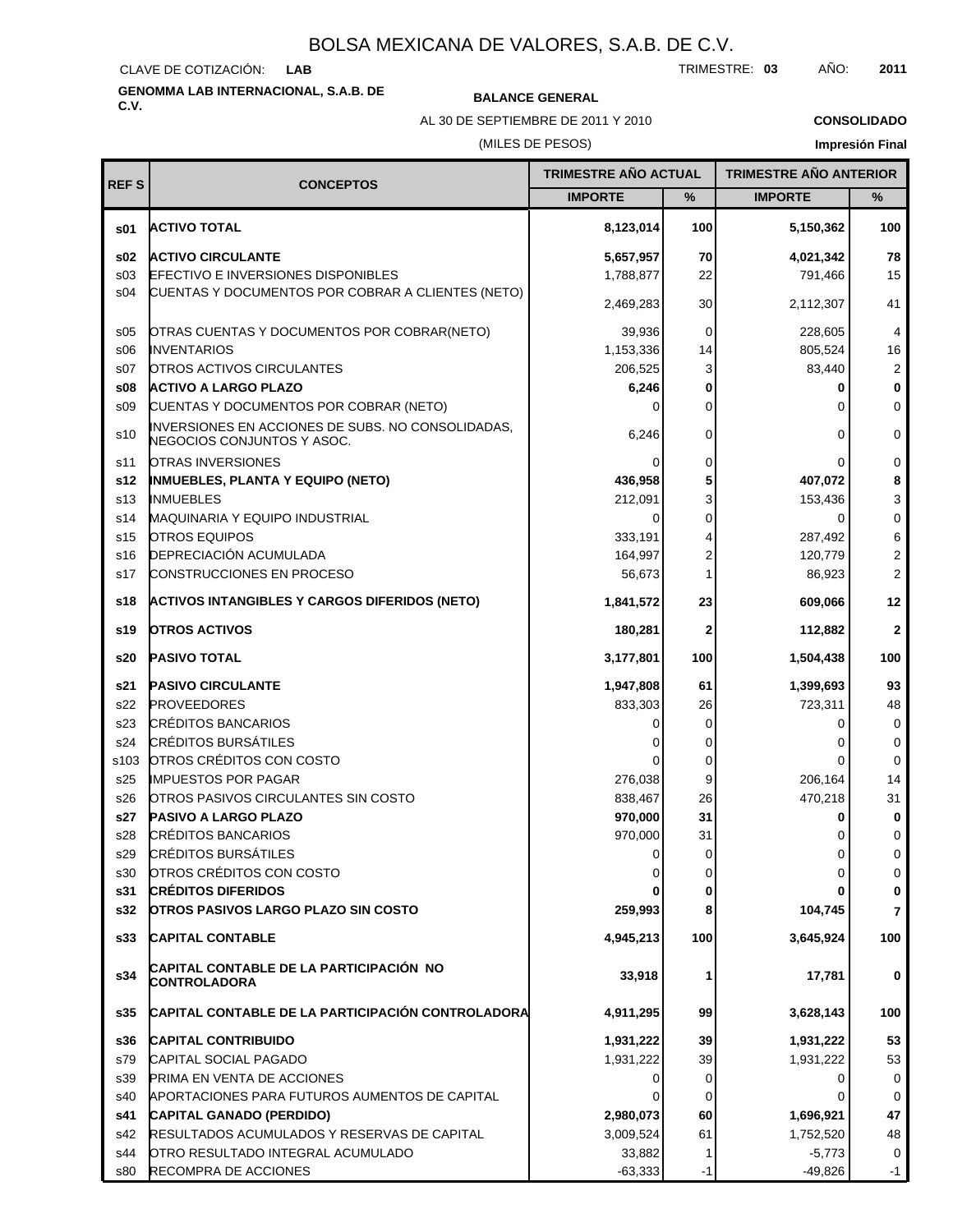## **GENOMMA LAB INTERNACIONAL, S.A.B. DE C.V. BALANCE GENERAL** CLAVE DE COTIZACIÓN: **LAB**

TRIMESTRE: **03** AÑO: **2011**

DESGLOSE DE PRINCIPALES CONCEPTOS

### (MILES DE PESOS)

### **CONSOLIDADO**

|              |                                                                         | <b>TRIMESTRE AÑO ACTUAL</b> |            | <b>TRIMESTRE AÑO ANTERIOR</b> |                   |
|--------------|-------------------------------------------------------------------------|-----------------------------|------------|-------------------------------|-------------------|
| <b>REFS</b>  | <b>CONCEPTOS</b>                                                        | <b>IMPORTE</b>              | %          | <b>IMPORTE</b>                | %                 |
| \$03         | <b>EFECTIVO E INVERSIONES DISPONIBLES</b>                               | 1,788,877                   | 100        | 791,466                       | 100               |
| s46          | <b>EFECTIVO</b>                                                         | 648,429                     | 36         | 413,768                       | 52                |
| s47          | <b>INVERSIONES DISPONIBLES</b>                                          | 1,140,448                   | 64         | 377,698                       | 48                |
| s07          | <b>OTROS ACTIVOS CIRCULANTES</b>                                        | 206,525                     | 100        | 83,440                        | 100               |
| s81<br>s82   | <b>INSTRUMENTOS FINANCIEROS DERIVADOS</b><br>OPERACIONES DISCONTINUADAS | 0                           | 0          | 0                             | 0                 |
| s83          | <b>OTROS</b>                                                            | 3,372<br>203,153            | 2<br>98    | 3,130<br>80,310               | 4<br>96           |
|              |                                                                         |                             |            |                               |                   |
| s18          | <b>ACTIVOS INTANGIBLES Y CARGOS DIFERIDOS (NETO)</b>                    | 1,841,572                   | 100        | 609,066                       | 100               |
| s48          | GASTOS AMORTIZABLES (NETO)                                              | 31,493                      | 2          | 33,915                        | 6                 |
| s49          | <b>CRÉDITO MERCANTIL</b>                                                | 0                           | 0          | 0                             | $\mathbf 0$       |
| s51          | <b>OTROS</b>                                                            | 1,810,079                   | 98         | 575,151                       | 94                |
| s19          | <b>OTROS ACTIVOS</b>                                                    | 180,281                     | 100        | 112,882                       | 100               |
| s85<br>s50   | <b>INSTRUMENTOS FINANCIEROS DERIVADOS</b><br><b>IMPUESTOS DIFERIDOS</b> | 0<br>133,872                | 0<br>74    | $\Omega$<br>45,829            | $\Omega$<br>41    |
| s104         | BENEFICIOS A LOS EMPLEADOS                                              | 0                           | 0          | 0                             | 0                 |
| s86          | OPERACIONES DISCONTINUADAS                                              |                             | 0          | 0                             | 0                 |
| s87          | <b>OTROS</b>                                                            | 46,409                      | 26         | 67,053                        | 59                |
| s21          | <b>PASIVO CIRCULANTE</b>                                                | 1,947,808                   | 100        | 1,399,693                     | 100               |
| s52          | PASIVO EN MONEDA EXTRANJERA                                             | 279,971                     | 14         | 332,479                       | 24                |
| s53          | PASIVO EN MONEDA NACIONAL                                               | 1,667,837                   | 86         | 1,067,214                     | 76                |
| s26          | OTROS PASIVOS CIRCULANTES SIN COSTO                                     | 838,467                     | 100        | 470,218                       | 100               |
| s88          | <b>INSTRUMENTOS FINANCIEROS DERIVADOS</b>                               | 0                           | 0          | 0                             | 0                 |
| s89          | <b>INTERESES POR PAGAR</b>                                              | 11,575                      | 1<br>22    | 0                             | $\mathbf 0$<br>60 |
| s68<br>s90   | <b>PROVISIONES</b><br>OPERACIONES DISCONTINUADAS                        | 183,226<br>4,557            | 1          | 281,388<br>4,231              | $\mathbf{1}$      |
| s58          | OTROS PASIVOS CIRCULANTES                                               | 628,989                     | 75         | 180,460                       | 38                |
| s105         | BENEFICIOS A LOS EMPLEADOS                                              | 10,120                      | 1          | 4,139                         | 1                 |
| s27          | <b>PASIVO A LARGO PLAZO</b>                                             | 970,000                     | 100        | 0                             | 100               |
| s59          | PASIVO EN MONEDA EXTRANJERA                                             | 0                           | 0          | 0                             | 0                 |
| s60          | PASIVO EN MONEDA NACIONAL                                               | 970,000                     | 100        | 0                             | $\Omega$          |
| s31          | <b>CRÉDITOS DIFERIDOS</b>                                               | 0                           | 100        | 0                             | 100               |
| s65          | CRÉDITO MERCANTIL                                                       | 0                           | 0          | 0                             | 0                 |
| s67          | <b>OTROS</b>                                                            | 0                           | 0          | 0                             | 0                 |
| s32          | OTROS PASIVOS LARGO PLAZO SIN COSTO                                     | 259,993                     | 100        | 104,745                       | 100               |
|              | s66   IMPUESTOS DIFERIDOS                                               | 0                           | 0          | 0                             | 0                 |
| s91 I        | BENEFICIOS A LOS EMPLEADOS                                              | 0                           | 0          | 0                             | 0                 |
| s92 l<br>s69 | OPERACIONES DISCONTINUADAS<br><b>OTROS PASIVOS</b>                      | 0<br>259,993                | 0<br>100   | 0<br>104,745                  | 0<br>100          |
|              |                                                                         |                             |            |                               |                   |
| s79          | <b>CAPITAL SOCIAL PAGADO</b>                                            | 1,931,222<br>1,921,659      | 100<br>100 | 1,931,222<br>1,921,659        | 100<br>100        |
| s37<br>s38   | NOMINAL<br>ACTUALIZACIÓN                                                | 9,563                       | 0          | 9,563                         | 0                 |
|              |                                                                         |                             |            |                               |                   |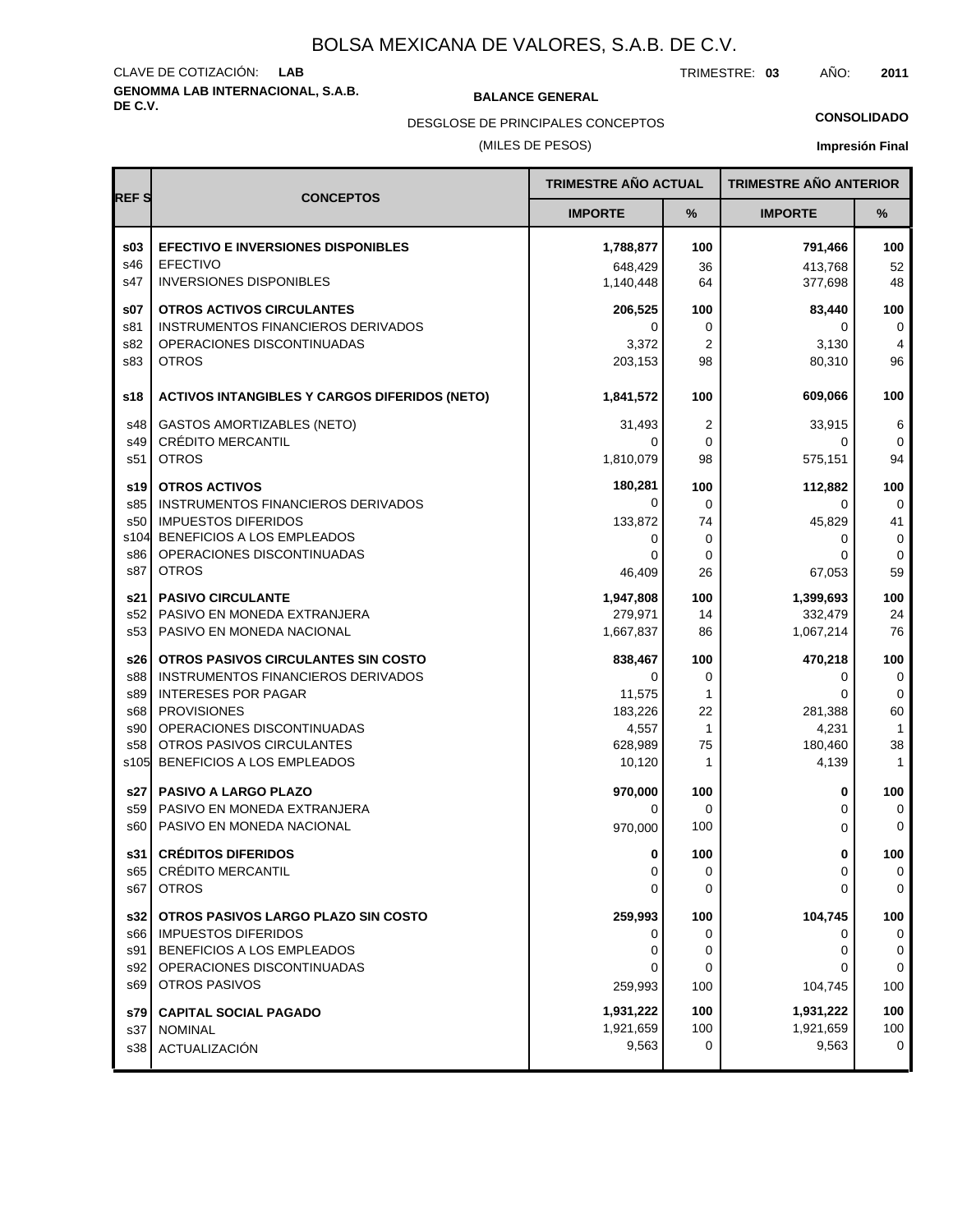## **GENOMMA LAB INTERNACIONAL, S.A.B. DE C.V. BALANCE GENERAL** CLAVE DE COTIZACIÓN: **LAB**

TRIMESTRE: **03** AÑO: **2011**

### **CONSOLIDADO**

DESGLOSE DE PRINCIPALES CONCEPTOS

### (MILES DE PESOS)

| <b>REFS</b> | <b>CONCEPTOS</b>                                                 | <b>TRIMESTRE AÑO ACTUAL</b> |      | <b>TRIMESTRE AÑO ANTERIOR</b> |              |
|-------------|------------------------------------------------------------------|-----------------------------|------|-------------------------------|--------------|
|             |                                                                  | <b>IMPORTE</b>              | $\%$ | <b>IMPORTE</b>                | $\%$         |
| s42         | <b>RESULTADOS ACUMULADOS Y RESERVAS DE CAPITAL</b>               | 3,009,524                   | 100  | 1,752,520                     | 100          |
| s93         | RESERVA LEGAL                                                    |                             | O    |                               | $\Omega$     |
| s43         | RESERVA PARA RECOMPRA DE ACCIONES                                |                             | 0    |                               | $\mathbf 0$  |
| s94         | <b>OTRAS RESERVAS</b>                                            |                             | 0    |                               | 0            |
| s95         | RESULTADO DE EJERCICIOS ANTERIORES                               | 2,214,255                   | 74   | 1,141,685                     | 65           |
| s45         | RESULTADO DEL EJERCICIO                                          | 795,269                     | 26   | 610,835                       | 35           |
| s44         | OTRO RESULTADO INTEGRAL ACUMULADO                                | 33,882                      | 100  | $-5,773$                      | 100          |
| s70         | RESULTADO ACUMULADO POR POSICIÓN MONETARIA                       |                             | 0    |                               | $\mathbf 0$  |
| s71         | RESULTADO POR TENENCIA DE ACTIVOS NO MONETARIOS                  |                             | 0    | O                             | $\mathbf{0}$ |
| s96         | EFECTO ACUMULADO POR CONVERSIÓN                                  | 33,882                      | 100  | $-5,773$                      | 100          |
| s97         | EFECTO ACUMULADO POR VALUACIÓN DE INST. FIN.<br><b>DERIVADOS</b> | O                           | 0    | 0                             | $\mathbf 0$  |
| s98         | RESULTADO POR IMPUESTOS DIFERIDOS                                |                             | 0    |                               | $\Omega$     |
| s100        | <b>OTROS</b>                                                     |                             | 0    |                               | $\mathbf 0$  |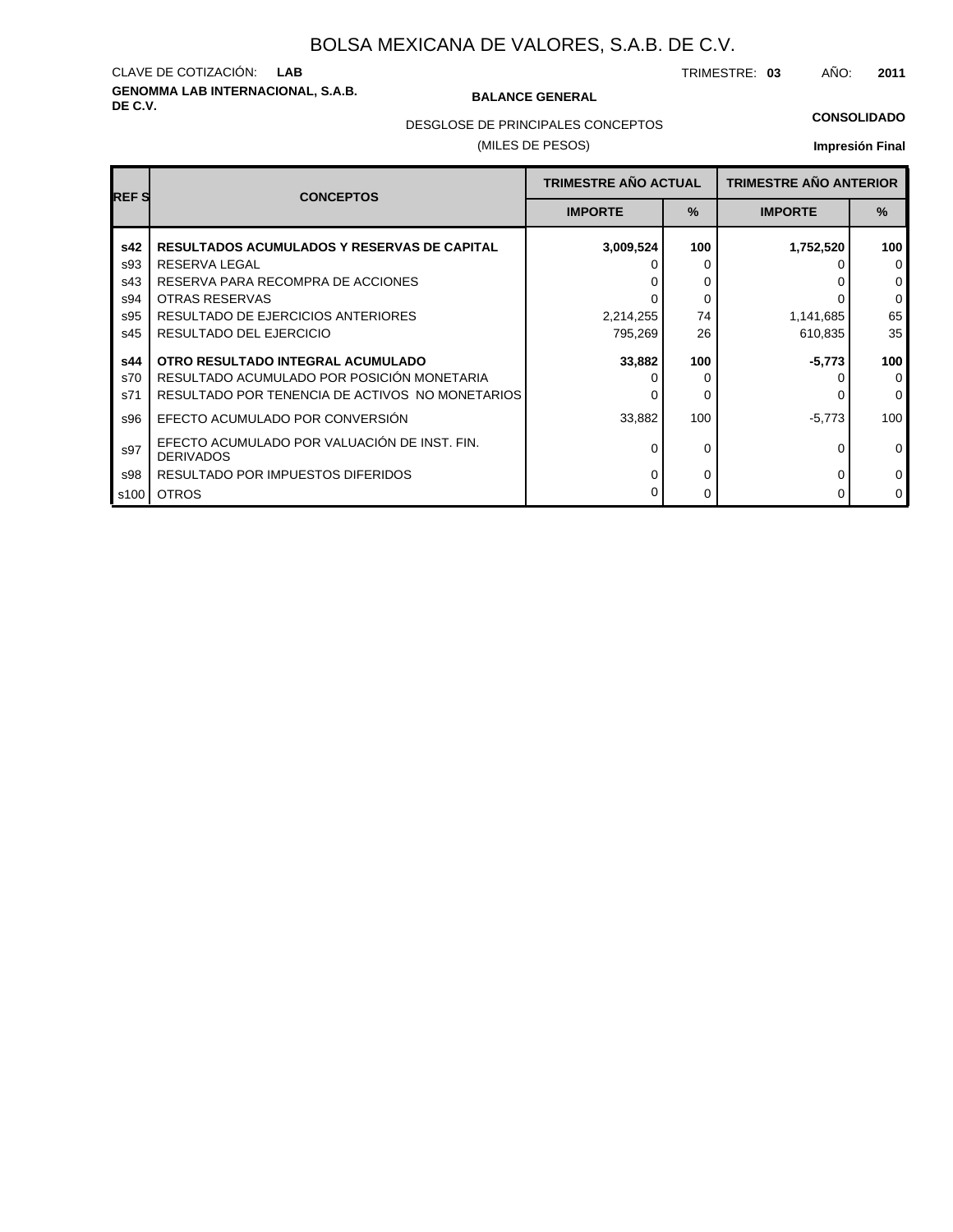## **GENOMMA LAB INTERNACIONAL, S.A.B. DE C.V. BALANCE GENERAL** CLAVE DE COTIZACIÓN: **LAB**

TRIMESTRE: **03** AÑO: **2011**

**CONSOLIDADO**

DATOS INFORMATIVOS

### (MILES DE PESOS)

### **Impresión Final**

| <b>REFS</b> | <b>CONCEPTOS</b>                             | <b>TRIMESTRE AÑO ACTUAL</b> | <b>TRIMESTRE AÑO ANTERIOR</b> |
|-------------|----------------------------------------------|-----------------------------|-------------------------------|
|             |                                              | <b>IMPORTE</b>              | <b>IMPORTE</b>                |
| s72         | CAPITAL DE TRABAJO                           | 3,710,149                   | 2,621,649                     |
| s73         | FONDO PARA PENSIONES Y PRIMA DE ANTIGÜEDAD   |                             | 0                             |
| s74         | NUMERO DE FUNCIONARIOS (*)                   | 44                          | 42                            |
| s75         | NUMERO DE EMPLEADOS (*)                      | 1,182                       | 615                           |
| s76         | NUMERO DE OBREROS (*)                        |                             | $\Omega$                      |
| s77         | NUMERO DE ACCIONES EN CIRCULACIÓN (*)        | 1,052,254,426               | 1,052,589,426                 |
| s78         | NUMERO DE ACCIONES RECOMPRADAS (*)           | 495,000                     | 160,000                       |
| s101        | EFECTIVO RESTRINGIDO                         | 13,037                      | 5,154                         |
| s102        | DEUDA CON COSTO DE ASOCIADAS NO CONSOLIDADAS |                             | $\mathbf{0}$                  |

(\*) DATOS EN UNIDADES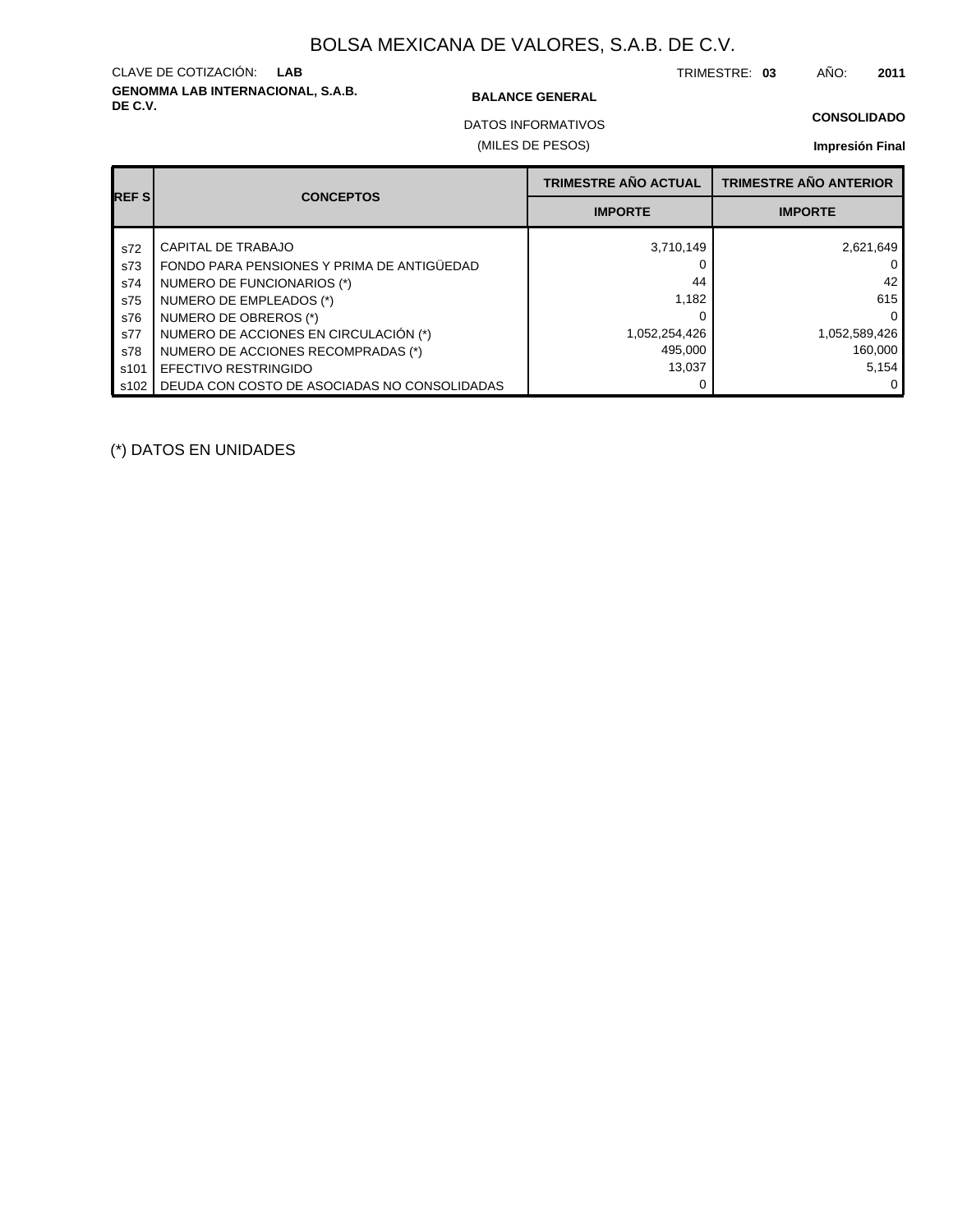## **GENOMMA LAB INTERNACIONAL, S.A.B.** CLAVE DE COTIZACIÓN:

**DE C.V. ESTADO DE RESULTADOS**

TRIMESTRE: AÑO: **LAB 03 2011**

## (MILES DE PESOS) DEL 1 DE ENERO AL 30 DE SEPTIEMBRE DE 2011 Y 2010 **CONSOLIDADO**

| <b>REFR</b> | <b>CONCEPTOS</b>                                                                             | <b>TRIMESTRE AÑO ACTUAL</b> |             | <b>TRIMESTRE AÑO ANTERIOR</b> |               |
|-------------|----------------------------------------------------------------------------------------------|-----------------------------|-------------|-------------------------------|---------------|
|             |                                                                                              | %<br><b>IMPORTE</b>         |             | <b>IMPORTE</b>                | $\frac{9}{6}$ |
| r01         | <b>VENTAS NETAS</b>                                                                          | 5,330,507                   | 100         | 4,120,284                     | 100           |
| r02         | COSTO DE VENTAS                                                                              | 1,625,928                   | 31          | 1,175,708                     | 29            |
| r03         | UTILIDAD (PÉRDIDA) BRUTA                                                                     | 3,704,579                   | 69          | 2,944,576                     | 71            |
| r04         | <b>GASTOS GENERALES</b>                                                                      | 2,560,755                   | 48          | 2,059,712                     | 50            |
| r05         | UTILIDAD ( PÉRDIDA) DE OPERACIÓN                                                             | 1,143,824                   | 21          | 884,864                       | 21            |
| r08         | OTROS INGRESOS Y (GASTOS), NETO.                                                             | $-3,566$                    | $\Omega$    | 12,021                        | $\mathbf 0$   |
| r06         | RESULTADO INTEGRAL DE FINANCIAMIENTO                                                         | 22,391                      | $\Omega$    | 4,478                         | $\mathbf 0$   |
| r12         | PARTICIPACIÓN EN LOS RESULTADOS DE SUBS. NO<br>CONSOLIDADAS, NEGOCIOS CONJUNTOS Y ASOCIADAS. | 553                         | $\mathbf 0$ | $-14,222$                     | $\mathbf 0$   |
| r48         | PARTIDAS NO ORDINARIAS                                                                       | ∩                           | $\Omega$    | $\Omega$                      | $\mathbf{0}$  |
| r09         | UTILIDAD (PÉRDIDA) ANTES DE IMPUESTOS A LA UTILIDAD                                          | 1,163,202                   | 22          | 887,141                       | 22            |
| r10         | <b>IMPUESTOS A LA UTILIDAD</b>                                                               | 354,925                     | 7           | 265,320                       | 6             |
| r11         | UTILIDAD (PÉRDIDA) ANTES DE LAS OPERACIONES<br><b>DISCONTINUADAS</b>                         | 808,277                     | 15          | 621,821                       | 15            |
| r14         | OPERACIONES DISCONTINUADAS                                                                   | 0                           | $\Omega$    | $\Omega$                      | $\mathbf 0$   |
| r18         | UTILIDAD (PÉRDIDA) NETA CONSOLIDADA                                                          | 808,277                     | 15          | 621,821                       | 15            |
| r19         | PARTICIPACIÓN NO CONTROLADORA EN LA UTILIDAD<br>(PÉRDIDA) NETA                               | 13.008                      | $\mathbf 0$ | 10,986                        | $\mathbf 0$   |
| r20         | PARTICIPACIÓN CONTROLADORA EN LA UTILIDAD<br>(PÉRDIDA) NETA                                  | 795,269                     | 15          | 610,835                       | 15            |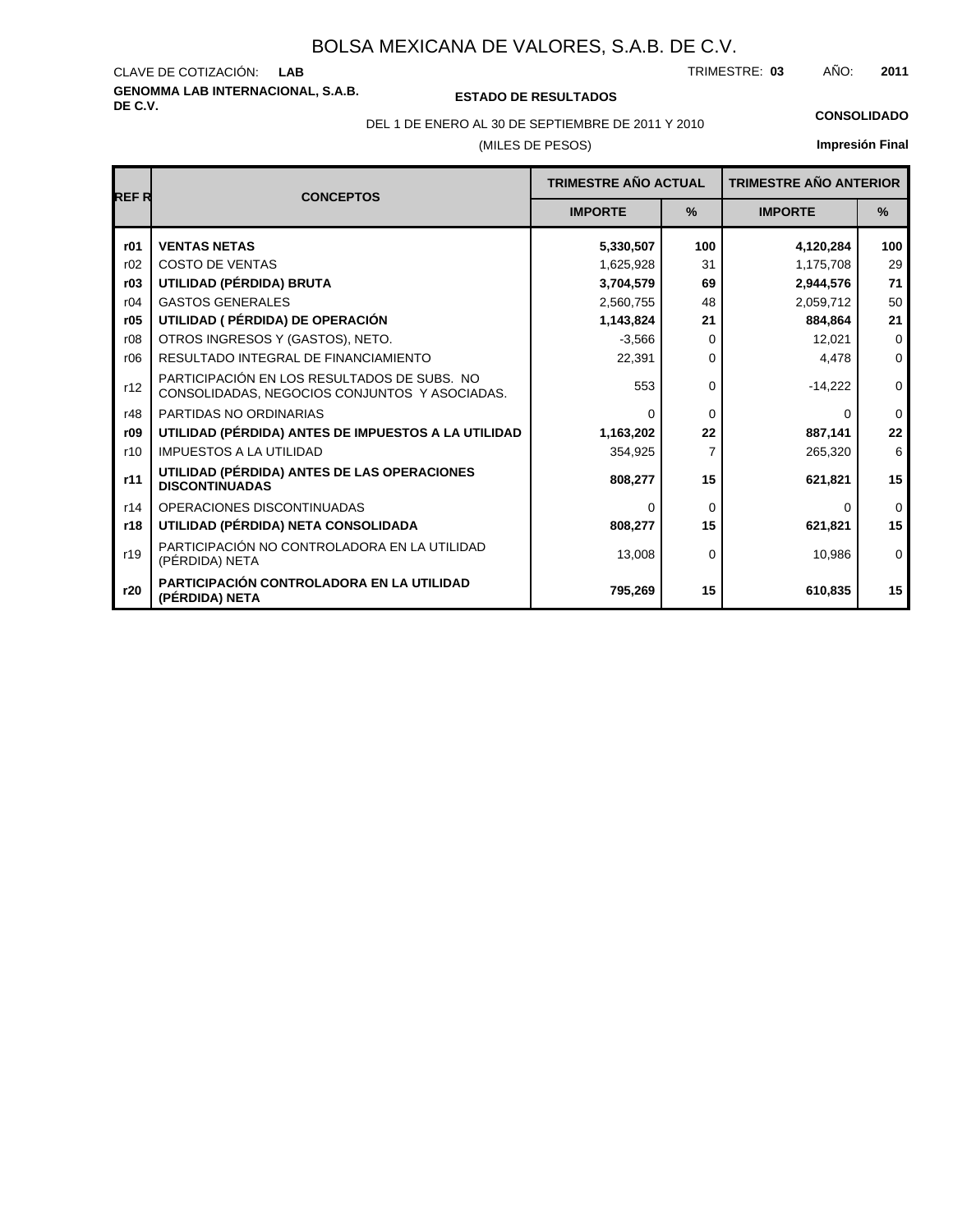### **GENOMMA LAB INTERNACIONAL, S.A.B. DE C.V. ESTADO DE RESULTADOS** CLAVE DE COTIZACIÓN: TRIMESTRE: AÑO: **LAB 03 2011**

### DESGLOSE DE PRINCIPALES CONCEPTOS

### (MILES DE PESOS)

## **CONSOLIDADO**

**Impresión Final**

|             |                                             | TRIMESTRE AÑO ACTUAL |                | <b>TRIMESTRE AÑO ANTERIOR</b> |          |
|-------------|---------------------------------------------|----------------------|----------------|-------------------------------|----------|
| <b>REFR</b> | <b>CONCEPTOS</b>                            | <b>IMPORTE</b>       | $\%$           | <b>IMPORTE</b>                | $\%$     |
| r01         | <b>VENTAS NETAS</b>                         | 5,330,507            | 100            | 4,120,284                     | 100      |
| r21         | <b>NACIONALES</b>                           | 4,044,186            | 76             | 3,041,272                     | 74       |
| r22         | <b>EXTRANJERAS</b>                          | 1,286,321            | 24             | 1,079,012                     | 26       |
| r23         | CONVERSIÓN EN DÓLARES (***)                 | 95,590               | $\overline{2}$ | 86,459                        | 2        |
| r08         | OTROS INGRESOS Y (GASTOS), NETO.            | $-3,566$             | 100            | 12,021                        | 100      |
| r49         | OTROS INGRESOS Y (GASTOS), NETO.            | 5,197                | $-146$         | 16,227                        | 135      |
| r34         | P.T.U. CAUSADA                              | 8,763                | $-246$         | 4,206                         | 35       |
| r35         | P.T.U. DIFERIDA                             | 0                    | 0              | <sup>0</sup>                  | $\Omega$ |
| r06         | <b>RESULTADO INTEGRAL DE FINANCIAMIENTO</b> | 22,391               | 100            | 4,478                         | 100      |
| r24         | <b>INTERESES PAGADOS</b>                    | 40,891               | 183            | 7,609                         | 170      |
| r42         | UTILIDAD (PÉRDIDA) EN ACTUALIZACIÓN DE UDIS | 0                    | 0              | <sup>0</sup>                  | $\Omega$ |
| r45         | OTROS GASTOS FINANCIEROS                    | 3,124                | 14             | 3,464                         | 77       |
| r26         | <b>INTERESES GANADOS</b>                    | 19,224               | 86             | 22,302                        | 498      |
| r46         | OTROS PRODUCTOS FINANCIEROS                 | 1,404                | 6              | 11,403                        | 255      |
| r25         | UTILIDAD (PÉRDIDA) EN CAMBIOS NETO          | 45,778               | 204            | $-10,028$                     | $-224$   |
| r28         | RESULTADO POR POSICIÓN MONETARIA            | 0                    | $\Omega$       | $-8,126$                      | $-181$   |
| r10         | <b>IMPUESTOS A LA UTILIDAD</b>              | 354,925              | 100            | 265,320                       | 100      |
| r32         | <b>IMPUESTO CAUSADO</b>                     | 547,891              | 154            | 360,277                       | 136      |
| r33         | <b>IMPUESTO DIFERIDO</b>                    | $-192,966$           | $-54$          | $-94,957$                     | $-36$    |

(\*\*\*) DATOS EN MILES DE DOLARES AL TIPO DE CAMBIO DE CIERRE DEL TRIMESTRE QUE SE REPORTA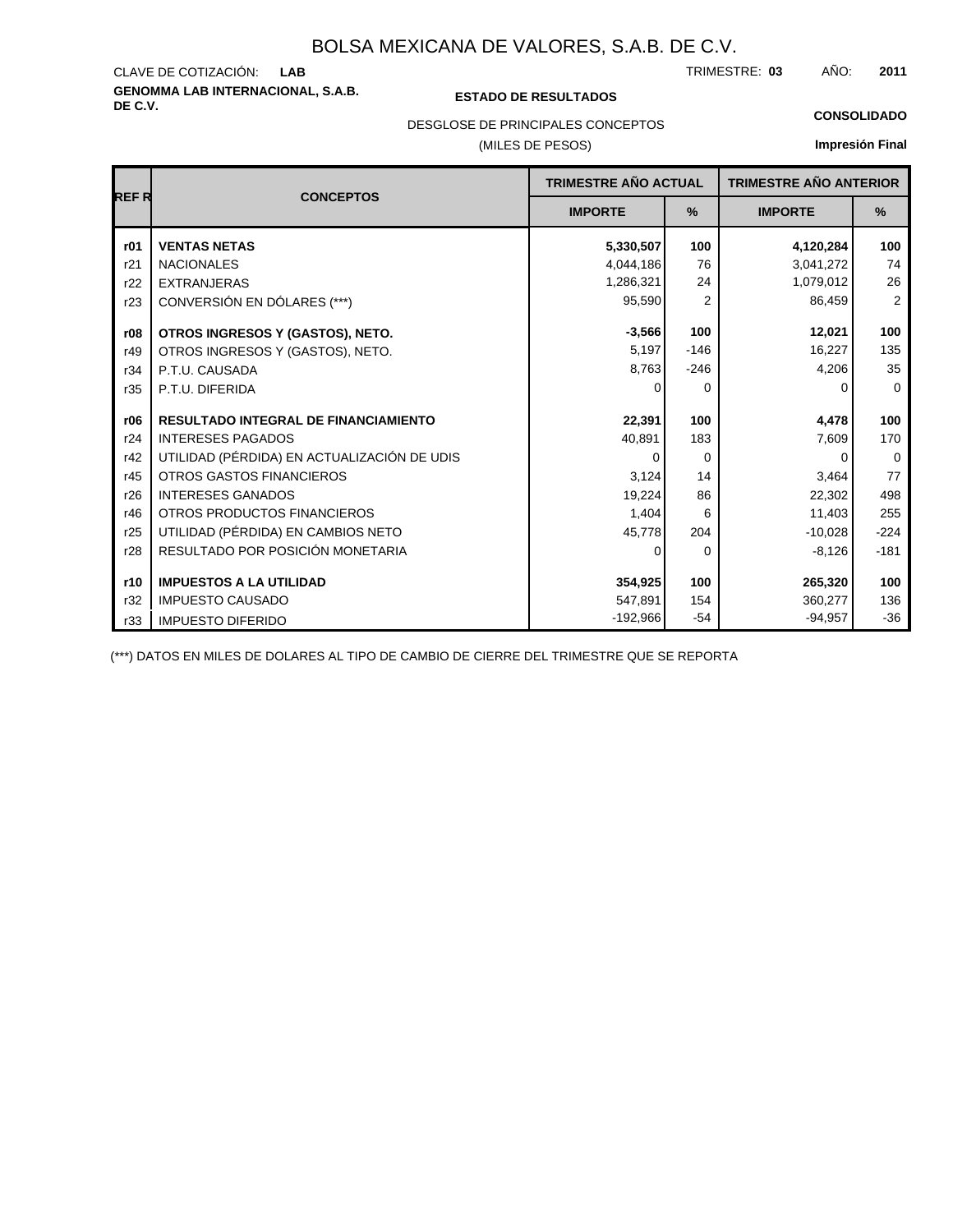**GENOMMA LAB INTERNACIONAL, S.A.B.** CLAVE DE COTIZACIÓN:

### **DE C.V. ESTADO DE RESULTADOS**

TRIMESTRE: AÑO: **LAB 03 2011**

### **CONSOLIDADO**

OTROS CONCEPTOS DE RESULTADOS

### (MILES DE PESOS)

### **Impresión Final**

|       |                                                                 | <b>TRIMESTRE AÑO ACTUAL</b> | <b>TRIMESTRE AÑO ANTERIOR</b> |
|-------|-----------------------------------------------------------------|-----------------------------|-------------------------------|
| REF R | <b>CONCEPTOS</b>                                                | <b>IMPORTE</b>              | <b>IMPORTE</b>                |
| r36   | <b>VENTAS TOTALES</b>                                           | 6,668,725                   | 4,820,091                     |
| r37   | RESULTADO FISCAL DEL EJERCICIO                                  | 1,412,024                   | 801,496                       |
| r38   | <b>VENTAS NETAS (**)</b>                                        | 7,473,844                   | 5,786,643                     |
| r39   | RESULTADO DE OPERACIÓN (**)                                     | 1,873,751                   | 1,372,765                     |
| r40   | PARTICIPACIÓN CONTROLADORA EN LA UTILIDAD<br>(PÉRDIDA) NETA(**) | 1,256,999                   | 988,146                       |
| r41   | UTILIDAD (PÉRDIDA) NETA CONSOLIDADA (**)                        | 1,279,414                   | 997,911                       |
| r47   | DEPRECIACIÓN Y AMORTIZACIÓN OPERATIVA                           | 62,654                      | 53.130                        |

(\*\*) INFORMACIÓN ÚLTIMOS DOCE MESES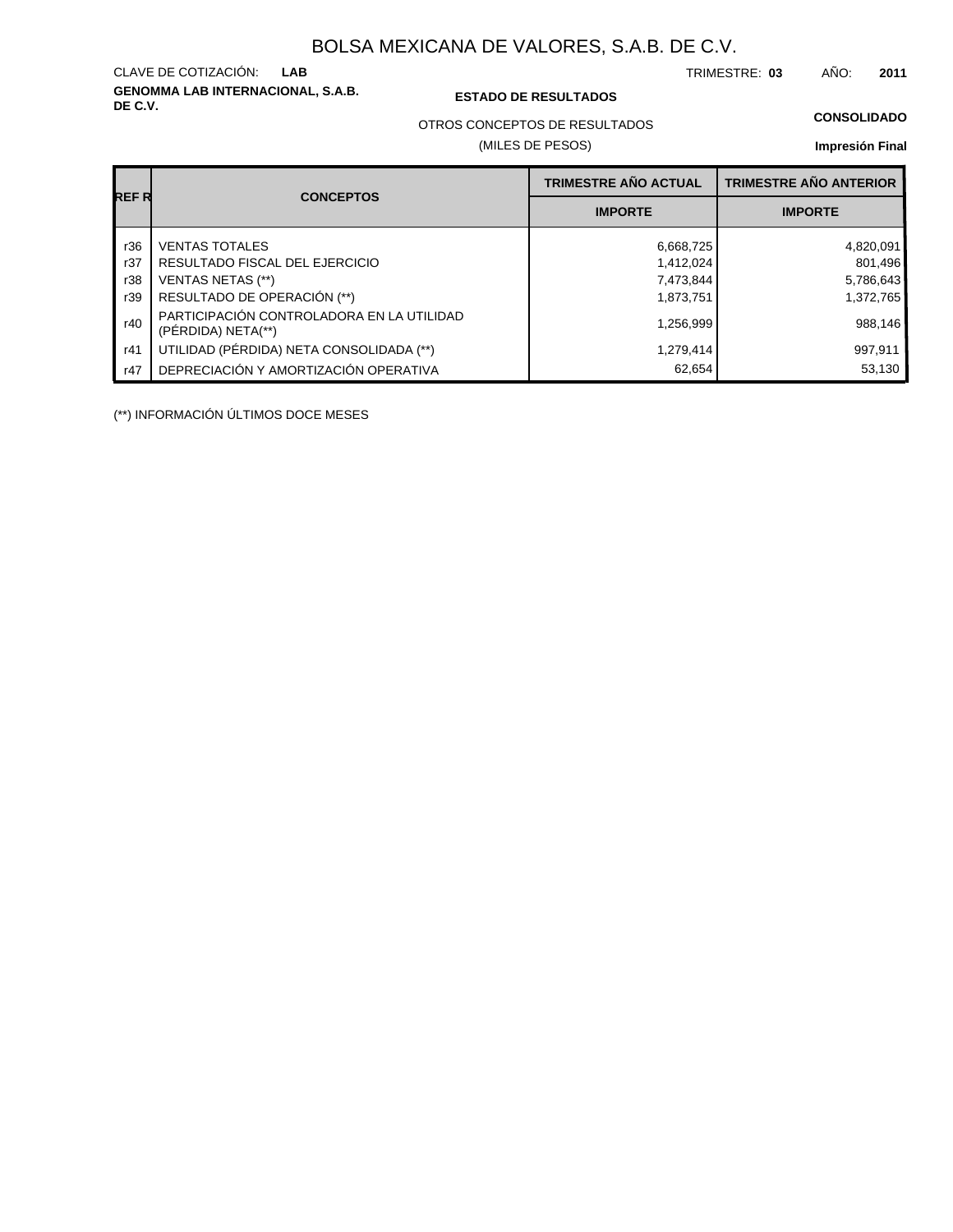**GENOMMA LAB INTERNACIONAL, S.A.B.** CLAVE DE COTIZACIÓN: TRIMESTRE: AÑO: **LAB 03 2011**

### **ESTADO DE RESULTADOS TRIMESTRAL**

DEL 1 DE JULIO AL 30 DE SEPTIEMBRE DE 2011 **CONSOLIDADO**

### (MILES DE PESOS)

| <b>REF</b>       |                                                                                              | <b>TRIMESTRE AÑO ACTUAL</b> |          | <b>TRIMESTRE AÑO ANTERIOR</b> |                |
|------------------|----------------------------------------------------------------------------------------------|-----------------------------|----------|-------------------------------|----------------|
| <b>RT</b>        | <b>CONCEPTOS</b>                                                                             | <b>IMPORTE</b>              | $\%$     | <b>IMPORTE</b>                | $\frac{9}{6}$  |
| rt <sub>01</sub> | <b>IVENTAS NETAS</b>                                                                         | 2,135,528                   | 100      | 1,663,462                     | 100            |
| rt02             | <b>ICOSTO DE VENTAS</b>                                                                      | 682,729                     | 32       | 469,342                       | 28             |
| rt03             | UTILIDAD (PÉRDIDA) BRUTA                                                                     | 1,452,799                   | 68       | 1,194,120                     | 72             |
| rt04             | <b>GASTOS GENERALES</b>                                                                      | 915,199                     | 43       | 780,616                       | 47             |
| rt05             | UTILIDAD ( PÉRDIDA) DE OPERACIÓN                                                             | 537,600                     | 25       | 413,504                       | 25             |
| rt <sub>08</sub> | OTROS INGRESOS Y (GASTOS), NETO.                                                             | $-2,363$                    | 0        | $-1,924$                      | $\mathbf 0$    |
| rt06             | <b>RESULTADO INTEGRAL DE FINANCIAMIENTO</b>                                                  | 22,675                      | 1        | 5,220                         | $\mathbf 0$    |
| rt12             | PARTICIPACIÓN EN LOS RESULTADOS DE SUBS. NO<br>CONSOLIDADAS, NEGOCIOS CONJUNTOS Y ASOCIADAS. | 197                         | 0        | $-3,760$                      | 0              |
| rt48             | <b>PARTIDAS NO ORDINARIAS</b>                                                                | $\Omega$                    | $\Omega$ | 0                             | $\Omega$       |
| rt <sub>09</sub> | UTILIDAD (PÉRDIDA) ANTES DE IMPUESTOS A LA UTILIDAD                                          | 558,109                     | 26       | 413,040                       | 25             |
| rt10             | <b>IIMPUESTOS A LA UTILIDAD</b>                                                              | 166,268                     | 8        | 120,691                       | $\overline{7}$ |
| rt11             | <b>UTILIDAD (PÉRDIDA) ANTES DE LAS OPERACIONES</b><br><b>DISCONTINUADAS</b>                  | 391,841                     | 18       | 292,349                       | 18             |
| rt14             | <b>OPERACIONES DISCONTINUADAS</b>                                                            | 0                           | $\Omega$ | 0                             | $\Omega$       |
| rt18             | UTILIDAD (PÉRDIDA) NETA CONSOLIDADA                                                          | 391,841                     | 18       | 292,349                       | 18             |
| rt19             | PARTICIPACIÓN NO CONTROLADORA EN LA UTILIDAD<br>(PÉRDIDA) NETA                               | 1,508                       | 0        | 6,299                         | $\mathbf 0$    |
| rt20             | IPARTICIPACIÓN CONTROLADORA EN LA UTILIDAD<br>(PÉRDIDA) NETA                                 | 390,333                     | 18       | 286,050                       | 17             |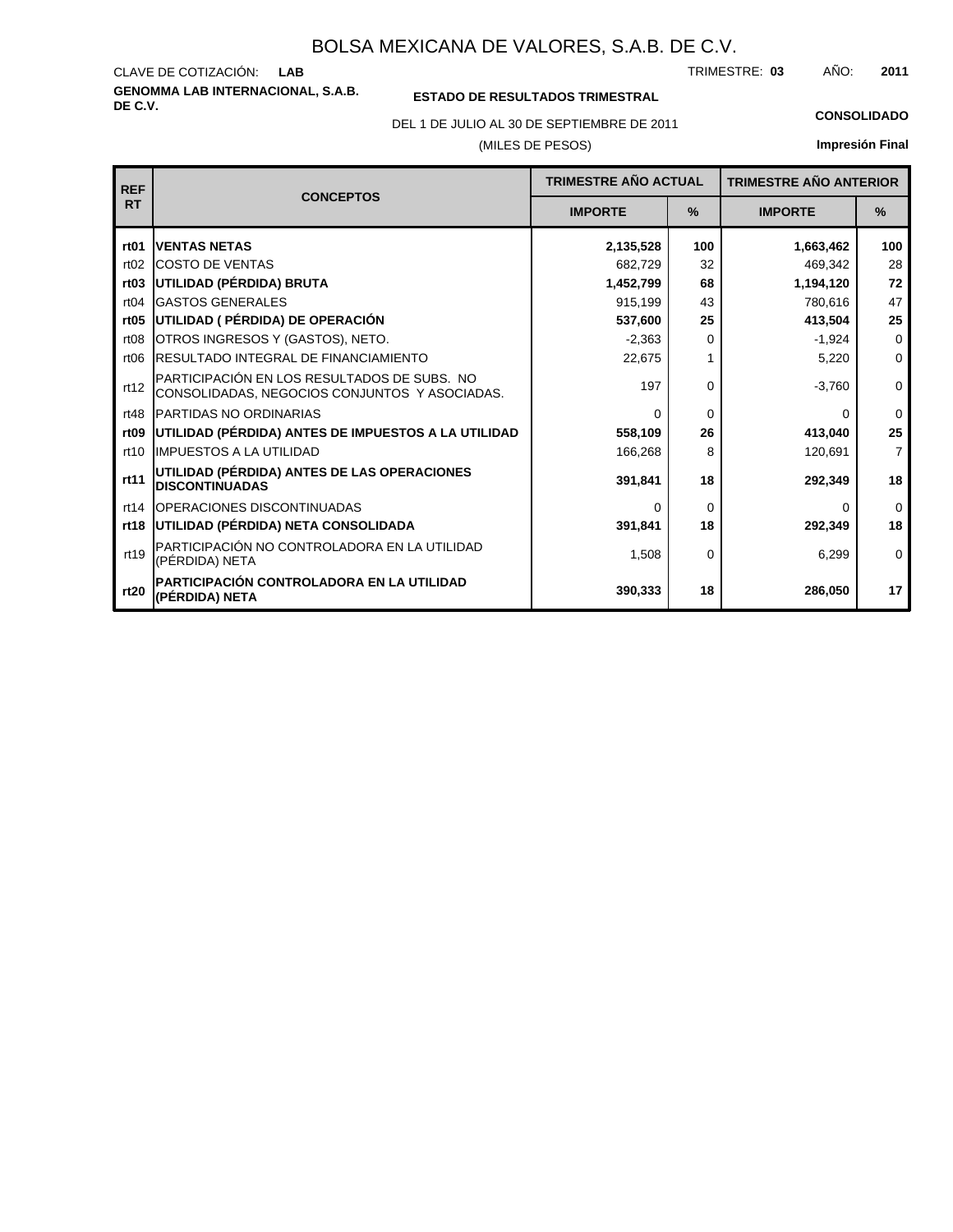**GENOMMA LAB INTERNACIONAL, S.A.B.** CLAVE DE COTIZACIÓN: TRIMESTRE: AÑO: **LAB 03 2011**

### **ESTADO DE RESULTADOS TRIMESTRAL**

DESGLOSE DE PRINCIPALES CONCEPTOS

(MILES DE PESOS)

#### **CONSOLIDADO**

**Impresión Final**

| <b>REF</b>       | <b>CONCEPTOS</b>                            | TRIMESTRE AÑO ACTUAL<br><b>IMPORTE</b><br>$\frac{9}{6}$ |                | <b>TRIMESTRE AÑO ANTERIOR</b> |          |
|------------------|---------------------------------------------|---------------------------------------------------------|----------------|-------------------------------|----------|
| <b>RT</b>        |                                             |                                                         |                | <b>IMPORTE</b>                | $\%$     |
| rt0              | <b>VENTAS NETAS</b>                         | 2,135,528                                               | 100            | 1,663,462                     | 100      |
| rt21             | <b>NACIONALES</b>                           | 1,687,862                                               | 79             | 1,197,599                     | 72       |
| rt22             | <b>EXTRANJERAS</b>                          | 447,666                                                 | 21             | 465,863                       | 28       |
| rt23             | CONVERSIÓN EN DÓLARES (***)                 | 33,267                                                  | $\overline{2}$ | 37,328                        | 2        |
| rt <sub>08</sub> | OTROS INGRESOS Y (GASTOS), NETO.            | $-2,363$                                                | 100            | $-1,924$                      | 100      |
| rt49             | OTROS INGRESOS Y (GASTOS), NETO.            | 478                                                     | $-20$          | $-378$                        | 20       |
| rt34             | P.T.U. CAUSADA                              | 2,841                                                   | $-120$         | 1,546                         | -80      |
| rt35             | P.T.U. DIFERIDA                             | 0                                                       | 0              | O                             | $\Omega$ |
|                  |                                             |                                                         |                |                               |          |
| rt <sub>06</sub> | <b>RESULTADO INTEGRAL DE FINANCIAMIENTO</b> | 22,675                                                  | 100            | 5,220                         | 100      |
| rt24             | <b>INTERESES PAGADOS</b>                    | 23,442                                                  | 103            | 4,183                         | 80       |
| rt42             | UTILIDAD (PÉRDIDA) EN ACTUALIZACIÓN DE UDIS | O                                                       | 0              | O                             | $\Omega$ |
| rt45             | <b>OTROS GASTOS FINANCIEROS</b>             | 1,000                                                   | 4              | 1,185                         | 23       |
| rt26             | <b>INTERESES GANADOS</b>                    | 6,070                                                   | 27             | 5,790                         | 111      |
| rt46             | OTROS PRODUCTOS FINANCIEROS                 | $-13,828$                                               | $-61$          | 4,090                         | 78       |
| rt25             | UTILIDAD (PÉRDIDA) EN CAMBIOS NETO          | 54,875                                                  | 242            | 3,148                         | 60       |
| rt28             | RESULTADO POR POSICIÓN MONETARIA            | 0                                                       | $\Omega$       | $-2,440$                      | $-47$    |
|                  |                                             |                                                         |                |                               |          |
| rt10             | <b>IMPUESTOS A LA UTILIDAD</b>              | 166,268                                                 | 100            | 120,691                       | 100      |
| rt32             | <b>IMPUESTO CAUSADO</b>                     | 305,818                                                 | 184            | 187,541                       | 155      |
| rt33             | <b>IMPUESTO DIFERIDO</b>                    | $-139,550$                                              | $-84$          | $-66,850$                     | $-55$    |

(\*\*\*) DATOS EN MILES DE DOLARES AL TIPO DE CAMBIO DE CIERRE DEL TRIMESTRE QUE SE REPORTA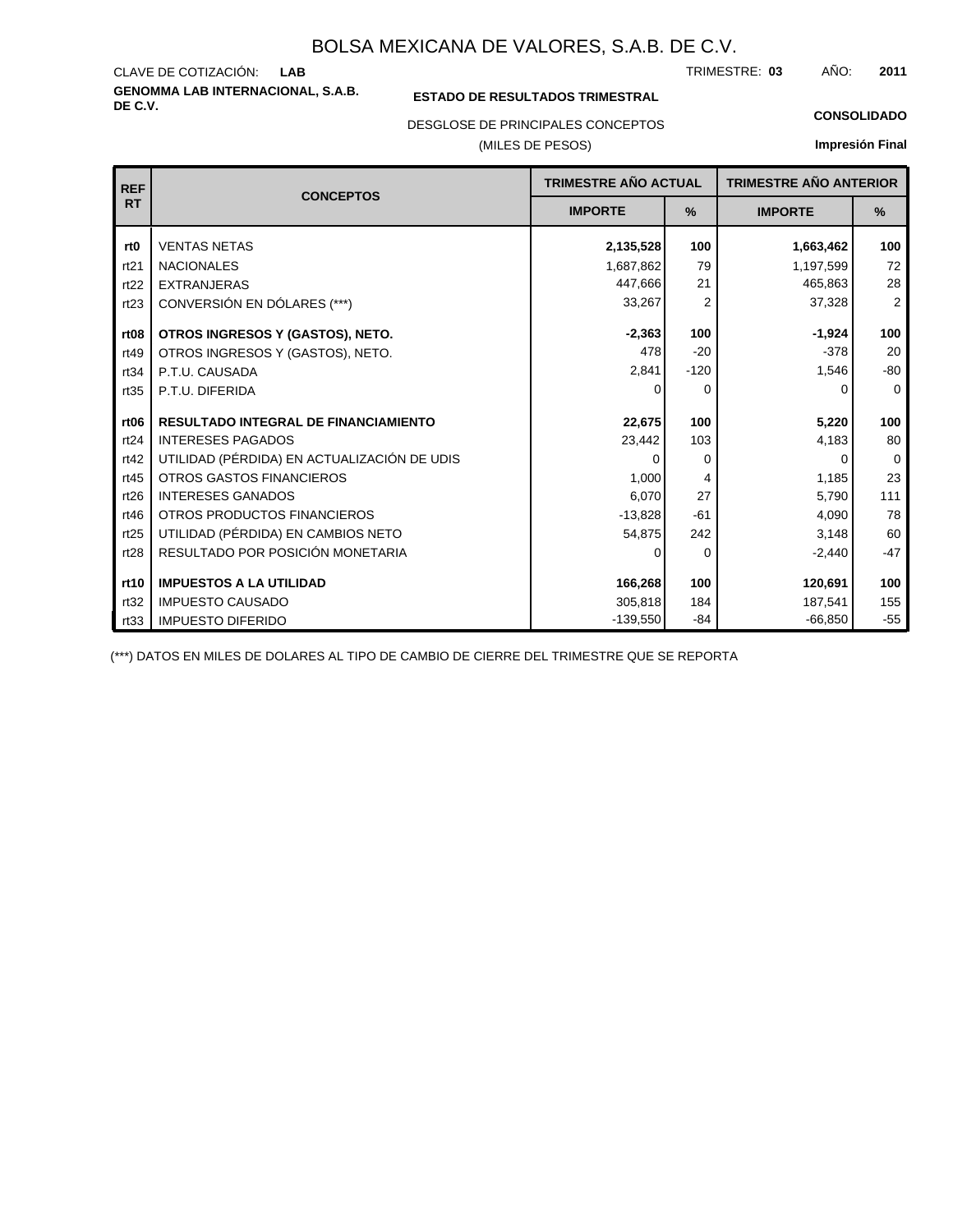**GENOMMA LAB INTERNACIONAL, S.A.B.** CLAVE DE COTIZACIÓN: **LAB**

**ESTADO DE RESULTADOS TRIMESTRAL** 

### OTROS CONCEPTOS DE RESULTADOS

(MILES DE PESOS)

### **CONSOLIDADO**

TRIMESTRE: **03** AÑO: **2011**

| <b>REF</b> | <b>CONCEPTOS</b>                      | <b>TRIMESTRE AÑO ACTUAL</b> | <b>TRIMESTRE AÑO ANTERIOR</b> |
|------------|---------------------------------------|-----------------------------|-------------------------------|
| l RT       |                                       | <b>IMPORTE</b>              | <b>IMPORTE</b>                |
| $l$ rt47   | DEPRECIACIÓN Y AMORTIZACIÓN OPERATIVA | 21.422                      | 16.971                        |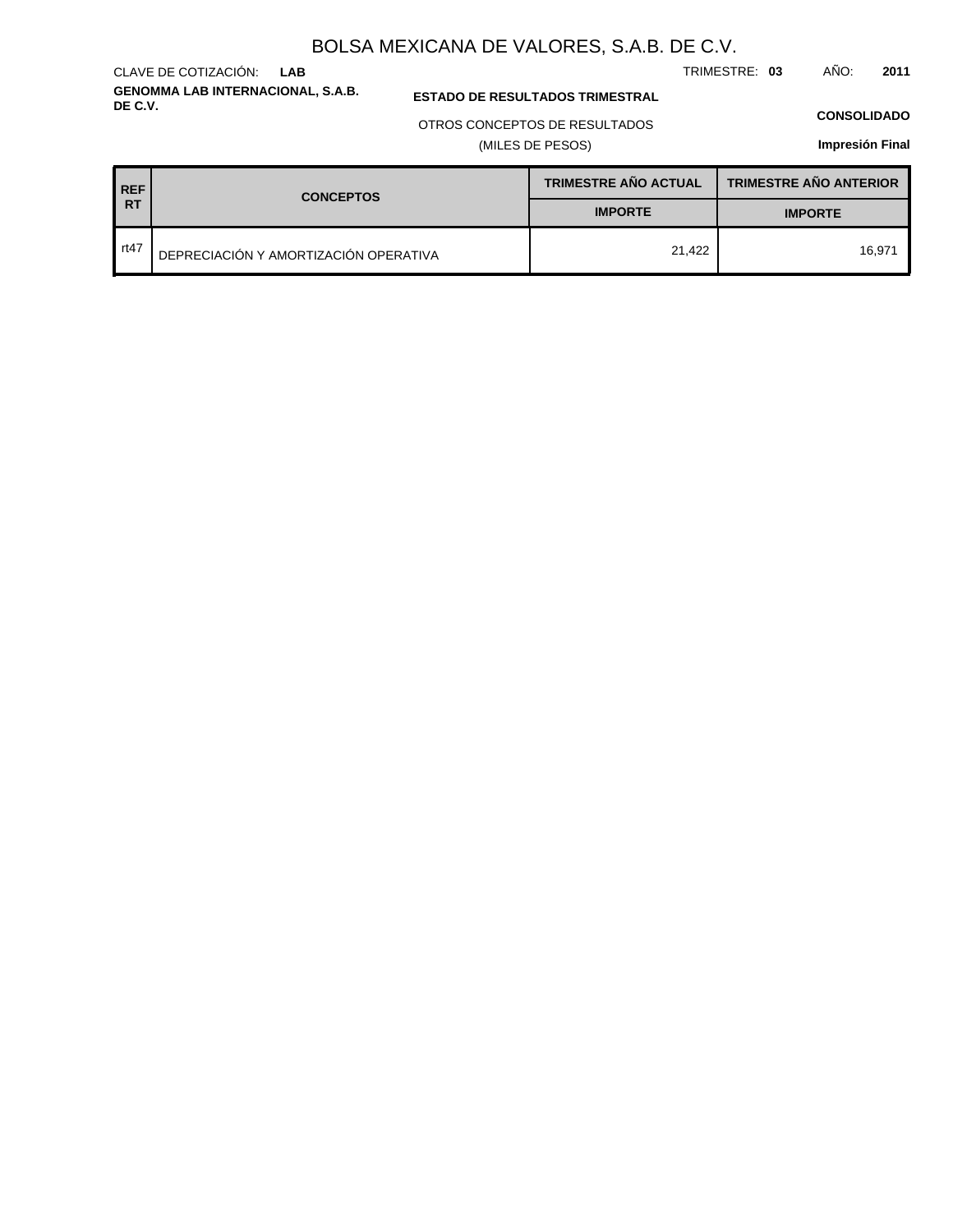CLAVE DE COTIZACIÓN: **LAB**

> **ESTADO DE FLUJO DE EFECTIVO (MÉTODO INDIRECTO)**

TRIMESTRE: **03** AÑO: **2011**

**GENOMMA LAB INTERNACIONAL, S.A.B. DE C.V.**

### PRINCIPALES CONCEPTOS

**Impresión Final**

### (MILES DE PESOS)

**CONSOLIDADO**

| REF EI          | <b>CONCEPTOS</b>                                                                       | <b>TRIMESTRE AÑO</b><br><b>ACTUAL</b> | <b>TRIMESTRE AÑO</b><br><b>ANTERIOR</b> |
|-----------------|----------------------------------------------------------------------------------------|---------------------------------------|-----------------------------------------|
|                 |                                                                                        | <b>IMPORTE</b>                        | <b>IMPORTE</b>                          |
|                 | <b>ACTIVIDADES DE OPERACIÓN</b>                                                        |                                       |                                         |
| e01             | UTILIDAD (PÉRDIDA) ANTES DE IMPUESTOS A LA UTILIDAD                                    | 1,163,202                             | 621,821                                 |
| e02             | +(-) PARTIDAS SIN IMPACTO EN EL EFECTIVO                                               |                                       | 0                                       |
| e03             | +(-) PARTIDAS RELACIONADAS CON ACTIVIDADES DE INVERSIÓN                                | 421,395                               | 332,229                                 |
| e04             | +(-) PARTIDAS RELACIONADAS CON ACTIVIDADES DE FINANCIAMIENTO                           | 28,510                                | 0                                       |
| e05             | <b>FLUJO DERIVADO DEL RESULTADO ANTES DE IMPUESTOS A LA UTILIDAD</b>                   | 1,613,107                             | 954,050                                 |
| e06             | FLUJOS GENERADOS O UTILIZADOS EN LA OPERACIÓN                                          | $-1,422,262$                          | $-863,828$                              |
| e07             | <b>FLUJOS NETOS DE EFECTIVO DE ACTIVIDADES DE OPERACIÓN</b>                            | 190,845                               | 90,222                                  |
|                 | <b>ACTIVIDADES DE INVERSIÓN</b>                                                        |                                       |                                         |
| e08             | FLUJOS NETOS DE EFECTIVO DE ACTIVIDADES DE INVERSIÓN                                   | $-817,355$                            | $-328,348$                              |
| e09             | EFECTIVO EXCEDENTE (REQUERIDO) PARA APLICAR EN ACTIVIDADES DE<br><b>FINANCIAMIENTO</b> | $-626,510$                            | $-238,126$                              |
|                 | <b>ACTIVIDADES DE FINANCIAMIENTO</b>                                                   |                                       |                                         |
| e10             | FLUJOS NETOS DE EFECTIVO DE ACTIVIDADES DE FINANCIAMIENTO                              | 920,432                               | $-43,199$                               |
| e11             | INCREMENTO (DISMINUCIÓN) NETO DE EFECTIVO Y DEMÁS EQUIVALENTES DE<br><b>EFECTIVO</b>   | 293,922                               | $-281,325$                              |
| e <sub>12</sub> | DIFERENCIA EN CAMBIOS EN EL EFECTIVO Y EQUIVALENTES DE EFECTIVO                        | 40,518                                | $-5,625$                                |
| e13             | EFECTIVO Y EQUIVALENTES DE EFECTIVO AL PRINCIPIO DEL PERIODO                           | 1,454,437                             | 1,078,416                               |
| e14             | EFECTIVO Y EQUIVALENTES DE EFECTIVO AL FINAL DEL PERIODO                               | 1,788,877                             | 791,466                                 |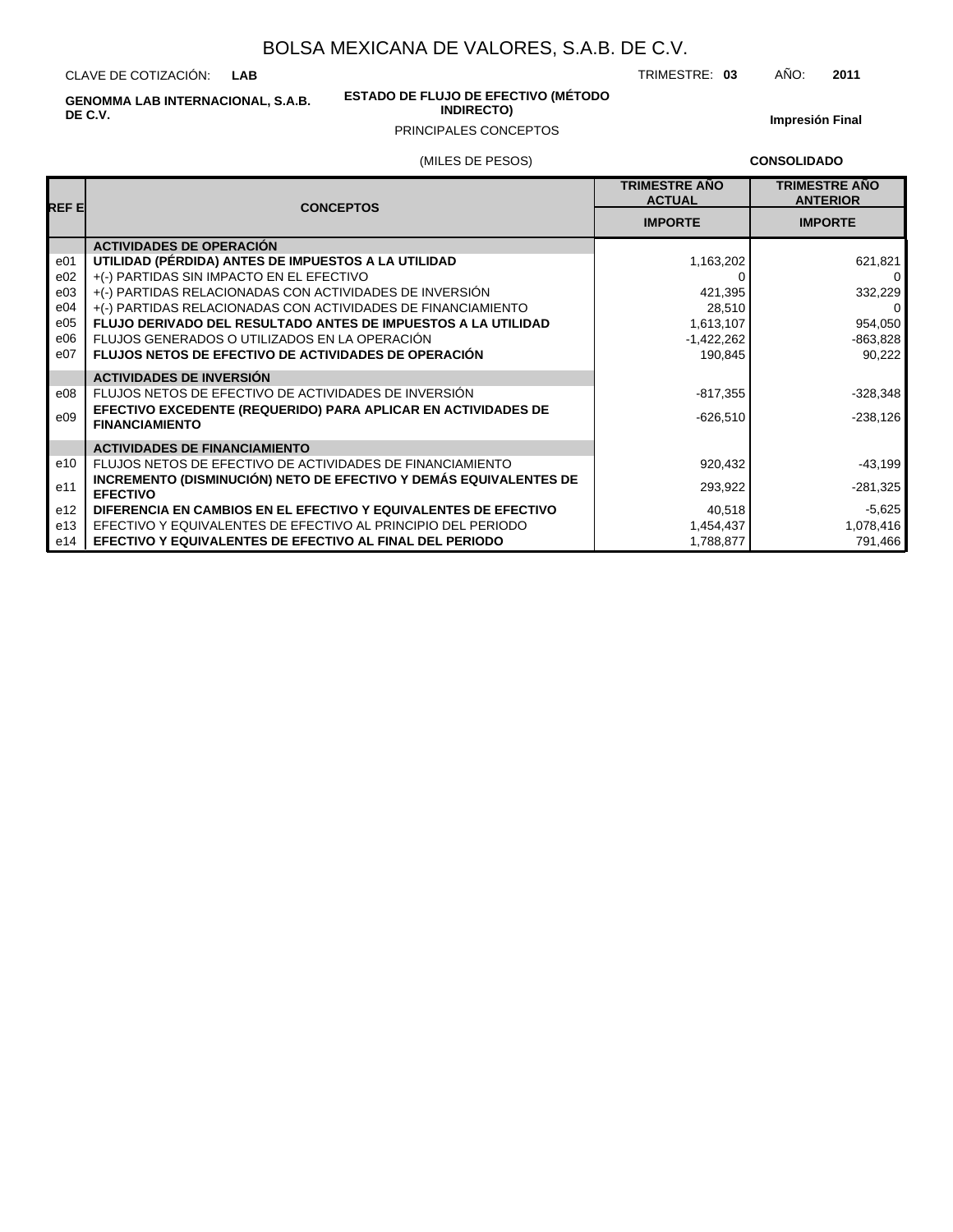CLAVE DE COTIZACIÓN: **LAB**

**ESTADO DE FLUJO DE EFECTIVO (MÉTODO**

**INDIRECTO)**

TRIMESTRE: **03** AÑO: **2011**

**Impresión Final**

## (MILES DE PESOS) DESGLOSE DE PRINCIPALES CONCEPTOS

**CONSOLIDADO**

| REF E      |                                                                                                     | <b>TRIMESTRE AÑO</b><br><b>ACTUAL</b> | <b>TRIMESTRE AÑO</b><br><b>ANTERIOR</b> |
|------------|-----------------------------------------------------------------------------------------------------|---------------------------------------|-----------------------------------------|
|            | <b>CONCEPTOS</b>                                                                                    | <b>IMPORTE</b>                        | <b>IMPORTE</b>                          |
| e02<br>e15 | +(-) PARTIDAS SIN IMPACTO EN EL EFECTIVO<br>+ESTIMACIÓN DEL EJERCICIO                               | 0                                     | 0<br>0                                  |
| e16        | +PROVISIÓN DEL EJERCICIO                                                                            | 0<br>0                                | 0                                       |
| e17        | + (-) OTRAS PARTIDAS NO REALIZADAS                                                                  | $\Omega$                              | 0                                       |
| e03        | +(-) PARTIDAS RELACIONADAS CON ACTIVIDADES DE INVERSIÓN                                             | 421,395                               | 332,229                                 |
| e18        | + DEPRECIACIÓN Y AMORTIZACIÓN DEL EJERCICIO *                                                       | 62.656                                | 53,130                                  |
| e19<br>e20 | (-) + UTILIDAD O PÉRDIDA EN VENTA DE INMUEBLES, MAQUINARIA Y EQUIPO<br>+ PÉRDIDA POR DETERIORO      | 5,076<br>0                            | -557<br>0                               |
| e21        | (-)+PARTICIPACIÓN EN ASOCIADAS Y NEGOCIOS CONJUNTOS                                                 | -556                                  | 14,222                                  |
| e22        | (-)DIVIDENDOS COBRADOS                                                                              | 0                                     | $\Omega$                                |
| e23<br>e24 | (-)INTERESES A FAVOR<br>(-) +OTRAS PARTIDAS                                                         | $\Omega$<br>354,219                   | 0<br>265,434                            |
| e04        | +(-) PARTIDAS RELACIONADAS CON ACTIVIDADES DE FINANCIAMIENTO                                        | 28,510                                | 0                                       |
| e25        | +INTERESES DEVENGADOS                                                                               | 28,510                                | 0                                       |
| e26        | + (-) OTRAS PARTIDAS                                                                                | $\Omega$                              | 0                                       |
| e06        | FLUJOS GENERADOS O UTILIZADOS EN LA OPERACIÓN                                                       | $-1,422,262$                          | $-863,828$                              |
| e27<br>e28 | + (-) DECREMENTO (INCREMENTO) EN CUENTAS POR COBRAR<br>+ (-) DECREMENTO (INCREMENTO) EN INVENTARIOS | $-523,623$<br>$-206,674$              | $-920,648$<br>$-175,859$                |
| e29        | + (-) DECREMENTO (INCREMENTO) EN OTRAS CUENTAS POR COBRAR Y OTROS                                   | $-84,749$                             | 26,082                                  |
| e30        | <b>ACTIVOS</b><br>+ (-) INCREMENTO (DECREMENTO) EN PROVEEDORES                                      | $-136,068$                            | 129,191                                 |
| e31        | + (-) INCREMENTO (DECREMENTO) EN OTROS PASIVOS                                                      | $-331,159$                            | 186,876                                 |
| e32        | + (-)IMPUESTOS A LA UTILIDAD PAGADOS O DEVUELTOS                                                    | $-139,989$                            | $-109,470$                              |
| e08        | FLUJOS NETOS DE EFECTIVO DE ACTIVIDADES DE INVERSIÓN                                                | $-817,355$                            | $-328,348$                              |
| e33<br>e34 | - INVERSIÓN DE ACCS. CON CARÁCTER PERMANENTE<br>+DISPOSICIÓN DE ACCIONES CON CARÁCTER PERMANENTE    | 0                                     | 0<br>0                                  |
| e35        | -INVERSIÓN EN INMUEBLES, PLANTA Y EQUIPO                                                            | $-52,387$                             | $-189,004$                              |
| e36        | +VENTA DE INMUEBLES, PLANTA Y EQUIPO                                                                | 0                                     | 0                                       |
| e37<br>e38 | -INVERSIÓN EN ACTIVOS INTANGIBLES<br>+DISPOSICIÓN DE ACTIVOS INTANGIBLES                            | $-764,968$<br>0                       | $-139,344$<br>0                         |
| e39        | -OTRAS INVERSIONES CON CARÁCTER PERMANENTE                                                          | 0                                     | 0                                       |
| e40        | +DISPOSICIÓN DE OTRAS INVERSIONES CON CARÁCTER PERMANENTE                                           | 0                                     | 0                                       |
| e41<br>e42 | +DIVIDENDOS COBRADOS<br>+INTERESES COBRADOS                                                         | 0<br>$\Omega$                         | 0<br>0                                  |
| e43        | +(-) DECREMENTO (INCREMENTO) ANTICIPOS Y PRESTAMOS A TERCEROS                                       | $\Omega$                              | 0                                       |
| e44        | + (-) OTRAS PARTIDAS                                                                                | 0                                     | 0                                       |
| e10        | <b>FLUJOS NETOS DE EFECTIVO DE ACTIVIDADES DE FINANCIAMIENTO</b>                                    | 920,432                               | $-43,199$                               |
| e45<br>e46 | + FINANCIAMIENTOS BANCARIOS<br>+ FINANCIAMIENTOS BURSÁTILES                                         | 1,170,000<br>$\Omega$                 | 0<br>$\Omega$                           |
| e47        | + OTROS FINANCIAMIENTOS                                                                             | 0                                     | 0                                       |
| e48        | (-) AMORTIZACIÓN DE FINANCIAMIENTOS BANCARIOS                                                       | $-200,000$                            | 0                                       |
| e49        | (-) AMORTIZACIÓN DE FINANCIAMIENTOS BURSÁTILES                                                      |                                       | 0                                       |
| e50<br>e51 | (-) AMORTIZACIÓN DE OTROS FINANCIAMIENTOS<br>+ (-) INCREMENTO (DECREMENTO) EN EL CAPITAL SOCIAL     | 0<br>0                                | 0<br>0                                  |
| e52        | (-) DIVIDENDOS PAGADOS                                                                              | ი                                     | 0                                       |
| e53        | + PRIMA EN VENTA DE ACCIONES                                                                        | 0                                     | 0                                       |
| e54<br>e55 | + APORTACIONES PARA FUTUROS AUMENTOS DE CAPITAL<br>-INTERESES PAGADOS                               | 0<br>$-16,934$                        | 0<br>0                                  |
| e56        | -RECOMPRA DE ACCIONES                                                                               | $-26,455$                             | $-41.040$                               |
| e57        | + (-) OTRAS PARTIDAS                                                                                | $-6,179$                              | $-2,159$                                |

\* EN CASO DE QUE DICHO IMPORTE SEA DIFERENTE A LA CUENTA R47 DEBERÁ EXPLICAR EN NOTAS.

**GENOMMA LAB INTERNACIONAL, S.A.B. DE C.V.**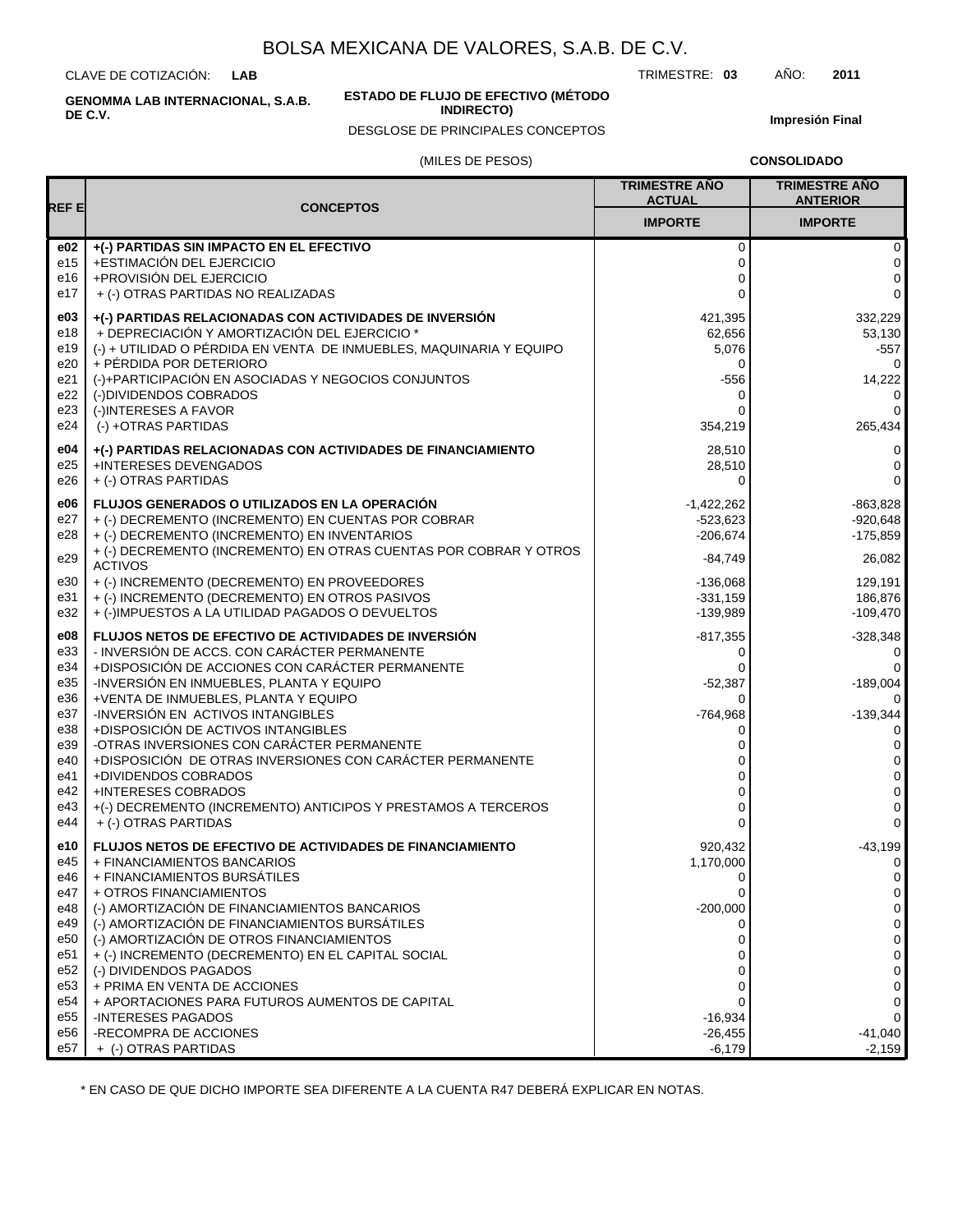**GENOMMA LAB INTERNACIONAL, S.A.B.** CLAVE DE COTIZACIÓN: TRIMESTRE: **03** AÑO: **2011 LAB**

### **DE C.V. DATOS POR ACCIÓN**

### **CONSOLIDADO**

## **Impresión Final**

|                 |                                                                                     |    | <b>TRIMESTRE AÑO ACTUAL</b> |    | <b>TRIMESTRE AÑO ANTERIOR</b> |  |  |
|-----------------|-------------------------------------------------------------------------------------|----|-----------------------------|----|-------------------------------|--|--|
| <b>REFD</b>     | <b>CONCEPTOS</b>                                                                    |    | <b>IMPORTE</b>              |    | <b>IMPORTE</b>                |  |  |
| d <sub>01</sub> | UTILIDAD BÁSICA POR ACCIÓN ORDINARIA (**)                                           | \$ | 1.19                        | \$ | 0.94                          |  |  |
| d02             | UTILIDAD BÁSICA POR ACCIÓN PREFERENTE (**)                                          | \$ | 0.00                        | \$ | 0.00                          |  |  |
| d03             | UTILIDAD DILUIDA POR ACCIÓN (**)                                                    | \$ | $\mathbf 0$                 | \$ | 0.00                          |  |  |
| d04             | UTILIDAD (PÉRDIDA) ANTES DE OPERACIONES<br>DISCONTINUADAS POR ACCIÓN ORDINARIA (**) | \$ | 1.22                        | \$ | 0.96                          |  |  |
| d05             | EFECTO DE OPERACIONES DISCONTINUADAS SOBRE LA<br>UTILIDAD (PÉRDIDA) POR ACCIÓN (**) | \$ | $-0.03$                     | \$ | $-0.02$                       |  |  |
| d08             | VALOR EN LIBROS POR ACCIÓN                                                          | \$ | 4.67                        | \$ | 3.45                          |  |  |
| d09             | DIVIDENDO EN EFECTIVO ACUMULADO POR ACCIÓN                                          | \$ | 0.00                        | \$ | 0.00                          |  |  |
| d10             | DIVIDENDO EN ACCIONES POR ACCIÓN                                                    |    | 0 acciones                  |    | $0.00$ acciones               |  |  |
| d11             | PRECIO DE MERCADO (ULTIMO HECHO) A VALOR EN<br>LIBROS.                              |    | 4.96<br>veces               |    | veces<br>7.01                 |  |  |
| d12             | PRECIO DE MERCADO (ULTIMO HECHO) A UTILIDAD<br>BÁSICA POR ACCIÓN ORDINARIA (**)     |    | 19.40<br>veces              |    | 25.78<br>veces                |  |  |
| d13             | PRECIO DE MERCADO (ULTIMO HECHO) A UTILIDAD<br>BÁSICA POR ACCIÓN PREFERENTE (**)    |    | 0<br>veces                  |    | 0.00<br>veces                 |  |  |

(\*\*) INFORMACIÓN ULTIMOS DOCE MESES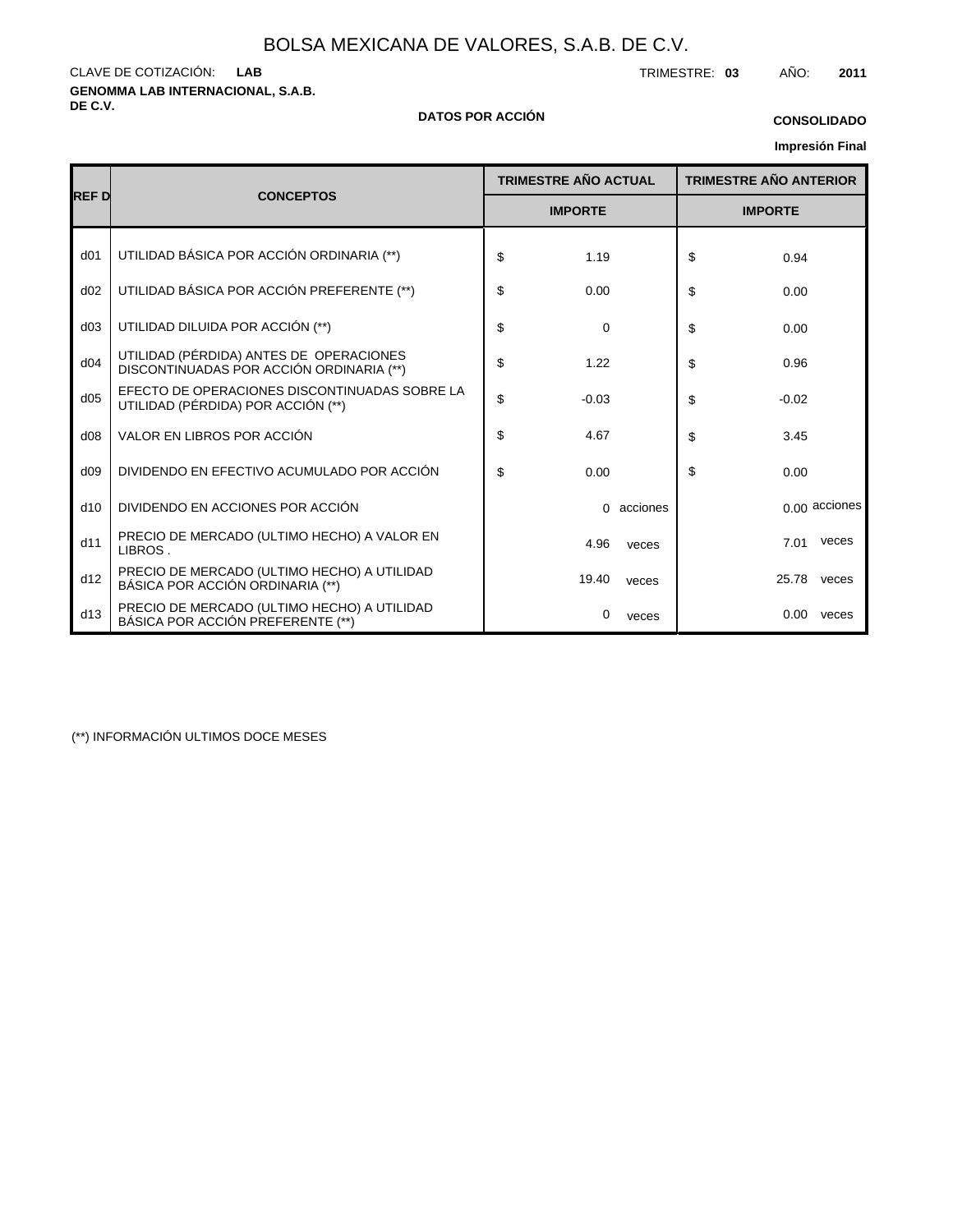**GENOMMA LAB INTERNACIONAL, S.A.B. DE C.V.** CLAVE DE COTIZACIÓN: TRIMESTRE: **03** AÑO: **2011 LAB**

### **RAZONES Y PROPORCIONES**

### **CONSOLIDADO**

**Impresión Final**

| REF P | <b>CONCEPTOS</b>                                                          | <b>TRIMESTRE AÑO ACTUAL</b> |       | <b>TRIMESTRE AÑO ANTERIOR</b> |       |
|-------|---------------------------------------------------------------------------|-----------------------------|-------|-------------------------------|-------|
| p01   | <b>RENDIMIENTO</b><br>UTILIDAD (PÉRDIDA) NETA CONSOLIDADA A VENTAS NETAS  | 15.16                       | $\%$  | 15.09                         | $\%$  |
| p02   | UTILIDAD (PÉRDIDA) NETA CONSOLIDADA A CAPITAL<br>CONTABLE (**)            | 25.87                       | %     | 27.37                         | %     |
| p03   | UTILIDAD (PÉRDIDA) NETA CONSOLIDADA A ACTIVO TOTAL (**)                   | 15.75                       | %     | 19.38                         | %     |
| p04   | DIVIDENDOS EN EFECTIVO A RESULTADO NETO DEL<br><b>EJERCICIO ANTERIOR</b>  | $\mathbf 0$                 | $\%$  | 0.00                          | %     |
| p05   | RESULTADO POR POSICIÓN MONETARIA A UTILIDAD<br>(PÉRDIDA) NETA CONSOLIDADA | 0.00                        | %     | $-1.31$                       | %     |
|       | <b>ACTIVIDAD</b>                                                          |                             |       |                               |       |
| p06   | VENTAS NETAS A ACTIVO TOTAL (**)                                          | 0.92                        | veces | 1.12                          | veces |
| p07   | VENTAS NETAS A INMUEBLES, PLANTA Y EQUIPO (NETO) (**)                     | 17.10                       | veces | 14.22                         | veces |
| p08   | ROTACIÓN DE INVENTARIOS(**)                                               | 1.96                        | veces | 2.04                          | veces |
| p09   | DÍAS DE VENTAS POR COBRAR                                                 | 108                         | dias  | 119                           | dias  |
| p10   | INTERESES PAGADOS A PASIVO TOTAL CON COSTO (**)                           | 1.75                        | $\%$  | 0.00                          | $\%$  |
|       | <b>APALACAMIENTO</b>                                                      |                             |       |                               |       |
| p11   | PASIVO TOTAL A ACTIVO TOTAL                                               | 39.12                       | $\%$  | 29.21                         | $\%$  |
| p12   | PASIVO TOTAL A CAPITAL CONTABLE                                           | 0.64                        | veces | 0.41                          | veces |
| p13   | PASIVO EN MONEDA EXTRANJERA A PASIVO TOTAL                                | 8.81                        | $\%$  | 22.10                         | %     |
| p14   | PASIVO A LARGO PLAZO A INMUEBLES, PLANTA Y EQUIPO<br>(NETO)               | 221.99                      | $\%$  | 0.00                          | %     |
| p15   | UTILIDAD (PÉRDIDA) DESPUÉS DE GTOS. GRALES. A<br><b>INTERESES PAGADOS</b> | 27.97                       | veces | 116.29                        | veces |
| p16   | VENTAS NETAS A PASIVO TOTAL (**)                                          | 2.35                        | veces | 3.85                          | veces |
|       | <b>LIQUIDEZ</b>                                                           |                             |       |                               |       |
| p17   | ACTIVO CIRCULANTE A PASIVO CIRCULANTE                                     | 2.90                        | veces | 2.87                          | veces |
| p18   | ACTIVO CIRCULANTE MENOS INVENTARIOS A PASIVO<br><b>CIRCULANTE</b>         | 2.31                        | veces | 2.30                          | veces |
| p19   | ACTIVO CIRCULANTE A PASIVO TOTAL                                          | 1.78                        | veces | 2.67                          | veces |
| p20   | EFECTIVO E INVERSIONES TEMPORALES A PASIVO<br><b>CIRCULANTE</b>           | 91.84                       | $\%$  | 56.55                         | $\%$  |

(\*\*) INFORMACIÓN ULTIMOS DOCE MESES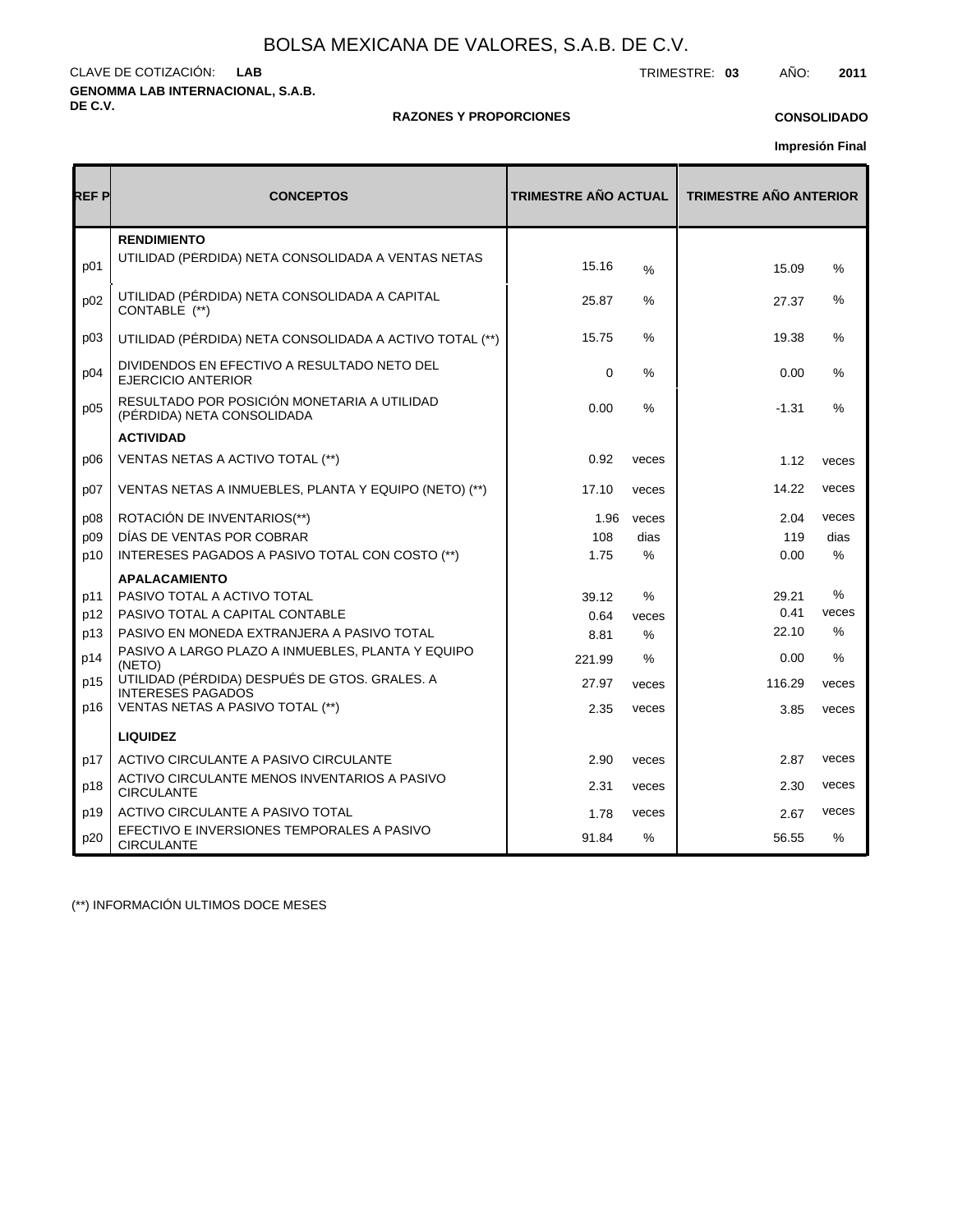CLAVE DE COTIZACIÓN: **LAB**

**GENOMMA LAB INTERNACIONAL,**

#### **COMENTARIOS Y ANALISIS DE LA ADMINISTRACIÓN SOBRE LOS RESULTADOS DE PAGINA 1/7 OPERACIÓN Y SITUACIÓN FINANCIERA DE LA COMPAÑÍA**

 $1/7$ 

TRIMESTRE: **03** AÑO: **2011**

**CONSOLIDADO Impresión Final**

GENOMMA LAB INTERNACIONAL REPORTA RESULTADOS DEL TERCER TRIMESTRE 2011

MÉXICO D.F., A 24 DE OCTUBRE DE 2011

EL DÍA DE HOY GENOMMA LAB INTERNACIONAL, S.A.B. DE C.V. (BMV: LAB) ("GENOMMA LAB" O "LA COMPAÑÍA"), DIO A CONOCER LOS RESULTADOS CORRESPONDIENTES AL TERCER TRIMESTRE TERMINADO EL 30 DE SEPTIEMBRE DE 2011. TODAS LAS CIFRAS INCLUIDAS EN ESTE REPORTE SE ENCUENTRAN PRESENTADAS DE ACUERDO A LAS NORMAS DE INFORMACIÓN FINANCIERA (NIF) Y SE ENCUENTRAN EN PESOS NOMINALES MEXICANOS.

RESULTADOS Y HECHOS RELEVANTES DEL 3T 2011 (VS. 3T 2010)

 LAS VENTAS NETAS EN EL TRIMESTRE ALCANZARON PS. 2,135.5 MILLONES, UN INCREMENTO DE 28.4% CONTRA EL MISMO PERIODO DE 2010.

 EL EBITDA ALCANZÓ PS. 559.0 MILLONES EN EL TRIMESTRE, UN INCREMENTO DE 29.9%, LO QUE REPRESENTA UN MARGEN DE 26.2%.

 LA UTILIDAD NETA CONSOLIDADA CRECIÓ 34.0%, PARA ALCANZAR PS. 391.8 MILLONES EN EL TERCER TRIMESTRE. LA UTILIDAD POR ACCIÓN FUE DE PS. 1.19, UN INCREMENTO DE 27.2%. DURANTE EL TERCER TRIMESTRE GENOMMA LAB LANZÓ EXITOSAMENTE 15 EXTENSIONES DE LÍNEA BAJO 6 MARCAS EXISTENTES Y 6 PRODUCTOS BAJO 3 NUEVAS MARCAS .

 AL FINAL DEL TERCER TRIMESTRE GENOMMA LAB ADQUIRIÓ LA MARCA WILDROOTMR Y FIRMÓ UN COMPROMISO DE COMPRA PARA LAS MARCAS ALERTMR Y NORDIKOMR DE COLGATE-PALMOLIVE.

COMENTARIOS DEL PRESIDENTE Y DIRECTOR GENERAL

EL SR. RODRIGO HERRERA, PRESIDENTE DEL CONSEJO DE ADMINISTRACIÓN Y DIRECTOR GENERAL DE LA COMPAÑÍA MENCIONÓ: "CONTINUAMOS REPORTANDO UN CRECIMIENTO SOSTENIDO A PESAR DE LA DESACELERACIÓN ECONÓMICA DEL MERCADO. NUESTRAS VENTAS EN MÉXICO SE MANTUVIERON FUERTES; POR OTRO LADO, OBSERVAMOS UNA LIGERA DISMINUCIÓN EN NUESTRAS OPERACIONES INTERNACIONALES, DERIVADA DE UN MENOR NÚMERO DE LANZAMIENTOS DE LOS ESPERADOS PARA EL TRIMESTRE, DEBIDO PRINCIPALMENTE A RETRASOS EN EL AMBIENTE REGULATORIO.

"EL FUERTE CRECIMIENTO DE NUESTRA LÍNEA BASE EN MÉXICO, 24% DURANTE EL TRIMESTRE Y 16% EN UNA BASE ACUMULADA, HA SIDO UN FACTOR IMPORTANTE PARA EL CRECIMIENTO DE NUESTRAS VENTAS MEXICANAS. LOS BUENOS RESULTADOS OBTENIDOS EN NUESTRA LÍNEA BASE SE HAN DEBIDO A LA ALTA PENETRACIÓN DE ESTAS MARCAS EN EL MERCADO Y A NUESTRA EXITOSA ESTRATEGIA DE LANZAR CONSTANTEMENTE EXTENSIONES DE LÍNEAS Y RELANZAR PRODUCTOS MEJORADOS.

"LOS RESULTADOS DE NUESTRAS OPERACIONES INTERNACIONALES FUERON AFECTADOS POR RETRASOS EN PROCESOS REGULATORIOS; ADEMÁS, DEBIDO AL LANZAMIENTO DE VARIAS INICIATIVAS EN NUEVOS PAÍSES COMO BRASIL Y ESTADOS UNIDOS EN EL MISMO PERIODO DE 2010 SE TUVO UNA FUERTE BASE DE COMPARACIÓN. DICHO COMPORTAMIENTO EN NUESTRAS OPERACIONES INTERNACIONALES IMPACTÓ ESTE TRIMESTRE, PERO ESPERAMOS QUE NUESTRAS VENTAS SE RECUPEREN DURANTE LOS PERIODOS SIGUIENTES, MOSTRANDO FUERTES RESULTADOS PARA EL FINAL DE 2011 Y UN CRECIMIENTO CONTINUO DURANTE 2012.

"LA RECONFIGURACIÓN DE LA ESTRATEGIA DE PRIMER NIVEL ESTÁ COMENZANDO A MOSTRAR RESULTADOS POSITIVOS DADA UNA DISTRIBUCIÓN MÁS ESPECIALIZADA Y EFICIENTE. LAS VENTAS ESTÁN INCREMENTANDO Y ESPERAMOS VER UN CRECIMIENTO IMPORTANTE CONFORME SE CONSOLIDA LA ESTRATEGIA.

"COMO SE HA VISTO EN LOS AÑOS ANTERIORES, NUESTROS PRODUCTOS SON DEFENSIVOS Y NO ESPERAMOS NINGÚN EFECTO NEGATIVO SIGNIFICATIVO DERIVADO DE UNA DESACELERACIÓN EN LA ECONOMÍA GLOBAL. CON LA VISIBILIDAD QUE TENEMOS ACTUALMENTE Y LAS NEGOCIACIONES COMERCIALES ACORDADAS PARA LOS SIGUIENTES MESES, PERMANECEMOS OPTIMISTAS Y CONFIADOS DE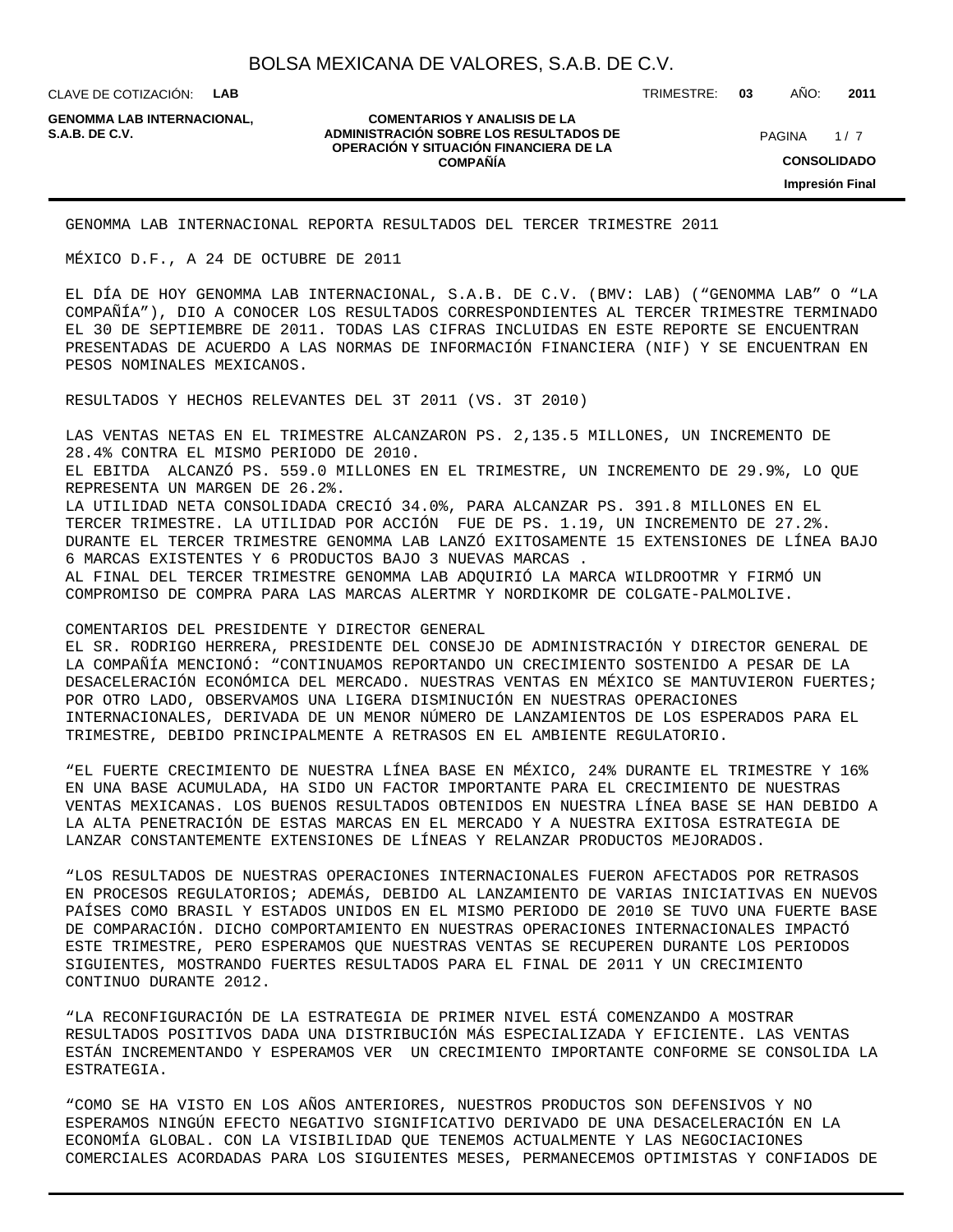CLAVE DE COTIZACIÓN: **LAB**

**GENOMMA LAB INTERNACIONAL,**

### **COMENTARIOS Y ANALISIS DE LA ADMINISTRACIÓN SOBRE LOS RESULTADOS DE PAGINA 2/7 PAGINA 2/7 OPERACIÓN Y SITUACIÓN FINANCIERA DE LA COMPAÑÍA**

 $2/7$ 

**CONSOLIDADO**

**Impresión Final**

QUE VEREMOS RESULTADOS POSITIVOS PARA EL FINAL DEL AÑO."

RESULTADOS CONSOLIDADOS DEL TERCER TRIMESTRE 2011 LA SIGUIENTE TABLA PRESENTA EL ESTADO DE RESULTADOS CONSOLIDADOS, EN MILLONES DE PESOS (EXCEPTO LAS ACCIONES Y LAS UTILIDADES POR ACCIÓN), MOSTRANDO EL MARGEN DE CADA CONCEPTO, COMO PORCENTAJE DE VENTAS NETAS, ASÍ COMO LA VARIACIÓN PORCENTUAL PARA EL TRIMESTRE TERMINADO EL 30 DE SEPTIEMBRE DE 2011, EN COMPARACIÓN CON EL MISMO PERIODO DE 2010: PARA EL TRIMESTRE Y EL PERIODO DE NUEVE MESES TERMINADO AL 30 DE SEPTIEMBRE 2011 Y 2010 (EN MILLONES DE PESOS NOMINALES)

1 EL EBITDA SE CALCULA AGREGANDO AMORTIZACIÓN Y DEPRECIACIÓN A LA UTILIDAD OPERATIVA. 2 LA UTILIDAD POR ACCIÓN SE CALCULÓ DIVIDIENDO LA UTILIDAD NETA CONSOLIDADA DE LOS ÚLTIMOS 12 MESES ENTRE EL PROMEDIO PONDERADO DEL NÚMERO DE ACCIONES QUE HABÍA EN LA SOCIEDAD DURANTE EL PERIODO. EL NÚMERO TOTAL DE ACCIONES EN CIRCULACIÓN AL 30 DE SEPTIEMBRE DE 2011 ERA DE 1,052,749,426.

LAS VENTAS NETAS AUMENTARON 28.4%, ALCANZANDO PS. 2,135.5 MILLONES EN EL TERCER TRIMESTRE DEL 2011, EN COMPARACIÓN CON PS. 1,663.5 MILLONES EN EL MISMO TRIMESTRE DEL 2010. ESTE INCREMENTO ES EL RESULTADO DE: I) UN INCREMENTO DE 23.8% (PS. 269.5 MILLONES) DE LA LÍNEA BASE EN MÉXICO, INCLUYENDO LAS EXTENSIONES DE LÍNEA DE ESTAS MARCAS, ALCANZANDO PS. 1,400.7 MILLONES; II) UN INCREMENTO DE 79.3% (PS. 59.1 MILLONES) DEBIDO AL EFECTO DE LOS LANZAMIENTOS DEL AÑO ANTERIOR EN MÉXICO, INCLUYENDO LAS RECIENTES EXTENSIONES DE LÍNEA EN DICHAS MARCAS LANZADAS DURANTE EL 2010, ALCANZANDO PS. 133.5 MILLONES; III) PS. 154.2 MILLONES DURANTE EL TERCER TRIMESTRE DE 2011 DE MARCAS NUEVAS EN MÉXICO, DEBIDO AL LANZAMIENTO DE 6 NUEVOS PRODUCTOS BAJO 3 MARCAS NUEVAS DURANTE EL AÑO; Y V) UNA DISMINUCIÓN DE 2.3% (PS. 10.6 MILLONES) DE LAS OPERACIONES INTERNACIONALES PARA ALCANZAR PS. 447.2 MILLONES.

EN TÉRMINOS ACUMULADOS, AL 30 DE SEPTIEMBRE DE 2011, LAS VENTAS NETAS AUMENTARON 29.4%, ALCANZANDO PS. 5,330.5 MILLONES, COMPARADO CON PS. 4,120.3 MILLONES EN EL MISMO PERIODO DE 2010. ESTE INCREMENTO ES EL RESULTADO DE: I) UN INCREMENTO DE 16.1% (PS. 471.8 MILLONES) DE LA LÍNEA BASE EN MÉXICO, INCLUYENDO LAS EXTENSIONES DE LÍNEA DE ESTAS MARCAS, ALCANZANDO PS. 3,403.5 MILLONES; II) UN INCREMENTO DE 150.8% (PS. 201.4 MILLONES) DEBIDO AL EFECTO DE LOS LANZAMIENTOS DEL AÑO ANTERIOR EN MÉXICO, INCLUYENDO LAS RECIENTES EXTENSIONES DE LÍNEA EN DICHAS MARCAS LANZADAS DURANTE EL 2010, ALCANZANDO PS. 335.0 MILLONES; III) PS. 311.6 MILLONES DURANTE EL TERCER TRIMESTRE DE 2011 DE MARCAS NUEVAS EN MÉXICO, DEBIDO AL LANZAMIENTO DE 17 NUEVOS PRODUCTOS BAJO 9 MARCAS NUEVAS DURANTE EL AÑO; Y IV) UN INCREMENTO DE 21.4% (PS. 225.4 MILLONES) DE LAS OPERACIONES INTERNACIONALES PARA ALCANZAR PS. 1,280.5 MILLONES.

LA COMPAÑÍA CLASIFICA LAS VENTAS NETAS DE LAS MARCAS DE LA SIGUIENTE MANERA:

1) LÍNEA BASE SON MARCAS LANZADAS AL MENOS DOS AÑOS ANTES DEL AÑO FISCAL EN MÉXICO (2009, 2008, 2007 Y ANTERIORES) 2) LANZAMIENTOS DEL AÑO ANTERIOR SON MARCAS LANZADAS DURANTE EL AÑO FISCAL ANTERIOR EN MÉXICO (2010) 3) MARCAS NUEVAS SON MARCAS LANZADAS DURANTE EL AÑO FISCAL EN CURSO EN MÉXICO(2011)

4) INTERNACIONALES SON LAS VENTAS NETAS DE LAS OPERACIONES INTERNACIONALES.

TRIMESTRE: **03** AÑO: **2011**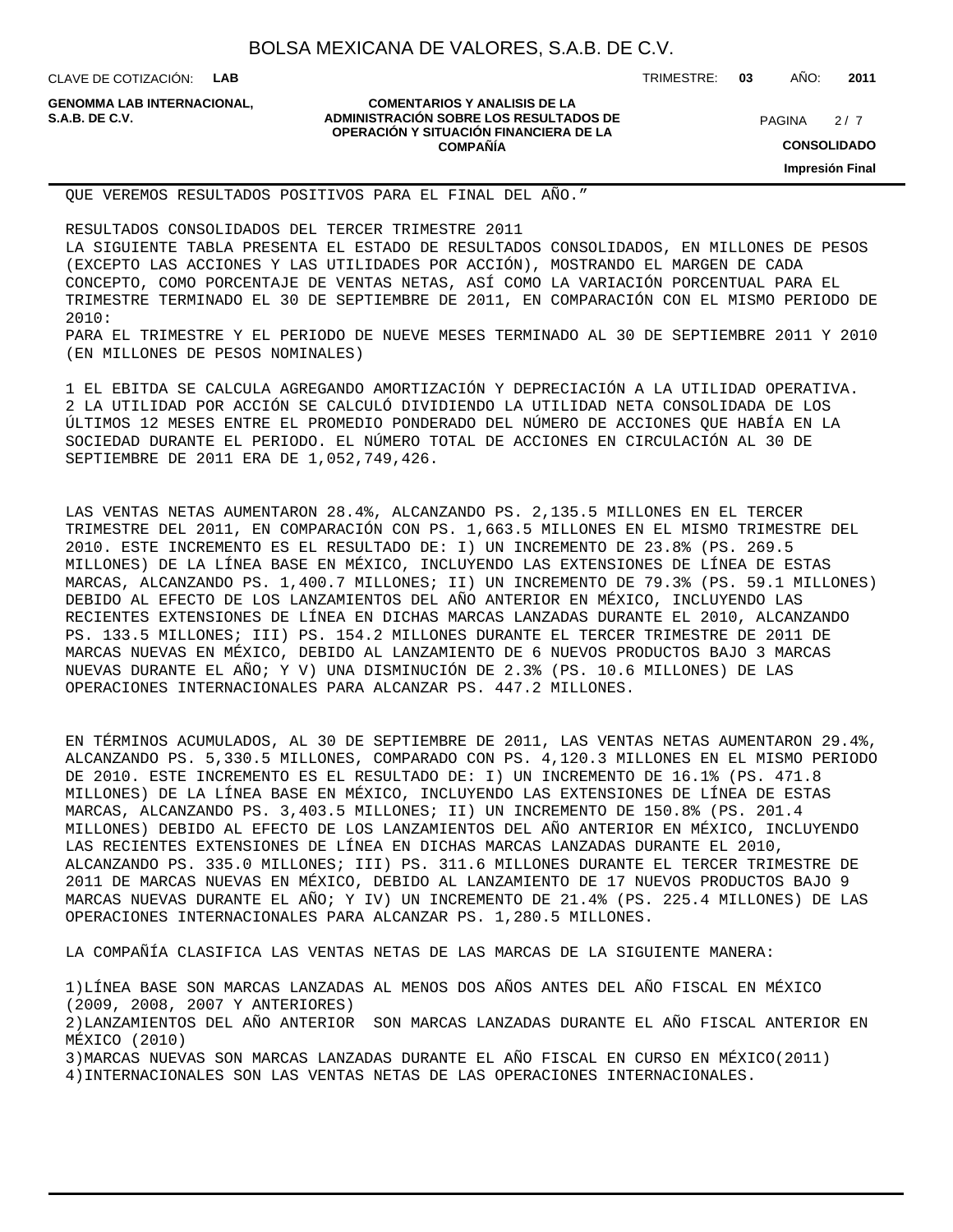CLAVE DE COTIZACIÓN: **LAB**

**GENOMMA LAB INTERNACIONAL,**

**COMENTARIOS Y ANALISIS DE LA ADMINISTRACIÓN SOBRE LOS RESULTADOS DE S.A.B. DE C.V.** PAGINA / 7 **OPERACIÓN Y SITUACIÓN FINANCIERA DE LA COMPAÑÍA**

TRIMESTRE: **03** AÑO: **2011**

 $3/7$ 

**CONSOLIDADO**

**Impresión Final**

LA SIGUIENTE TABLA MUESTRA EL DESGLOSE DE LAS VENTAS NETAS ACUMULADAS A SEPTIEMBRE DEL 2011 Y 2010 POR MARCA: (EN MILLONES DE PESOS NOMINALES)

UTILIDAD BRUTA AUMENTÓ 21.7% PARA LLEGAR A PS. 1,452.8 MILLONES EN EL TERCER TRIMESTRE DE 2011, EN COMPARACIÓN CON PS. 1,194.1 MILLONES EN EL TERCER TRIMESTRE DE 2010. EL MARGEN BRUTO DISMINUYÓ 3.8 PUNTOS PORCENTUALES, COMO PORCENTAJE DE VENTAS NETAS, AL ALCANZAR 68.0% EN EL TERCER TRIMESTRE DE 2011, COMPARADO CON 71.8% DURANTE EL MISMO PERIODO DE 2010. ESTA DISMINUCIÓN DE MARGEN SE ATRIBUYE PRINCIPALMENTE A UN CAMBIO EN LA MEZCLA DE NUESTROS PRODUCTOS, YA QUE SE TUVIERON MÁS VENTAS EN EL SEGMENTO DE CUIDADO PERSONAL DURANTE ESTE TRIMESTRE, LOS CUALES TIENEN UN MAYOR COSTO DE VENTAS COMO PORCENTAJE DE VENTAS NETAS.

LOS GASTOS GENERALES, DE VENTA Y ADMINISTRACIÓN, COMO PORCENTAJE DE VENTAS NETAS, DISMINUYERON 4.0 PUNTOS PORCENTUALES PARA ALCANZAR 42.9% EN EL TERCER TRIMESTRE DE 2011, COMPARADO CON 46.9% EN EL TERCER TRIMESTRE DE 2010. ESTA DISMINUCIÓN SE DEBIÓ PRINCIPALMENTE A LAS ECONOMÍAS DE ESCALA DERIVADAS DE UN MANEJO MÁS EFICIENTE DE LOS GASTOS GENERALES, DE VENTA Y ADMINISTRACIÓN EN NUESTRAS OPERACIONES EN MÉXICO, LAS CUALES TUVIERON UN CRECIMIENTO DE 43.3% DURANTE EL TRIMESTRE, COMPARADO CON EL MISMO PERIODO DE 2010. ADICIONALMENTE, LA REDUCCIÓN EN EL NÚMERO DE LANZAMIENTOS EN LOS MERCADOS INTERNACIONALES DURANTE EL TRIMESTRE LLEVÓ A UN MENOR GASTO EN LOS GASTOS DE PUBLICIDAD.

EBITDA AUMENTÓ 29.9%, ALCANZANDO PS. 559.0 MILLONES DURANTE EL TERCER TRIMESTRE DE 2011, COMPARADO CON PS. 430.5 MILLONES EN EL MISMO PERIODO DE 2010. EL MARGEN DE EBITDA AUMENTÓ 0.3 PUNTOS PORCENTUALES, COMO PORCENTAJE DE VENTAS NETAS, PARA ALCANZAR 26.2% EN EL TERCER TRIMESTRE DE 2011, COMPARADO CON 25.9% EN EL TERCER TRIMESTRE DE 2010. EL INCREMENTO EN EL MARGEN DE EBITDA SE DEBIÓ PRINCIPALMENTE A UNA DISMINUCIÓN DE 4.0 PUNTOS PORCENTUALES EN GASTOS GENERALES, DE VENTA Y ADMINISTRACIÓN (EXCLUYENDO DEPRECIACIÓN Y AMORTIZACIÓN), COMO PORCENTAJE DE VENTAS NETAS, EL CUAL FUE PARCIALMENTE CONTRARRESTADO POR UN AUMENTO DE 3.8 PUNTOS PORCENTUALES EN EL COSTO DE VENTAS, COMO PORCENTAJE DE VENTAS NETAS.

CONCILIACIÓN DEL EBITDA PARA EL TERCER TRIMESTRE TERMINADO EL 30 DE SEPTIEMBRE DE 2011 Y 2010 (EN MILLONES DE PESOS NOMINALES)

LA UTILIDAD OPERATIVA AUMENTÓ 30.0%, ALCANZANDO PS. 537.6 MILLONES EN EL TERCER TRIMESTRE DE 2011, COMPARADO CON PS. 413.5 MILLONES EN EL TERCER TRIMESTRE DE 2010. EL MARGEN OPERATIVO AUMENTÓ 0.3 PUNTOS PORCENTUALES, COMO PORCENTAJE DE VENTAS NETAS, ALCANZANDO 25.2% DURANTE EL TERCER TRIMESTRE DE 2011, COMPARADO CON 24.9% DURANTE EL MISMO PERIODO DE 2010. ESTE INCREMENTO ES EL RESULTADO DE LAS RAZONES PREVIAMENTE MENCIONADAS. EL RESULTADO INTEGRAL DE FINANCIAMIENTO RESULTÓ EN UNA GANANCIA DE PS. 22.7 MILLONES EN EL TERCER TRIMESTRE DE 2011, LO CUAL REPRESENTA UN INCREMENTO DE PS. 17.5 MILLONES COMPARADO CON UNA GANANCIA DE PS. 5.2 MILLONES EN EL TERCER TRIMESTRE DE 2010. EL INCREMENTO SE DEBE PRINCIPALMENTE A: I) UNA GANANCIA CAMBIARIA DE PS. 54.9 MILLONES EN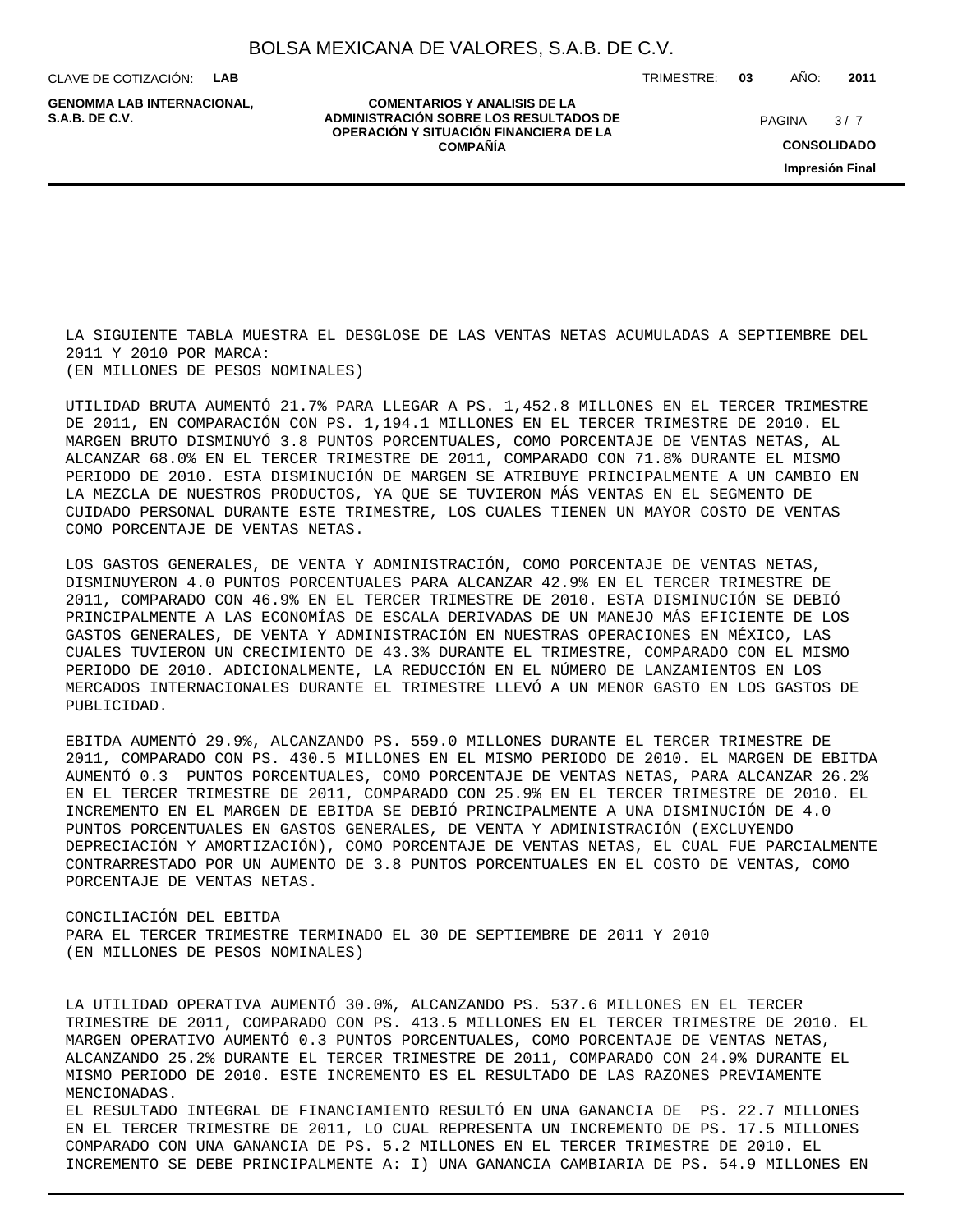CLAVE DE COTIZACIÓN: **LAB**

**GENOMMA LAB INTERNACIONAL,**

#### **COMENTARIOS Y ANALISIS DE LA ADMINISTRACIÓN SOBRE LOS RESULTADOS DE PAGINA 1997 E PAGINA 2018 OPERACIÓN Y SITUACIÓN FINANCIERA DE LA COMPAÑÍA**

 $4/7$ 

TRIMESTRE: **03** AÑO: **2011**

**CONSOLIDADO**

**Impresión Final**

EL TERCER TRIMESTRE DE 2011, COMPARADO CON UNA GANANCIA DE PS. 3.1 MILLONES PARA EL MISMO PERIODO DE 2010, LO QUE SE DEBE A UNA APRECIACIÓN IMPORTANTE DEL DÓLAR; II) UN INCREMENTO EN LOS GASTOS FINANCIEROS DE PS. 19.1 MILLONES A PS. 24.4 MILLONES DURANTE EL TERCER TRIMESTRE DE 2011, COMPARADO CON PS 5.4 MILLONES DURANTE EL MISMO PERIODO DE 2010, EL CUAL SE DEBE PRINCIPALMENTE A LA DEUDA RECIENTEMENTE ADQUIRIDA; III) UN MAYOR INGRESO FINANCIERO DE PS. 6.1 MILLONES DURANTE EL TERCER TRIMESTRE DE 2011, COMPARADO CON PS. 5.8 MILLONES DURANTE EL MISMO PERIODO DE 2010; IV) NO HUBO PÉRDIDA POR POSICIÓN MONETARIA EN EL TERCER TRIMESTRE DE 2011, COMPARADO CON UNA PÉRDIDA DE PS. 2.4 MILLONES EN EL MISMO PERIODO DEL 2010; Y, V) UN INCREMENTO DE PS. 18.0 MILLONES EN EL EFECTO DEL TIPO DE CAMBIO EN OPERACIONES INTERNACIONALES, RESULTANDO EN UNA GANANCIA DE PS. 13.9 MILLONES EN EL TERCER TRIMESTRE DE 2011, COMPARADO CON UNA PÉRDIDA DE PS. 4.1 MILLONES EN EL TERCER TRIMESTRE DE 2010.

LA UTILIDAD NETA CONSOLIDADA AUMENTÓ 34.0%, ALCANZANDO PS. 391.8 MILLONES DURANTE EL TERCER TRIMESTRE DE 2011, REPRESENTANDO UN MARGEN DE 18.3% SOBRE VENTAS NETAS, COMPARADO CON PS. 292.3 MILLONES DURANTE EL TERCER TRIMESTRE DE 2010, LO QUE REPRESENTÓ UN MARGEN DE 17.6%. BALANCE GENERAL

EFECTIVO Y EQUIVALENTES INCREMENTÓ 125.8% (PS. 989.5 MILLONES), ALCANZANDO PS. 1,775.8 AL 30 DE SEPTIEMBRE DE 2011, COMPARADO CON PS. 786.3 MILLONES AL 30 DE SEPTIEMBRE DE 2010. ESTE INCREMENTO SE DEBIÓ PRINCIPALMENTE A LA FUERTE GENERACIÓN DE EFECTIVO RELACIONADO CON NUESTRAS OPERACIONES DURANTE LOS ÚLTIMOS DOCE MESES. ADICIONALMENTE, SE REALIZARON VARIOS PAGOS POR ADQUISICIONES DE MARCAS DURANTE LOS ÚLTIMOS DOCE MESES POR UN TOTAL DE PS. 803.8 MILLONES, LOS CUALES FUERON FINANCIADOS CON NUESTRA LÍNEA DE CRÉDITO A LARGO PLAZO.

LA CARTERA DE CLIENTES FUE DE PS. 2,469.3 MILLONES AL 30 DE SEPTIEMBRE DE 2011, COMPARADO CON PS. 2,112.3 MILLONES AL 30 DE SEPTIEMBRE DE 2010. LOS DÍAS DE CLIENTES DISMINUYERON EN 12 DÍAS, AL PASAR DE 131 DÍAS AL 30 DE SEPTIEMBRE DE 2010 A 119 DÍAS AL 30 DE SEPTIEMBRE DE 2011. ESTA DIFERENCIA SE DEBIÓ A UNA ALTA BASE COMPARATIVA DURANTE EL MISMO PERIODO DE 2010, EN EL QUE LANZAMOS VARIAS NUEVAS INICIATIVAS EN NUESTROS MERCADOS INTERNACIONALES, ESPECIALMENTE EN BRASIL Y ESTADOS UNIDOS.

INVENTARIOS ALCANZARON PS. 1,153.3 MILLONES AL 30 DE SEPTIEMBRE DE 2011, COMPARADO CON PS. 805.5 MILLONES AL 30 DE SEPTIEMBRE DE 2010. LOS DÍAS DE INVENTARIO AUMENTARON 6 DÍAS, AL PASAR DE 177 DÍAS AL 30 DE SEPTIEMBRE DE 2010 A 183 DÍAS AL 30 DE SEPTIEMBRE DE 2011. ESTE INCREMENTO SE DERIVÓ PRINCIPALMENTE DE VENTAS MENORES A LAS ESPERADAS EN NUESTRAS OPERACIONES INTERNACIONALES, LAS CUALES SE RECUPERARÁN EN EL SIGUIENTE TRIMESTRE. LA COMPAÑÍA ESTÁ COMPROMETIDA A TENER NIVELES DE INVENTARIOS MÁS BAJOS DURANTE LOS SIGUIENTES TRIMESTRES.

PROVEEDORES ALCANZARON PS. 833.3 MILLONES AL 30 DE SEPTIEMBRE DE 2011, COMPARADO CON PS. 723.3 MILLONES AL 30 DE SEPTIEMBRE DE 2010. LOS DÍAS DE PROVEEDORES DISMINUYERON EN 27 DÍAS, AL PASAR DE 159 DÍAS AL 30 DE SEPTIEMBRE DE 2010 A 132 DÍAS AL 30 DE SEPTIEMBRE DE 2011. ESTA DISMINUCIÓN SE DEBIÓ PRINCIPALMENTE A NUESTRA PREVIA ESTRATEGIA DEFENSIVA DE ACUMULAR INVENTARIOS PARA PREVENIR INCREMENTOS DE PRECIOS POR PARTE DE NUESTROS PROVEEDORES QUE PUDIERAN VENIR DE UN MAYOR PRECIO EN LA MATERIA PRIMA. LA FUERTE ACUMULACIÓN DE INVENTARIOS EN LOS TRIMESTRES PASADOS PERMITIÓ A LA COMPAÑÍA REDUCIR LA ADQUISICIÓN DE PRODUCTOS DURANTE ESTE TERCER TRIMESTRE.

OTROS ACTIVOS CIRCULANTES ALCANZARON PS. 259.5 MILLONES AL 30 DE SEPTIEMBRE DE 2011, COMPARADO CON PS. 317.2 MILLONES AL 30 DE SEPTIEMBRE DE 2010. ESTA DISMINUCIÓN SE DEBIÓ PRINCIPALMENTE A UN MENOR IMPUESTO A FAVOR, LO CUAL FUE PARCIALMENTE COMPENSADO POR UN INCREMENTO EN LA PUBLICIDAD PAGADA POR ADELANTADO.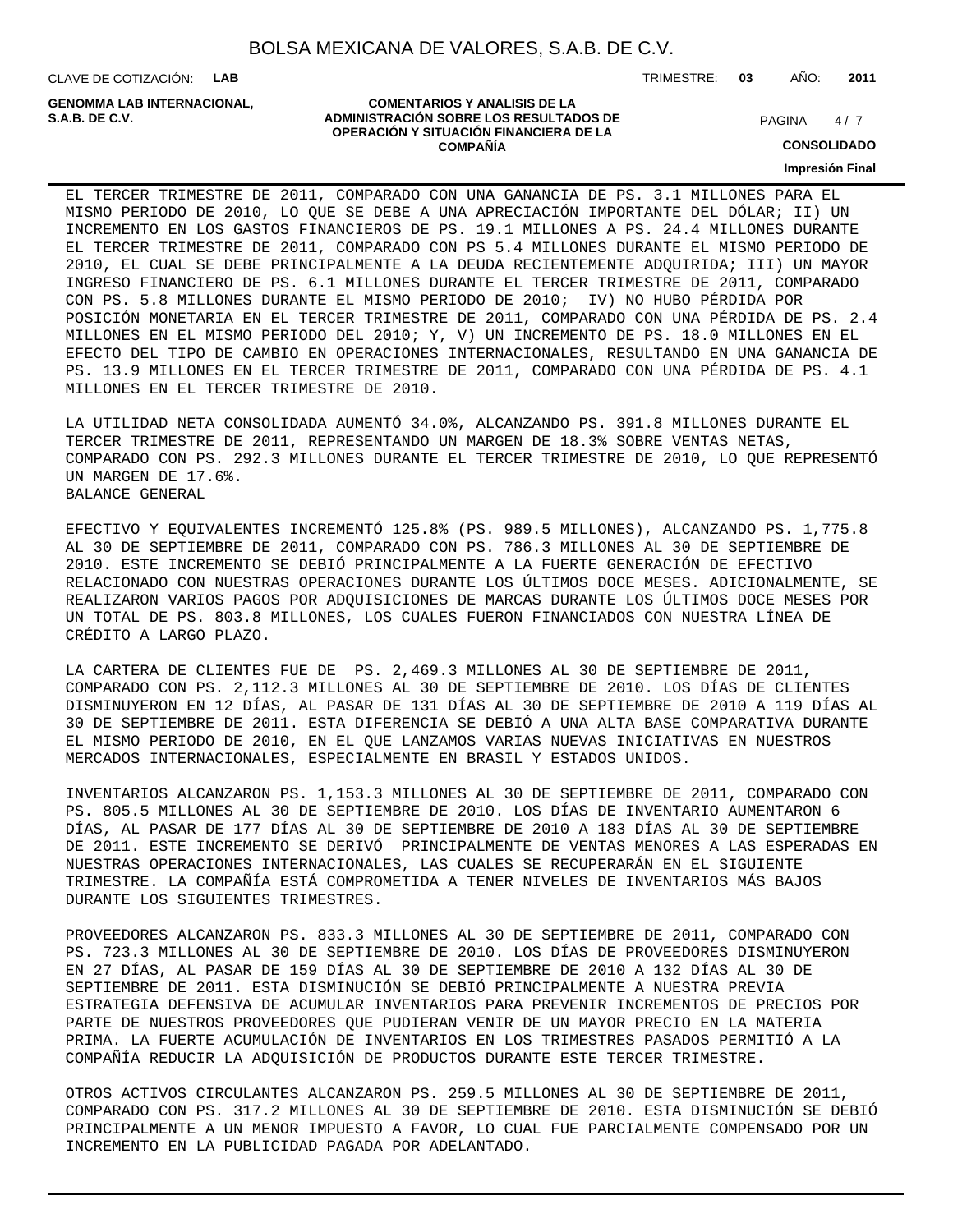CLAVE DE COTIZACIÓN: **LAB**

**GENOMMA LAB INTERNACIONAL,**

#### **COMENTARIOS Y ANALISIS DE LA ADMINISTRACIÓN SOBRE LOS RESULTADOS DE S.A.B. DE C.V.** PAGINA / 7 **OPERACIÓN Y SITUACIÓN FINANCIERA DE LA COMPAÑÍA**

 $5/7$ 

TRIMESTRE: **03** AÑO: **2011**

**CONSOLIDADO**

**Impresión Final**

OTROS PASIVOS CIRCULANTES ALCANZARON PS. 1,114.5 MILLONES AL 30 DE SEPTIEMBRE DE 2011, COMPARADO CON PS. 676.4 MILLONES AL 30 DE SEPTIEMBRE DE 2010. ESTE AUMENTO SE DEBIÓ PRINCIPALMENTE A LOS PASIVOS DERIVADOS DE LOS PAGOS POR ADQUISICIONES A LARGO PLAZO, ASÍ COMO A PUBLICIDAD POR PAGAR.

PRÉSTAMOS DE INSTITUCIONES FINANCIERAS A LARGO PLAZO ALCANZARON PS. 970.0 MILLONES AL 30 DE SEPTIEMBRE DE 2011, INCREMENTANDO EN 120 MILLONES RESPECTO AL TRIMESTRE ANTERIOR, LO QUE REPRESENTA UNA RAZÓN DE DEUDA A EBITDA (ÚLTIMOS DOCE MESES) DE 0.49. ESTE BALANCE ES UN RESULTADO DE LA DISPOSICIÓN DE PS. 320.0 MILLONES DE LA LÍNEA DE CRÉDITO DE LARGO PLAZO Y DEL PAGO DE PS. 200.0 MILLONES AL PRÉSTAMO DE MEDIANO PLAZO. EL USO DE ESTOS RECURSOS FUE PRINCIPALMENTE PARA ADQUISICIONES DE MARCAS.

CICLO DE CONVERSIÓN DE EFECTIVO ALCANZÓ 170 DÍAS AL FINAL DE TERCER TRIMESTRE DEL 2011, COMPARADO CON 149 DÍAS AL FINAL DEL MISMO PERIODO DEL 2010. ESTO REPRESENTA UNA MEJORA DE 30 DÍAS RESPECTO AL SEGUNDO TRIMESTRE DE 2011.

RESUMEN OPERATIVO

SEGMENTACIÓN DE VENTAS DEL TERCER TRIMESTRE

DURANTE EL TERCER TRIMESTRE DE 2011 LOS MEDICAMENTOS DE LIBRE VENTA ("OTC") REPRESENTARON EL 53.7% DE LAS VENTAS EN MÉXICO, LOS PRODUCTOS DE CUIDADO PERSONAL REPRESENTARON EL 41.3% Y LOS MEDICAMENTOS GENÉRICOS REPRESENTARON EL 5.0%.

EN EL TERCER TRIMESTRE DEL 2011 LAS VENTAS NETAS DE LOS PRODUCTOS OTC EN MÉXICO INCREMENTARON 23.7% , COMPARADAS CON EL MISMO PERIODO DE 2010. DURANTE EL TERCER TRIMESTRE DE 2011 LA COMPAÑÍA LANZÓ 5 NUEVOS PRODUCTOS OTC.

LAS VENTAS NETAS DE PRODUCTOS DE CUIDADO PERSONAL EN MÉXICO INCREMENTARON 80.5% DURANTE EL TERCER TRIMESTRE DE 2011, COMPARADO CON EL MISMO TRIMESTRE DE 2010. DURANTE EL TERCER TRIMESTRE DE 2011 LA COMPAÑÍA LANZÓ 16 NUEVOS PRODUCTOS DE CUIDADO PERSONAL.

LAS VENTAS NETAS DE MEDICAMENTOS GENÉRICOS FUERON DE PS. 84.1 MILLONES EN EL TERCER TRIMESTRE DEL 2011, LO CUAL REPRESENTA UNA DISMINUCIÓN DE 2.3%, COMPARADO CON EL MISMO PERIODO DEL 2010.

LAS VENTAS NETAS DE NUESTRAS OPERACIONES INTERNACIONALES DISMINUYERON 2.3%, ALCANZANDO PS. 447.2 MILLONES EN EL TERCER TRIMESTRE DE 2011, COMPARADO CON PS. 457.8 MILLONES EN EL MISMO TRIMESTRE DE 2010.

(EN MILLONES DE PESOS NOMINALES)

\*GI: GENÉRICOS INTERCAMBIABLES

LANZAMIENTO DE NUEVOS PRODUCTOS Y EXTENSIONES DE LÍNEA DURANTE LOS PRIMEROS TRES TRIMESTRES DE 2011 GENOMMA LAB LANZÓ 57 PRODUCTOS COMO EXTENSIONES DE LA LÍNEA BASE Y LANZAMIENTOS DEL AÑO ANTERIOR; Y 17 NUEVOS PRODUCTOS BAJO 9 NUEVAS MARCAS, ENTRE LOS QUE DESTACAN:

SHOT B IQ ES UNA EXTENSIÓN DE LÍNEA DE NUESTRA MARCA SHOT B, UN SUPLEMENTO MULTIVITAMÍNICO. SHOT B IQ ES UN SUPLEMENTO VITAMÍNICO CON OMEGA PARA NIÑOS QUE AYUDA A MEJORAR SU CONCENTRACIÓN Y CAPACIDADES DE APRENDIZAJE.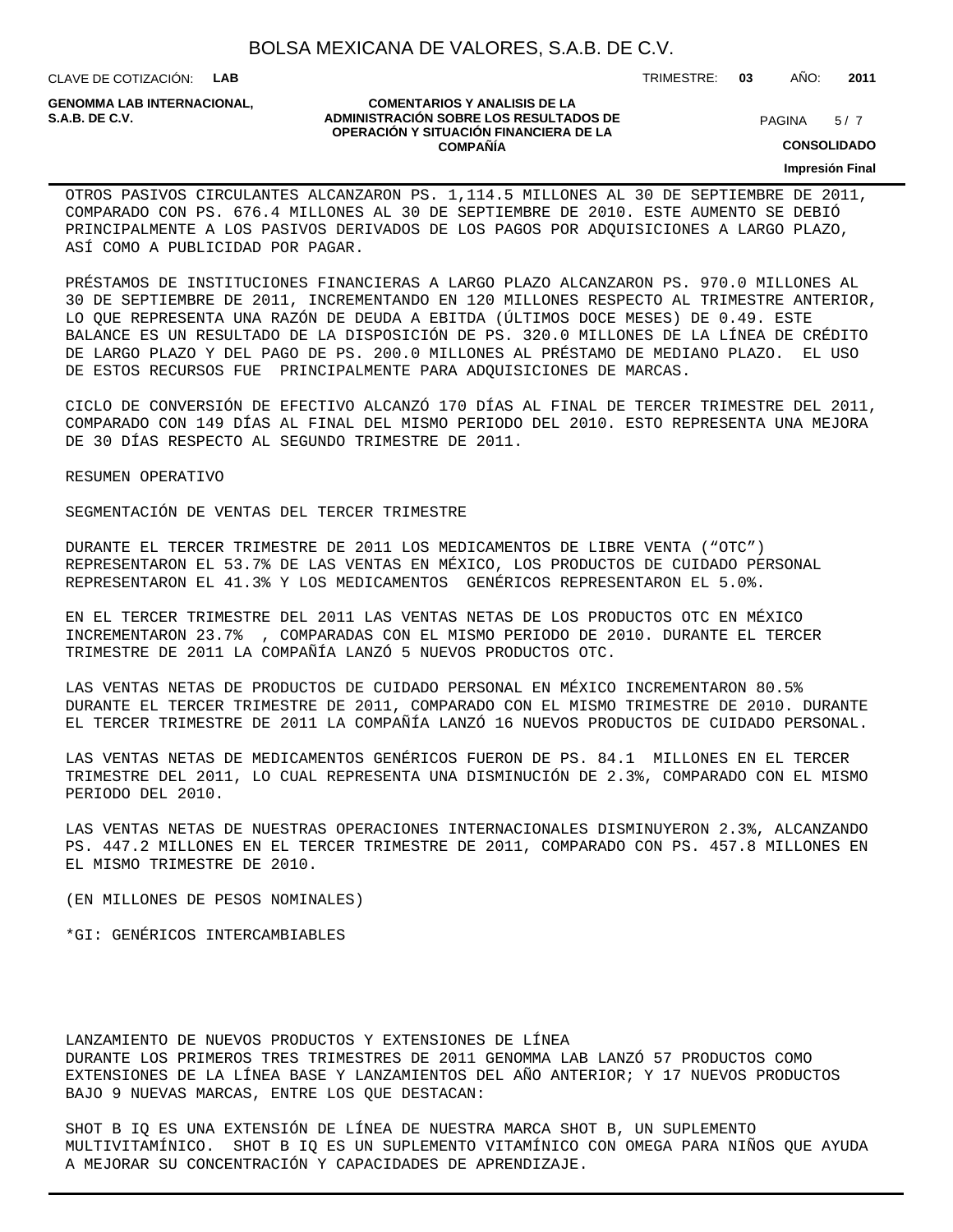CLAVE DE COTIZACIÓN: **LAB**

**GENOMMA LAB INTERNACIONAL,**

#### **COMENTARIOS Y ANALISIS DE LA ADMINISTRACIÓN SOBRE LOS RESULTADOS DE S.A.B. DE C.V.** PAGINA / 7 **OPERACIÓN Y SITUACIÓN FINANCIERA DE LA COMPAÑÍA**

TRIMESTRE: **03** AÑO: **2011**

 $6/7$ 

**CONSOLIDADO**

**Impresión Final**

AFFAIR SHAMPOOS Y ACONDICIONADORES SON EXTENSIONES DE LÍNEA DE NUESTRA MARCA AFFAIR, LA CUAL FUE ADQUIRIDA EN 2010 POR SU RECONOCIMIENTO EN LA MENTE DEL CONSUMIDOR. AFFAIR SHAMPOOS , EN CUATRO DIFERENTES PRESENTACIONES DE COLOR, TIENEN UNA FORMULA ESPECIAL QUE AYUDA A MANTENER EL CABELLO TEÑIDO SANO, BRILLANTE Y CON UN FUERTE COLOR POR MÁS TIEMPO. AFFAIR CONDITIONER SUAVIZA EL CABELLO, AYUDÁNDOLO A MANTENER SU COLOR.

DERMOPRADA DEFENSA TOTAL, UNA EXTENSIÓN DE NUESTRA MARCA DERMOPRADA, ES UN PROTECTOR SOLAR CON FACTOR DE PROTECCIÓN SOLAR 100 PARA EL USO DIARIO.

#### OTROS EVENTOS CORPORATIVOS

 AL FINAL DEL TERCER TRIMESTRE DE 2011 LA COMPAÑÍA CERRÓ UN ACUERDO DE COMPRA DE UN PAQUETE DE MARCAS EN MÉXICO CON COLGATE-PALMOLIVE. GENOMMA LAB ADQUIRIÓ LA MARCA WILDROOTMR Y FIRMÓ UN COMPROMISO DE COMPRA PARA LAS MARCAS ALERTMR Y NORDIKOMR, EL CUAL SE ESTARÁ CONCRETANDO EN LAS SEMANAS SIGUIENTES. LAS MARCAS ADQUIRIDAS TIENEN UN FUERTE RECONOCIMIENTO EN LA MENTE DEL CONSUMIDOR. ES IMPORTANTE MENCIONAR QUE, COMO PARTE DEL ACUERDO, COLGATE-PALMOLIVE PASARÁ A SER PARTE DE LA EXTENSIVA RED DE PROVEEDORES DE GENOMMA LAB, Y HA GARANTIZADO EL SUMINISTRO A LARGO PLAZO LOS PRODUCTOS DE LAS MARCAS ADQUIRIDAS.

 A PARTIR DEL 1° DE NOVIEMBRE DE 2011, GENOMMA LAB FORMARÁ PARTE DEL ÍNDICE LARGECAP DEL IPC, EL CUAL DARÁ A LA COMPAÑÍA ACCESO A UNA MAYOR VARIEDAD DE FONDOS.

 CON EL PROPÓSITO DE MEJORAR EL DESEMPEÑO DE LA COMPAÑÍA, SE HICIERON ALGUNOS CAMBIOS ORGANIZACIONALES. O HAY UNA NUEVA ÁREA EN LA COMPAÑÍA, LA VICEPRESIDENCIA DE ESTRATEGIA Y CAPITAL HUMANO, LA CUAL CONSOLIDA ESTAS DOS ÁREAS Y SU VICEPRESIDENTE ES EL SR. ALEJANDRO BASTÓN PATIÑO. O EL SR. SERGIO ROCHA SÁNCHEZ SE UNE A LA COMPAÑÍA COMO EL NUEVO DIRECTOR DE ADMINISTRACIÓN Y REPORTARÁ DIRECTAMENTE AL SR. OSCAR VILLALOBOS TORRES, VICEPRESIDENTE DE FINANZAS Y ADMINISTRACIÓN. O EL SR. MARCO ANTONIO GONZÁLEZ ALBA ASUME LA POSICIÓN DE DIRECTOR DE TECNOLOGÍA DE INFORMACIÓN Y PROCESOS DE NEGOCIO.

#### DESCRIPCIÓN DE LA COMPAÑÍA

GENOMMA LAB INTERNACIONAL, S.A.B. DE C.V. ES UNA DE LAS EMPRESAS DE MAYOR CRECIMIENTO EN LA INDUSTRIA DE PRODUCTOS FARMACÉUTICOS Y PARA EL CUIDADO PERSONAL EN MÉXICO CON UNA CRECIENTE PRESENCIA INTERNACIONAL. GENOMMA LAB SE DEDICA AL DESARROLLO, VENTA Y PROMOCIÓN DE UNA GRAN VARIEDAD DE PRODUCTOS DE MARCA PREMIUM, MUCHOS DE LOS CUALES SON LÍDERES DE LA CATEGORÍA EN LA CUAL COMPITEN EN TÉRMINOS DE VENTAS Y PARTICIPACIÓN DE MERCADO. GENOMMA LAB TIENE UNA COMBINACIÓN DE DESARROLLO DE NUEVOS Y EXITOSOS PRODUCTOS, UNA MERCADOTECNIA DIRIGIDA AL CLIENTE, UNA AMPLIA RED DE DISTRIBUCIÓN DE PRODUCTOS Y UN MODELO DE OPERACIÓN ALTAMENTE FLEXIBLE Y DE BAJO COSTO. LAS ACCIONES DE GENOMMA LAB COTIZAN EN LA BOLSA MEXICANA DE VALORES BAJO EL SÍMBOLO DE COTIZACIÓN "LAB.B" (BLOOMBERG: LABB.MX).

INFORMACIÓN SOBRE ESTIMACIONES Y RIESGOS ASOCIADOS.

LA INFORMACIÓN QUE SE PRESENTA EN ESTE COMUNICADO CONTIENE CIERTAS DECLARACIONES ACERCA DEL FUTURO E INFORMACIÓN RELATIVA A GENOMMA LAB INTERNACIONAL, S.A.B. DE C.V. Y SUS SUBSIDIARIAS (EN CONJUNTO "GENOMMA LAB" O LA "COMPAÑÍA") LAS CUALES ESTÁN BASADAS EN EL ENTENDIMIENTO DE SUS ADMINISTRADORES, ASÍ COMO EN SUPUESTOS E INFORMACIÓN ACTUALMENTE DISPONIBLE PARA LA COMPAÑÍA. TALES DECLARACIONES REFLEJAN LA VISIÓN ACTUAL DE GENOMMA LAB SOBRE EVENTOS FUTUROS Y ESTÁN SUJETAS A CIERTOS RIESGOS, FACTORES INCIERTOS Y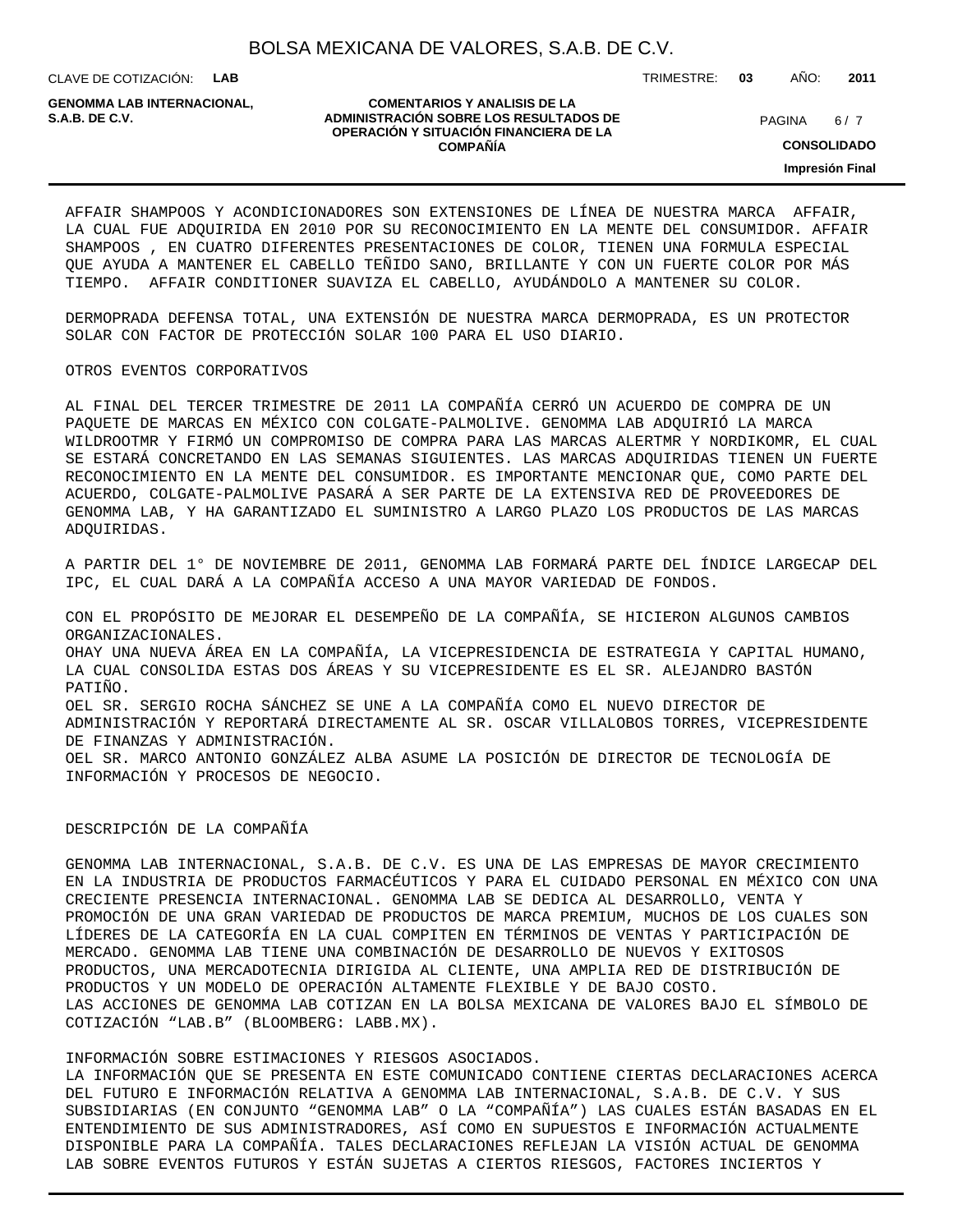CLAVE DE COTIZACIÓN: **LAB**

**GENOMMA LAB INTERNACIONAL,**

#### **COMENTARIOS Y ANALISIS DE LA ADMINISTRACIÓN SOBRE LOS RESULTADOS DE S.A.B. DE C.V.** PAGINA / 7 **OPERACIÓN Y SITUACIÓN FINANCIERA DE LA COMPAÑÍA**

 $7/7$ 

TRIMESTRE: **03** AÑO: **2011**

**CONSOLIDADO**

**Impresión Final**

PRESUNCIONES. MUCHOS FACTORES PODRÍAN CAUSAR QUE LOS RESULTADOS, DESEMPEÑO, O LOGROS ACTUALES DE LA COMPAÑÍA SEAN MATERIALMENTE DIFERENTES CON RESPECTO A CUALQUIER RESULTADO FUTURO, DESEMPEÑO O LOGRO DE GENOMMA LAB QUE PUDIERA SER INCLUIDA, EN FORMA EXPRESA O IMPLÍCITA DENTRO DE DICHAS DECLARACIONES ACERCA DEL FUTURO, INCLUYENDO, ENTRE OTROS: CAMBIOS EN LAS CONDICIONES GENERALES ECONÓMICAS Y/O POLÍTICAS, CAMBIOS GUBERNAMENTALES Y COMERCIALES A NIVEL GLOBAL Y EN LOS PAÍSES EN LOS QUE LA COMPAÑÍA HACE NEGOCIOS, CAMBIOS EN LAS TASAS DE INTERÉS Y DE INFLACIÓN, VOLATILIDAD CAMBIARIA, CAMBIOS EN LA DEMANDA Y REGULACIÓN DE LOS PRODUCTOS COMERCIALIZADOS POR LA COMPAÑÍA, CAMBIOS EN EL PRECIO DE MATERIAS PRIMAS Y OTROS INSUMOS, CAMBIOS EN LA ESTRATEGIA DE NEGOCIOS Y VARIOS OTROS FACTORES. SI UNO O MÁS DE ESTOS RIESGOS O FACTORES INCIERTOS SE MATERIALIZAN, O SI LOS SUPUESTOS UTILIZADOS RESULTAN SER INCORRECTOS, LOS RESULTADOS REALES PODRÍAN VARIAR MATERIALMENTE DE AQUELLOS DESCRITOS EN EL PRESENTE COMO ANTICIPADOS , CREÍDOS, ESTIMADOS O ESPERADOS. GENOMMA LAB NO PRETENDE Y NO ASUME NINGUNA OBLIGACIÓN DE ACTUALIZAR ESTAS DECLARACIONES ACERCA DEL FUTURO.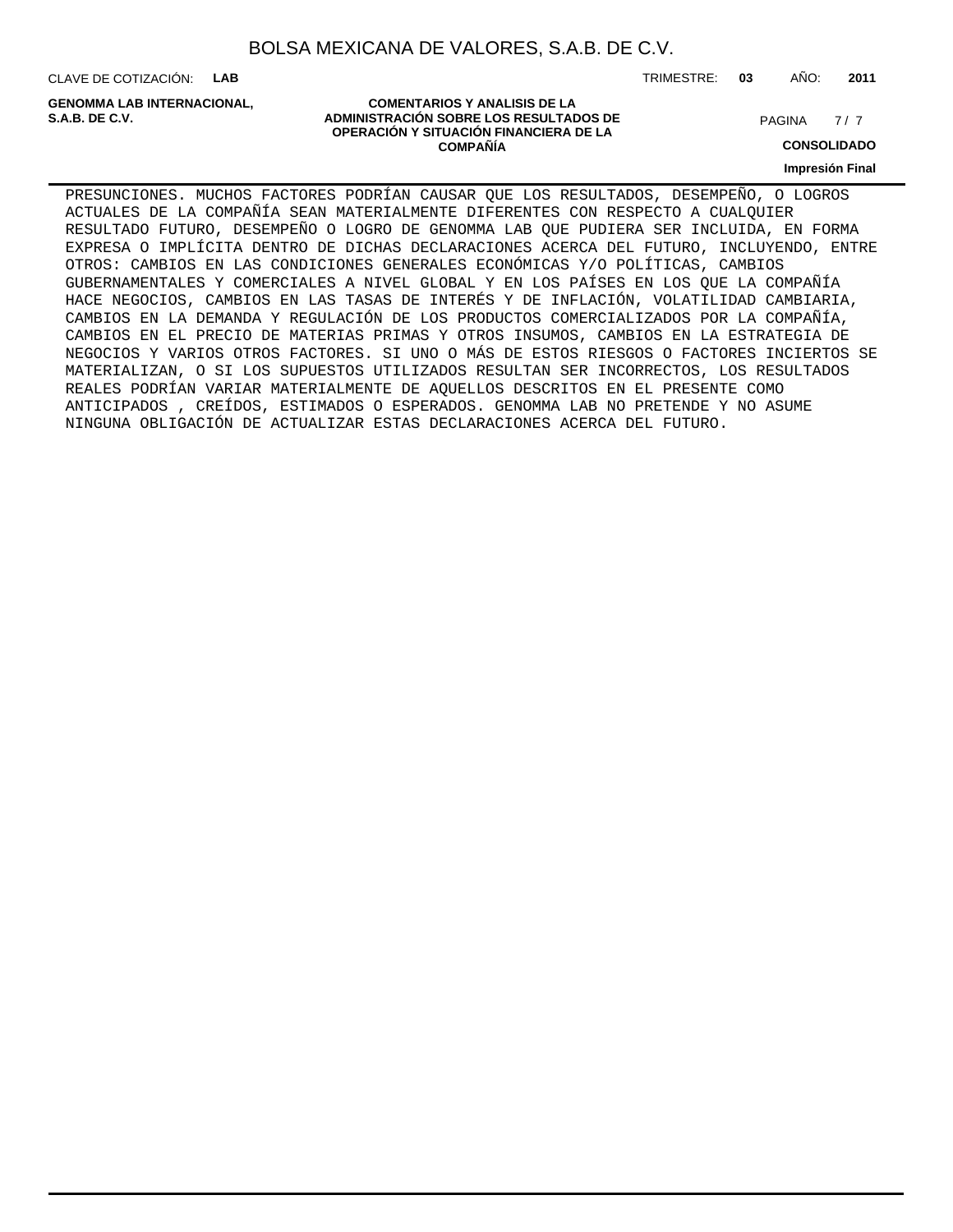**LAB GENOMMA LAB INTERNACIONAL,**

**NOTAS COMPLEMENTARIAS A LA INFORMACIÓN FINANCIERA S.A.B. DE C.V.** PAGINA 1/13

CLAVE DE COTIZACIÓN: TRIMESTRE: **03** AÑO: **2011**

**CONSOLIDADO**

**Impresión Final**

GENOMMA LAB INTERNACIONAL, S. A. B. DE C. V. Y SUBSIDIARIAS

NOTAS A LOS ESTADOS FINANCIEROS CONSOLIDADOS POR LOS PERIODOS DE NUEVE MESES QUE TERMINARON EL 30 DE SEPTIEMBRE DE 2011 Y 2010 (EN MILES DE PESOS)

#### 1. ACTIVIDADES Y EVENTOS IMPORTANTES

GENOMMA LAB INTERNACIONAL, S. A. B. DE C. V. Y SUBSIDIARIAS (LA COMPAÑÍA) SE DEDICA A LA VENTA DE PRODUCTOS FARMACÉUTICOS QUE NO REQUIEREN PRESCRIPCIÓN MÉDICA (EN ADELANTE PRODUCTOS OTC FARMACÉUTICOS), DE PRODUCTOS FARMACÉUTICOS GENÉRICOS EN MÉXICO (EN ADELANTE PRODUCTOS GI) Y PRODUCTOS DE CUIDADO PERSONAL EN MÉXICO CON UNA CRECIENTE PRESENCIA EN MERCADOS INTERNACIONALES.

LA COMPAÑÍA DESARROLLA, VENDE Y COMERCIALIZA UNA AMPLIA GAMA DE PRODUCTOS DE PRIMERA CLASE CON 81 MARCAS PROPIAS, CON PRODUCTOS EN DIVERSAS CATEGORÍAS, ENTRE LOS QUE SE ENCUENTRAN ANTIACNÉ, MEDICAMENTOS GENÉRICOS, PROTECCIÓN Y MEJORA SEXUAL, CREMA PARA MEJORAR LA TEXTURA DE PIEL CON CICATRICES, TRATAMIENTO DE HEMORROIDES, CONTRA VARICES, PARA EVITAR LA CAÍDA DEL CABELLO, UNGÜENTO PARA DOLORES MUSCULARES, ANTIÁCIDOS, ANTIMICÓTICOS, PARA EL ALIVIO DE LA COLITIS, PARA CONTRARRESTAR EL NIVEL DE STRESS, JABONES, MULTIVITAMÍNICOS, SHAMPOOS Y ANTIGRIPALES. LA COMPAÑÍA ESTÁ ENFOCADA EN INCREMENTAR EL VALOR DE LAS MARCAS DE SUS PRODUCTOS POR MEDIO DE CAMPAÑAS MERCADOLÓGICAS, PRINCIPALMENTE A TRAVÉS DE LA TELEVISIÓN. LAS VENTAS DE LAS SUBSIDIARIAS EN EL EXTRANJERO REPRESENTAN APROXIMADAMENTE EL 24% Y 26% DE LAS VENTAS NETAS CONSOLIDADAS AL 30 DE SEPTIEMBRE DE 2011 Y 2010, RESPECTIVAMENTE.

COMPRA DE MARCAS Y LICENCIAS – DURANTE 2011 LA COMPAÑÍA ADQUIRIÓ LAS MARCAS VANART, POMADA DE LA CAMPANA, GALAFLEX, AFFAIR Y WILDROOT ASIMISMO, SE FIRMÓ UN COMPROMISO DE COMPRA PARA LAS MARCAS ALERT Y NORDIKO QUE SE CONCLUIRÁ EN LOS PRÓXIMOS MESES. DURANTE 2010, LA COMPAÑÍA ADQUIRIÓ LAS MARCAS ENGLISH LEATHER, OSSART, NASALUB, MICOTEX Y SANTÉ.

### 2. BASES DE PRESENTACIÓN

A. UNIDAD MONETARIA DE LOS ESTADOS FINANCIEROS – LOS ESTADOS FINANCIEROS Y NOTAS AL 30 DE SEPTIEMBRE DE 2011 Y 2010 Y POR LOS PERÍODOS QUE TERMINARON EN ESAS FECHAS, INCLUYEN SALDOS Y TRANSACCIONES EN PESOS DE DIFERENTE PODER ADQUISITIVO.

B. CONSOLIDACIÓN DE ESTADOS FINANCIEROS - LOS ESTADOS FINANCIEROS CONSOLIDADOS INCLUYEN LOS DE GENOMMA LAB INTERNACIONAL, S. A. B. DE C. V. Y LOS DE SUS SUBSIDIARIAS, CUYA PARTICIPACIÓN ACCIONARIA EN SU CAPITAL SOCIAL, SU ACTIVIDAD Y SUS MONEDAS DE REGISTRO Y FUNCIONAL SE MUESTRAN A CONTINUACIÓN:

COMPAÑÍA % DE PARTICIPACIÓN 2011 Y 2010 ACTIVI-DAD MONEDA DE REGISTRO MONEDA FUNCIONAL

MÉXICO –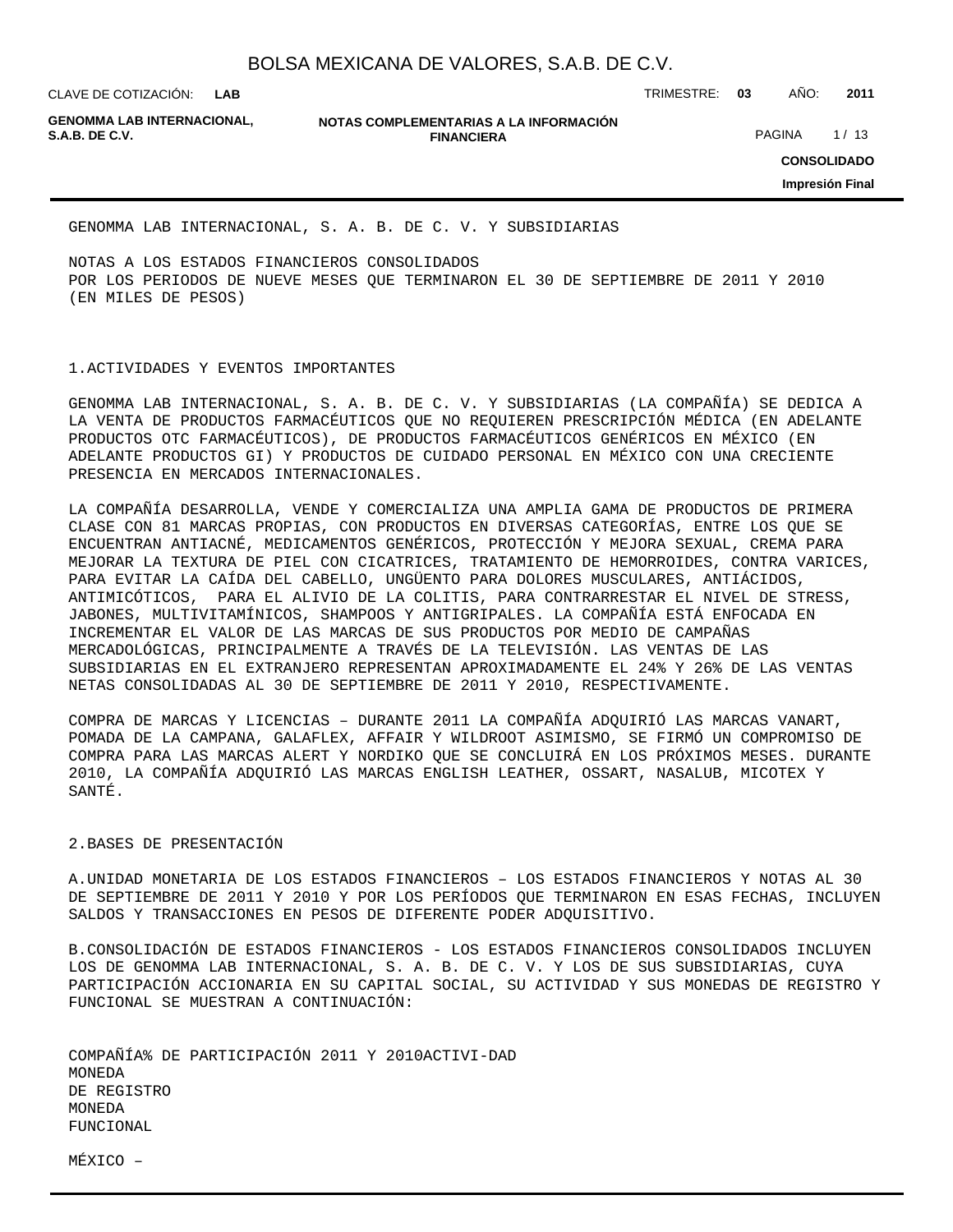**LAB**

CLAVE DE COTIZACIÓN: TRIMESTRE: **03** AÑO: **2011**

**NOTAS COMPLEMENTARIAS A LA INFORMACIÓN FINANCIERA CONSOLIDADO Impresión Final GENOMMA LAB INTERNACIONAL, S.A.B. DE C.V.** PAGINA 2 / 13 GENOMMA LABORATORIES MÉXICO, S. A. DE C. V. 100 (1) PESO MEXICANO PESO MEXICANO TELEVISION PRODUCTS RETAIL, S. A. DE C. V. 100 (2) PESO MEXICANO PESO MEXICANO MEDICINAS Y MEDICAMENTOS NACIONALES, S. A. DE C. V. 100 (3) PESO MEXICANO PESO MEXICANO INICIATIVAS DE ÉXITO, S. A. DE C. V. 100 (4) PESO MEXICANO PESO MEXICANO AERO LAB, S. A. DE C. V. 100 (5) PESO MEXICANO PESO MEXICANO NORTEAMÉRICA – GENOMMA LAB USA, INC. 100 (6) DÓLAR ESTADOUNIDENSE DÓLAR ESTADOUNIDENSE LAB BRANDS INTERNATIONAL, LLC 70 (1) DÓLAR ESTADOUNIDENSE DÓLAR ESTADOUNIDENSE CENTROAMÉRICA – GENOMMA LAB CENTROAMÉRICA, S. A. 100 (2) DÓLAR ESTADOUNIDENSE DÓLAR ESTADOUNIDENSE SUDAMÉRICA – GENOMMA LAB PERÚ, S. A. 100 (6) SOL DÓLAR ESTADOUNIDENSE GENOMMA LAB CHILE, S. A. 100 (6) PESO CHILENO DÓLAR ESTADOUNIDENSE GENOMMA LAB ECUADOR, S. A. 100 (6) DÓLAR ESTADOUNIDENSE DÓLAR ESTADOUNIDENSE GENOMMA LABORATORIES ARGENTINA, S. A. 85 (6) PESO ARGENTINO DÓLAR ESTADOUNIDENSE GENOMMA LAB COLOMBIA, LTDA 100 (6) PESO COLOMBIANO DÓLAR ESTADOUNIDENSE GENOMMA LABORATORIES DO BRASIL, LTDA 85 (6) REAL DÓLAR ESTADOUNIDENSE GENOMMA LAB DOMINICANA, S.R.L. 100 (6) PESO DOMINICANO DÓLAR ESTADOUNIDENSE EUROPA – OPERACIÓN DISCONTINUADA GENOMMA LABORATORIOS MÉDICOS, S. L. 100 (6) EURO DÓLAR ESTADOUNIDENSE (1) INVESTIGACIÓN Y DESARROLLO DE PRODUCTOS OTC FARMACÉUTICOS Y DE CUIDADO PERSONAL. (2) PRESTACIÓN DE SERVICIOS PROFESIONALES. (3) VENTA DE PRODUCTOS FARMACÉUTICOS (GI Y OTC FARMACÉUTICOS). (4) VENTA DE PRODUCTOS OTC FARMACÉUTICOS. (5) SERVICIOS DE TRANSPORTACIÓN AÉREA. (6) VENTA DE PRODUCTOS OTC FARMACÉUTICOS Y DE CUIDADO PERSONAL. LOS SALDOS Y OPERACIONES IMPORTANTES ENTRE LAS COMPAÑÍAS CONSOLIDADAS HAN SIDO ELIMINADOS. C. CONVERSIÓN DE ESTADOS FINANCIEROS DE SUBSIDIARIAS EN MONEDA EXTRANJERA – PARA CONSOLIDAR LOS ESTADOS FINANCIEROS DE SUBSIDIARIAS EXTRANJERAS, ÉSTOS SE MODIFICAN EN LA MONEDA DE REGISTRO PARA PRESENTARSE BAJO NORMAS DE INFORMACIÓN FINANCIERA MEXICANAS (NIF), EXCEPTO POR LA APLICACIÓN DE LA NIF B-10 EFECTOS DE LA INFLACIÓN CUANDO LA ENTIDAD EXTRANJERA OPERA EN UN ENTORNO INFLACIONARIO, YA QUE LAS NORMAS DE ESTA NIF SE APLICAN A LOS ESTADOS FINANCIEROS CONVERTIDOS A MONEDA FUNCIONAL. LOS ESTADOS

FINANCIEROS SE CONVIERTEN A PESOS MEXICANOS, CONSIDERANDO LAS SIGUIENTES METODOLOGÍAS:

- LAS OPERACIONES EXTRANJERAS CUYA MONEDA DE REGISTRO Y FUNCIONAL ES LA MISMA, CONVIERTEN SUS ESTADOS FINANCIEROS UTILIZANDO LOS SIGUIENTES TIPOS DE CAMBIO:1) DE CIERRE PARA LOS ACTIVOS Y PASIVOS, 2) HISTÓRICO PARA EL CAPITAL CONTABLE Y 3) EL DE LA FECHA DE DEVENGAMIENTO PARA LOS INGRESOS, COSTOS Y GASTOS. LOS EFECTOS DE CONVERSIÓN SE REGISTRAN EN EL CAPITAL CONTABLE.

- LAS OPERACIONES EXTRANJERAS CONVIERTEN SUS ESTADOS FINANCIEROS DE LA MONEDA DE REGISTRO A LA MONEDA FUNCIONAL, UTILIZANDO LOS SIGUIENTES TIPOS DE CAMBIO: 1) DE CIERRE PARA LOS ACTIVOS Y PASIVOS MONETARIOS, 2) HISTÓRICO PARA ACTIVOS NO MONETARIOS, PASIVOS NO MONETARIOS Y CAPITAL CONTABLE Y 3) EL DE LA FECHA DE DEVENGAMIENTO PARA LOS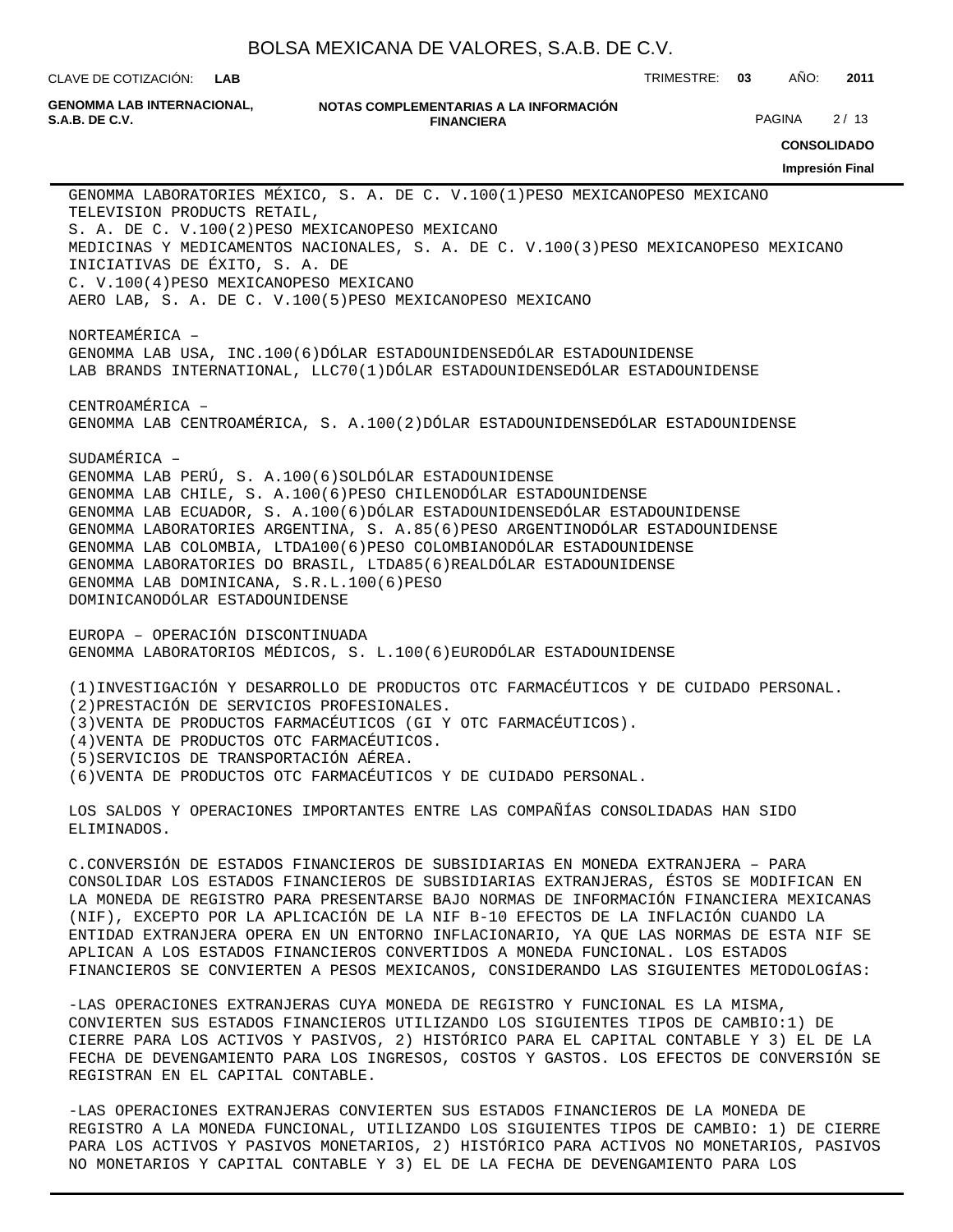CLAVE DE COTIZACIÓN: TRIMESTRE: **03** AÑO: **2011 LAB**

**GENOMMA LAB INTERNACIONAL,**

**NOTAS COMPLEMENTARIAS A LA INFORMACIÓN FINANCIERA S.A.B. DE C.V.** PAGINA 2 / 13

**CONSOLIDADO**

#### **Impresión Final**

INGRESOS, COSTOS Y GASTOS, EXCEPTO LOS QUE PROVIENEN DE PARTIDAS NO MONETARIAS QUE SE CONVIERTEN AL TIPO DE CAMBIO HISTÓRICO DE LA PARTIDA NO MONETARIA; LOS EFECTOS DE CONVERSIÓN, SE REGISTRAN EN EL RESULTADO INTEGRAL DE FINANCIAMIENTO. POSTERIORMENTE, PARA CONVERTIR LOS ESTADOS FINANCIEROS DE LA MONEDA FUNCIONAL AL PESO MEXICANO, SE UTILIZAN LOS SIGUIENTES TIPOS DE CAMBIO:1) DE CIERRE PARA LOS ACTIVOS Y PASIVOS Y 2) HISTÓRICO PARA EL CAPITAL CONTABLE, Y 3) EL DE LA FECHA DE DEVENGAMIENTO PARA TODOS LOS INGRESOS, COSTOS Y GASTOS. LOS EFECTOS DE CONVERSIÓN SE REGISTRAN EN EL CAPITAL CONTABLE. EN EL CASO DE OPERACIONES EXTRANJERAS QUE OPERAN EN UN ENTORNO ECONÓMICO INFLACIONARIO, PRIMERO REEXPRESAN SUS ESTADOS FINANCIEROS EN MONEDA DE PODER ADQUISITIVO AL CIERRE DEL EJERCICIO, UTILIZANDO EL ÍNDICE DE PRECIOS DEL PAÍS DE ORIGEN DE LA MONEDA FUNCIONAL, Y POSTERIORMENTE LOS CONVIERTEN UTILIZANDO EL TIPO DE CAMBIO DE CIERRE PARA TODAS LAS PARTIDAS; LOS EFECTOS DE CONVERSIÓN, SE REGISTRAN EN EL CAPITAL CONTABLE..

D. UTILIDAD INTEGRAL – ES LA MODIFICACIÓN DEL CAPITAL CONTABLE DURANTE EL EJERCICIO POR CONCEPTOS QUE NO SON DISTRIBUCIONES Y MOVIMIENTOS DEL CAPITAL CONTRIBUIDO; SE INTEGRA POR LA UTILIDAD NETA DEL EJERCICIO MÁS OTRAS PARTIDAS QUE REPRESENTAN UNA GANANCIA O PÉRDIDA DEL MISMO PERIODO, LAS CUALES SE PRESENTAN DIRECTAMENTE EN EL CAPITAL CONTABLE SIN AFECTAR EL ESTADO DE RESULTADOS. AL MOMENTO DE REALIZARSE LOS ACTIVOS Y PASIVOS QUE ORIGINARON LAS OTRAS PARTIDAS DE UTILIDAD INTEGRAL, ESTAS ÚLTIMAS SE RECONOCEN EN EL ESTADO DE RESULTADOS. EN 2011 Y 2010, LAS OTRAS PARTIDAS DE UTILIDAD INTEGRAL ESTÁN REPRESENTADAS POR LOS EFECTOS DE CONVERSIÓN DE ENTIDADES EXTRANJERAS.

E. CLASIFICACIÓN DE COSTOS Y GASTOS - LOS COSTOS Y GASTOS PRESENTADOS EN LOS ESTADOS DE RESULTADOS FUERON CLASIFICADOS ATENDIENDO A SU FUNCIÓN DEBIDO A QUE PERMITE CALCULAR EL MARGEN DE UTILIDAD BRUTA, POR LO QUE SE SEPARÓ EL COSTO DE VENTAS DE LOS DEMÁS COSTOS Y GASTOS.

F. UTILIDAD DE OPERACIÓN – LA UTILIDAD DE OPERACIÓN SE OBTIENE DE DISMINUIR A LAS VENTAS NETAS EL COSTO DE VENTAS Y LOS GASTOS DE VENTA, GENERALES Y DE ADMINISTRACIÓN. AUN CUANDO LA NIF B-3 ESTADO DE RESULTADOS NO LO REQUIERE, SE INCLUYE ESTE RENGLÓN EN LOS ESTADOS DE RESULTADOS CONSOLIDADOS QUE SE PRESENTAN YA QUE CONTRIBUYE A UN MEJOR ENTENDIMIENTO DEL DESEMPEÑO ECONÓMICO Y FINANCIERO DE LA COMPAÑÍA.

#### 3. RESUMEN DE LAS PRINCIPALES POLÍTICAS CONTABLES

LOS ESTADOS FINANCIEROS CONSOLIDADOS ADJUNTOS CUMPLEN CON LAS NIF. SU PREPARACIÓN REQUIERE QUE LA ADMINISTRACIÓN DE LA COMPAÑÍA EFECTÚE CIERTAS ESTIMACIONES Y UTILICE DETERMINADOS SUPUESTOS PARA VALUAR ALGUNAS DE LAS PARTIDAS DE LOS ESTADOS FINANCIEROS Y PARA EFECTUAR LAS REVELACIONES QUE SE REQUIEREN EN LOS MISMOS. SIN EMBARGO, LOS RESULTADOS REALES PUEDEN DIFERIR DE DICHAS ESTIMACIONES. LA ADMINISTRACIÓN DE LA COMPAÑÍA, APLICANDO EL JUICIO PROFESIONAL, CONSIDERA QUE LAS ESTIMACIONES Y SUPUESTOS UTILIZADOS FUERON LOS ADECUADOS EN LAS CIRCUNSTANCIAS. LAS PRINCIPALES POLÍTICAS CONTABLES SEGUIDAS POR LA COMPAÑÍA SON LAS SIGUIENTES:

A. CAMBIOS CONTABLES :

1) A PARTIR DEL 1 DE ENERO DE 2011, LA COMPAÑÍA ADOPTÓ LAS SIGUIENTES NUEVAS NIF:

NIF B-5, INFORMACIÓN FINANCIERA POR SEGMENTOS. – ESTABLECE EL ENFOQUE GERENCIAL PARA REVELAR LA INFORMACIÓN FINANCIERA POR SEGMENTOS A DIFERENCIA DEL BOLETÍN B-5 QUE, AUNQUE MANEJABA UN ENFOQUE GERENCIAL, REQUERÍA QUE LA INFORMACIÓN A REVELAR SE CLASIFICARA POR SEGMENTOS ECONÓMICOS, ÁREAS GEOGRÁFICAS O POR GRUPOS HOMOGÉNEOS DE CLIENTES; NO REQUIERE QUE LAS ÁREAS DEL NEGOCIO ESTÉN SUJETAS A RIESGOS DISTINTOS ENTRE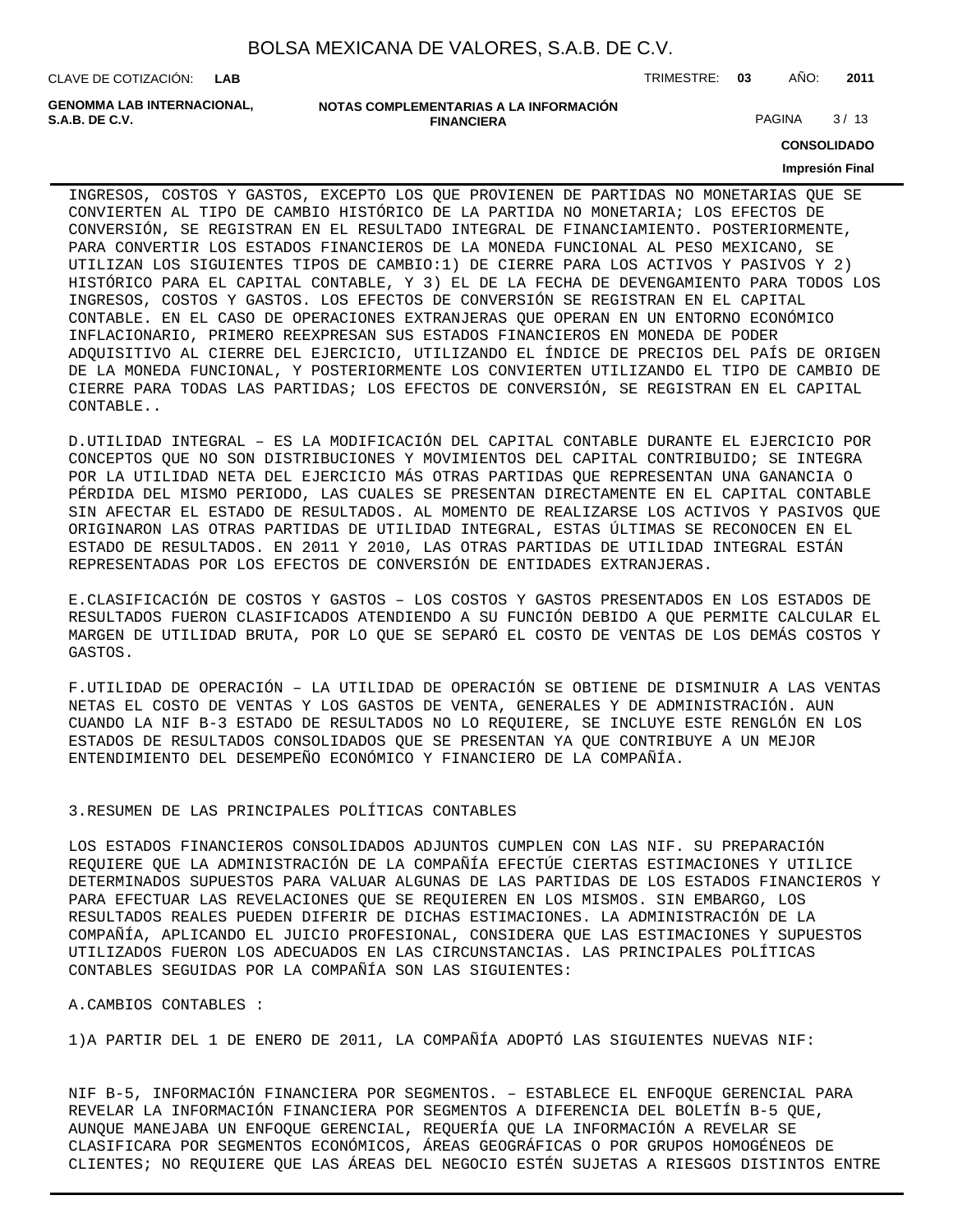CLAVE DE COTIZACIÓN: TRIMESTRE: **03** AÑO: **2011**

**GENOMMA LAB INTERNACIONAL,**

#### **NOTAS COMPLEMENTARIAS A LA INFORMACIÓN FINANCIERA S.A.B. DE C.V.** PAGINA 4/13

**CONSOLIDADO**

### **Impresión Final**

SÍ PARA SEPARARLAS; PERMITE CATALOGAR COMO SEGMENTO A LAS ÁREAS EN ETAPA PREOPERATIVA; REQUIERE REVELAR POR SEPARADO LOS INGRESOS POR INTERESES, GASTOS POR INTERESES Y PASIVOS; Y REVELAR INFORMACIÓN DE LA ENTIDAD EN SU CONJUNTO SOBRE PRODUCTOS, SERVICIOS, ÁREAS GEOGRÁFICAS Y PRINCIPALES CLIENTES Y PROVEEDORES. AL IGUAL QUE EL BOLETÍN ANTERIOR, ESTA NORMA SÓLO ES OBLIGATORIA PARA EMPRESAS PÚBLICAS O QUE ESTÉN EN PROCESO DE CONVERTIRSE EN PÚBLICAS.

NIF B-9, INFORMACIÓN FINANCIERA A FECHAS INTERMEDIAS. – A DIFERENCIA DEL BOLETÍN B-9, REQUIERE LA PRESENTACIÓN EN FORMA CONDENSADA DEL ESTADO DE VARIACIONES EN EL CAPITAL CONTABLE Y DEL ESTADO DE FLUJOS DE EFECTIVO COMO PARTE DE LA INFORMACIÓN FINANCIERA A FECHAS INTERMEDIAS Y, PARA EFECTOS COMPARATIVOS, REQUIERE QUE LA INFORMACIÓN PRESENTADA AL CIERRE DE UN PERIODO INTERMEDIO SE PRESENTE CON LA INFORMACIÓN AL CIERRE DE UN PERIODO INTERMEDIO EQUIVALENTE AL DEL AÑO INMEDIATO ANTERIOR Y, EN EL CASO DEL BALANCE GENERAL, REQUIERE PRESENTAR EL DEL CIERRE ANUAL INMEDIATO ANTERIOR.

NIF C-4, INVENTARIOS. – ELIMINA EL COSTEO DIRECTO COMO UN SISTEMA DE VALUACIÓN Y EL MÉTODO DE VALUACIÓN DE ÚLTIMAS ENTRADAS PRIMERAS SALIDAS; ESTABLECE QUE LA MODIFICACIÓN RELATIVA AL COSTO DE ADQUISICIÓN DE INVENTARIOS SOBRE LA BASE DEL COSTO O VALOR DE MERCADO, EL QUE SEA MENOR, SÓLO DEBE HACERSE SOBRE LA BASE DEL VALOR NETO DE REALIZACIÓN; ESTABLECE NORMAS DE VALUACIÓN PARA INVENTARIOS DE PRESTADORES DE SERVICIOS; ACLARA QUE, EN LOS CASOS DE ADQUISICIONES DE INVENTARIOS MEDIANTE PAGOS A PLAZOS, LA DIFERENCIA ENTRE EL PRECIO DE COMPRA BAJO CONDICIONES NORMALES DE CRÉDITO Y EL IMPORTE PAGADO DEBE RECONOCERSE COMO COSTO FINANCIERO DURANTE EL PERIODO DE FINANCIAMIENTO; PERMITE QUE, EN CIERTAS CIRCUNSTANCIAS, LAS ESTIMACIONES POR PÉRDIDAS POR DETERIORO DE INVENTARIOS QUE SE HAYAN RECONOCIDO EN UN PERIODO ANTERIOR, SE DISMINUYAN O CANCELEN CONTRA LOS RESULTADOS DEL PERIODO EN QUE TENGAN MODIFICACIONES; REQUIERE REVELAR EL IMPORTE DE INVENTARIOS RECONOCIDO EN RESULTADOS DURANTE EL PERIODO, CUANDO EN EL COSTO DE VENTAS SE INCLUYEN OTROS ELEMENTOS O CUANDO UNA PARTE DEL COSTO DE VENTAS SE INCLUYE COMO PARTE DE LAS OPERACIONES DISCONTINUADAS O CUANDO EL ESTADO DE RESULTADOS SE PRESENTA CLASIFICADO CONFORME A LA NATURALEZA DE LOS RUBROS QUE LO INTEGRAN Y NO SE PRESENTA UN RUBRO DE COSTOS DE VENTAS SINO QUE LOS ELEMENTOS QUE INTEGRAN A ÉSTE SE PRESENTAN EN DIFERENTES RUBROS; REQUIERE REVELAR EL IMPORTE DE CUALQUIER PÉRDIDA POR DETERIORO DE INVENTARIOS RECONOCIDO COMO COSTO EN EL PERIODO; REQUIERE QUE UN CAMBIO DE MÉTODO DE ASIGNACIÓN DE COSTO SE TRATE COMO UN CAMBIO CONTABLE Y REQUIERE RECONOCER COMO INVENTARIOS LOS ANTICIPOS A PROVEEDORES A PARTIR DEL MOMENTO EN QUE LOS RIESGOS Y BENEFICIOS DEL BIEN SE TRANSFIERAN A LA COMPAÑÍA.

NIF C-5, PAGOS ANTICIPADOS. – ESTABLECE COMO UNA CARACTERÍSTICA BÁSICA DE LOS PAGOS ANTICIPADOS EL QUE ÉSTOS NO LE TRANSFIEREN AÚN A LA COMPAÑÍA LOS RIESGOS Y BENEFICIOS INHERENTES A LOS BIENES Y SERVICIOS QUE ESTÁ POR ADQUIRIR O RECIBIR; POR LO TANTO, ESTA NORMA REQUIERE QUE LOS ANTICIPOS PARA LA COMPRA DE INVENTARIOS O PROPIEDADES, PLANTA Y EQUIPO, ENTRE OTROS, SE PRESENTEN EN EL RUBRO DE PAGOS ANTICIPADOS Y NO EN LOS RUBROS DE INVENTARIOS O PROPIEDADES, PLANTA Y EQUIPO, RESPECTIVAMENTE; REQUIERE QUE LOS PAGOS ANTICIPADOS SE RECONOZCAN COMO PÉRDIDA POR DETERIORO CUANDO PIERDAN SU CAPACIDAD PARA GENERAR BENEFICIOS ECONÓMICOS FUTUROS Y REQUIERE QUE LOS PAGOS ANTICIPADOS RELACIONADOS CON LA ADQUISICIÓN DE BIENES SE PRESENTEN, EN EL BALANCE GENERAL, EN ATENCIÓN A LA CLASIFICACIÓN DE LA PARTIDA DE DESTINO, EN EL CIRCULANTE O EN EL NO CIRCULANTE.

NIF C-6, PROPIEDADES, PLANTA Y EQUIPO. – INCLUYE COMO PARTE DE SU ALCANCE A LAS PROPIEDADES, PLANTA Y EQUIPO UTILIZADOS PARA DESARROLLAR O MANTENER ACTIVOS BIOLÓGICOS Y DE INDUSTRIAS EXTRACTIVAS; INCORPORA EL TRATAMIENTO DEL INTERCAMBIO DE ACTIVOS EN ATENCIÓN A LA SUSTANCIA ECONÓMICA; INCLUYE LAS BASES PARA DETERMINAR EL VALOR RESIDUAL DE UN COMPONENTE, CONSIDERANDO MONTOS ACTUALES QUE SE PODRÍAN OBTENER POR LA DISPOSICIÓN DEL MISMO, COMO SI ESTUVIERA EN LA FASE FINAL DE SU VIDA ÚTIL; ELIMINA LA REGLA DE ASIGNAR UN VALOR DETERMINADO CON AVALÚO A LAS PROPIEDADES, PLANTA Y EQUIPO ADQUIRIDAS SIN COSTO ALGUNO O A UN COSTO QUE ES INADECUADO PARA EXPRESAR SU SIGNIFICADO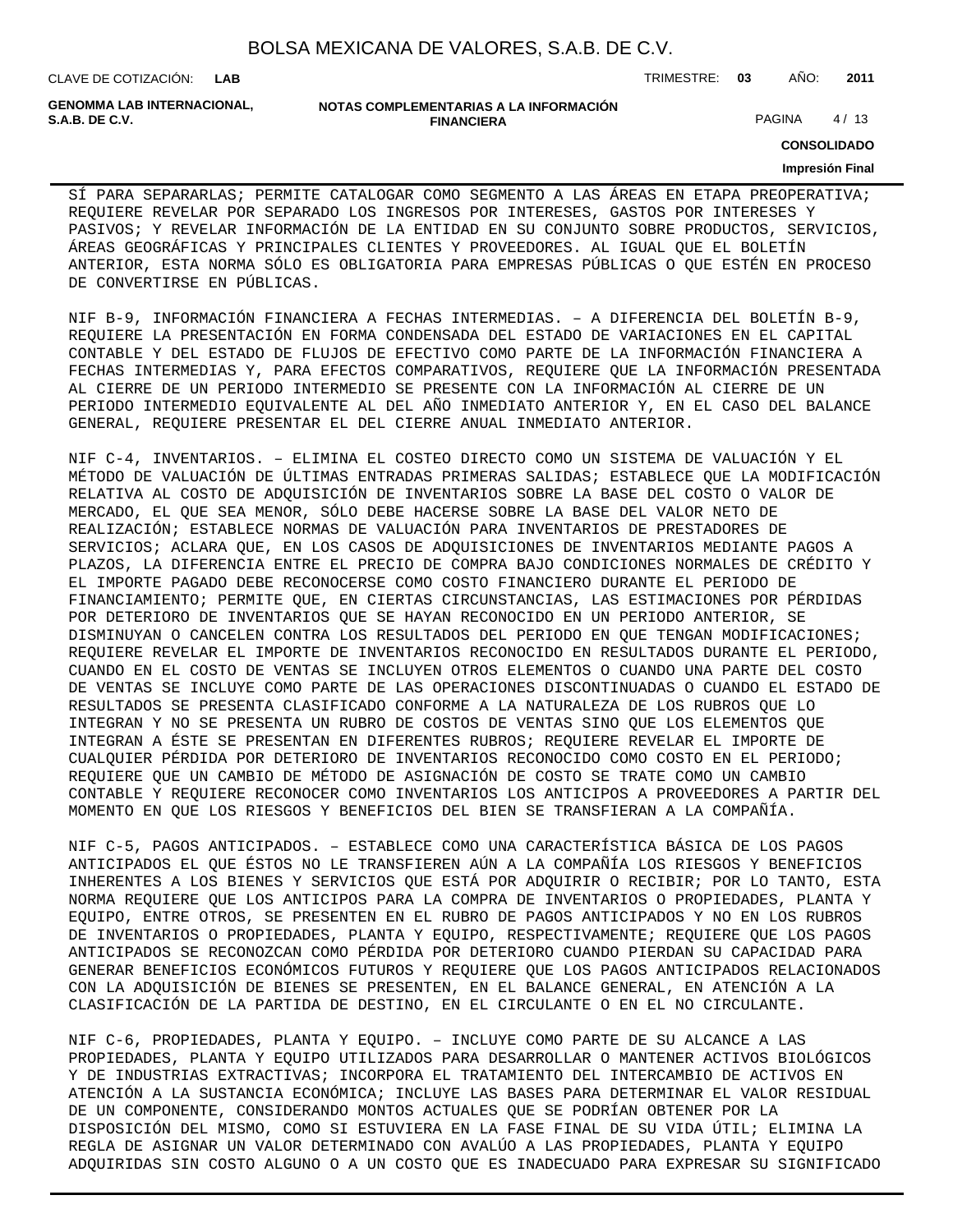| BOLSA MEXICANA DE VALORES, S.A.B. DE C.V. |  |  |  |
|-------------------------------------------|--|--|--|
|-------------------------------------------|--|--|--|

CLAVE DE COTIZACIÓN: TRIMESTRE: **03** AÑO: **2011**

**GENOMMA LAB INTERNACIONAL,**

#### **NOTAS COMPLEMENTARIAS A LA INFORMACIÓN FINANCIERA S.A.B. DE C.V.** PAGINA 5/13

**CONSOLIDADO**

### **Impresión Final**

ECONÓMICO; ESTABLECE LA OBLIGACIÓN DE DEPRECIAR COMPONENTES QUE SEAN REPRESENTATIVOS DE UNA PARTIDA DE PROPIEDADES, PLANTA Y EQUIPO, INDEPENDIENTEMENTE DE DEPRECIAR EL RESTO DE LA PARTIDA COMO SI FUERA UN SOLO COMPONENTE Y, ESTABLECE LA REGLA DE CONTINUAR DEPRECIANDO UN COMPONENTE CUANDO NO SE ESTÉ UTILIZANDO, SALVO QUE SE UTILICEN MÉTODOS DE DEPRECIACIÓN EN FUNCIÓN A LA ACTIVIDAD.

2) LAS PRINCIPALES MEJORAS A LAS NIF QUE GENERAN CAMBIOS CONTABLES, SON:

NIF B-1, CAMBIOS CONTABLES Y CORRECCIONES DE ERRORES. – REQUIERE QUE EN EL CASO DE QUE LA ENTIDAD HAYA APLICADO UN CAMBIO CONTABLE O CORREGIDO UN ERROR, PRESENTE UN ESTADO DE POSICIÓN FINANCIERA AL INICIO DEL PERIODO MÁS ANTIGUO POR EL QUE SE PRESENTE INFORMACIÓN FINANCIERA COMPARATIVA CON LA DEL PERIODO ACTUAL AJUSTADO CON LA APLICACIÓN RETROSPECTIVA. ASIMISMO, REQUIERE QUE DENTRO DEL ESTADO DE VARIACIONES EN EL CAPITAL CONTABLE, LA ENTIDAD MUESTRE POR CADA RUBRO DEL CAPITAL CONTABLE: A) LOS SALDOS INICIALES PREVIAMENTE INFORMADOS; B) LOS EFECTOS DE LA APLICACIÓN RETROSPECTIVA POR CADA PARTIDA AFECTADA EN EL CAPITAL CONTABLE, SEGREGANDO LOS EFECTOS DE LOS CAMBIOS CONTABLES Y LOS DE CORRECCIONES DE ERRORES; Y C) LOS SALDOS INICIALES AJUSTADOS RETROSPECTIVAMENTE.

NIF B-2, ESTADO DE FLUJOS DE EFECTIVO. – SE ELIMINA LA OBLIGACIÓN DE PRESENTAR EL RUBRO DE EFECTIVO EXCEDENTE PARA APLICAR EN ACTIVIDADES DE FINANCIAMIENTO O, EFECTIVO A OBTENER DE ACTIVIDADES DE FINANCIAMIENTO, DEJANDO DICHA PRESENTACIÓN A NIVEL DE RECOMENDACIÓN.

BOLETÍN C-3, CUENTAS POR COBRAR. – SE INCLUYEN NORMAS PARA EL RECONOCIMIENTO DE INGRESOS POR INTERESES DE LAS CUENTAS POR COBRAR Y ACLARA QUE NO ES PERMITIDO RECONOCER INGRESOS POR INTERESES DEVENGADOS DERIVADOS DE CUENTAS POR COBRAR CONSIDERADAS COMO DE DIFÍCIL RECUPERACIÓN.

NIF C-10, INSTRUMENTOS FINANCIEROS DERIVADOS Y OPERACIONES DE COBERTURA. – SE ELIMINAN LOS CASOS ESPECÍFICOS RESPECTO DE CUÁNDO SE EXCLUYE UN COMPONENTE DEL INSTRUMENTO FINANCIERO DERIVADO EN LA DETERMINACIÓN DE LA EFECTIVIDAD DE LA COBERTURA Y ESTABLECE QUE EN EL CASO DE OPCIONES Y EN INSTRUMENTOS DEL TIPO FORWARD SOBRE DIVISAS, SE PERMITE EXCLUIR CIERTOS COMPONENTES DE LA VALUACIÓN PARA FINES DE EVALUACIÓN Y MEDICIÓN EN LA EFICACIA, QUE SE TRADUCEN EN RECONOCIMIENTO, PRESENTACIÓN Y REVELACIÓN PERTINENTE EN LOS SIGUIENTES CASOS: A) AL VALUAR LOS INSTRUMENTOS FINANCIEROS DERIVADOS DEL TIPO OPCIONES O COMBINACIÓN DE ÉSTAS, SE PERMITE SEPARAR AQUELLOS CAMBIOS EN SU VALOR RAZONABLE ATRIBUIBLES A CAMBIOS EN EL VALOR INTRÍNSECO DE LA(S) MISMA(S), CON RESPECTO A LOS CAMBIOS ATRIBUIBLES A SU VALOR EXTRÍNSECO Y DESIGNAR COMO EFECTOS EFICACES DE COBERTURA SÓLO EL CAMBIO ATRIBUIBLE AL VALOR INTRÍNSECO DE LA MISMA, EXCLUYENDO EL COMPONENTE EXTRÍNSECO; Y B) AL VALUAR LOS FORWARDS O CONTRATOS ADELANTADOS SOBRE PARIDAD ENTRE DIVISAS, SE PERMITE SEPARAR DEL CAMBIO EN SU VALOR RAZONABLE, EL ELEMENTO ATRIBUIBLE AL DIFERENCIAL ENTRE LAS TASAS DE INTERÉS DE LAS DIVISAS INVOLUCRADAS A SER INTERCAMBIADAS CON RESPECTO A LOS CAMBIOS ATRIBUIBLES AL COMPONENTE EN CAMBIOS EN EL PRECIO DE CONTADO O SPOT ENTRE LAS DIVISAS INVOLUCRADAS Y ESTABLECE QUE EL EFECTO ATRIBUIBLE AL COMPONENTE EXCLUIDO EN LA COBERTURA DE FLUJOS DE EFECTIVO SEBE RECONOCERSE DIRECTAMENTE EN LOS RESULTADOS DEL PERIODO; SE LIMITA LA CONTABILIDAD DE COBERTURAS CUANDO LA TRANSACCIÓN SE LLEVA A CABO CON PARTES RELACIONADAS CUANDO LAS MONEDAS FUNCIONALES DE LAS PARTES RELACIONADAS SON DIFERENTES ENTRE SÍ; SE REQUIERE QUE CUANDO LA POSICIÓN CUBIERTA ES LA PORCIÓN DE UN PORTAFOLIO DE ACTIVOS FINANCIEROS O DE PASIVOS FINANCIEROS, EL EFECTO DEL RIESGO CUBIERTO CORRESPONDIENTE A MOVIMIENTOS EN LA TASA DE INTERÉS DE LA PORCIÓN DE DICHO PORTAFOLIO SE PRESENTE COMO UNA CUENTA COMPLEMENTARIA DE LA POSICIÓN PRIMARIA, EN UN RENGLÓN POR SEPARADO; SE ESTABLECE QUE LAS CUENTAS DE APORTACIONES O MARGEN RECIBIDAS ASOCIADAS CON TRANSACCIONES CON FINES DE NEGOCIACIÓN O COBERTURA CON INSTRUMENTOS FINANCIEROS DERIVADOS DEBEN PRESENTARSE COMO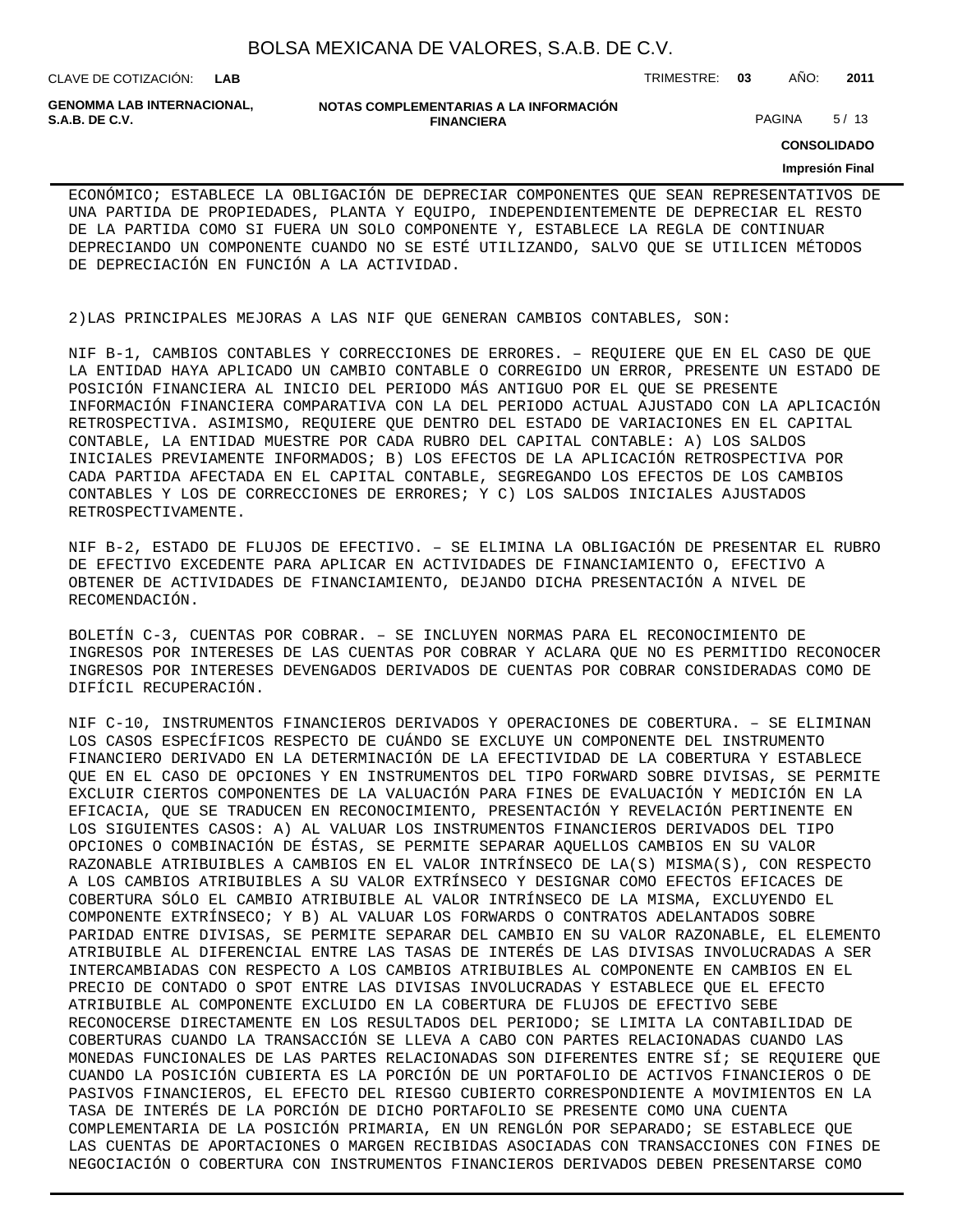CLAVE DE COTIZACIÓN: TRIMESTRE: **03** AÑO: **2011**

**GENOMMA LAB INTERNACIONAL,**

| GENOMMA LAB INTERNACIONAL. | NOTAS COMPLEMENTARIAS A LA INFORMACIÓN |               |      |
|----------------------------|----------------------------------------|---------------|------|
| S.A.B. DE C.V.             | <b>FINANCIERA</b>                      | <b>PAGINA</b> | 6/13 |

**CONSOLIDADO**

#### **Impresión Final**

UN PASIVO FINANCIERO POR SEPARADO DEL RUBRO DE INSTRUMENTOS FINANCIEROS SI SE RECIBE EFECTIVO O VALORES REALIZABLES Y QUE SÓLO SE REVELEN A SU VALOR RAZONABLE SI SE RECIBEN VALORES EN DEPÓSITO O GARANTÍAS FINANCIERAS PERMISIBLES QUE NO PASEN A SER PROPIEDAD DE LA ENTIDAD; SE INDICA QUE UNA PROPORCIÓN DEL MONTO TOTAL DEL INSTRUMENTO DE COBERTURA, TAL COMO UN PORCENTAJE DE SU MONTO NOCIONAL, PUEDE SER DESIGNADA COMO EL INSTRUMENTO DE COBERTURA EN UNA RELACIÓN DE COBERTURA, SIN EMBARGO, UNA RELACIÓN DE COBERTURA NO PUEDE SER DESIGNADA SÓLO POR UNA PORCIÓN DEL PLAZO EN QUE EL INSTRUMENTO QUE SE PRETENDE UTILIZAR COMO COBERTURA ESTÁ VIGENTE.

NIF C-13, PARTES RELACIONADAS. – PRECISA LA DEFINICIÓN DE FAMILIAR CERCANO COMO UNA PARTE RELACIONADA PARA CONSIDERAR A TODAS LAS PERSONAS QUE CALIFICAN COMO PARTES RELACIONADAS O BIEN, PARA NO INCLUIR A AQUÉLLAS QUE EN REALIDAD, A PESAR DEL PARENTESCO, NO LO SON.

BOLETÍN D-5, ARRENDAMIENTOS. – SE ELIMINA LA OBLIGACIÓN DE DETERMINAR LA TASA DE INTERÉS INCREMENTAL CUANDO LA TASA IMPLÍCITA ES DEMASIADO BAJA, CONSECUENTEMENTE, SE ESTABLECE QUE LA TASA DE DESCUENTO QUE DEBE UTILIZAR EL ARRENDADOR PARA DETERMINAR EL VALOR PRESENTE DEBE SER LA TASA DE INTERÉS IMPLÍCITA EN EL CONTRATO DE ARRENDAMIENTO; SE ELIMINA LA OBLIGACIÓN DE UTILIZAR LA TASA DE INTERÉS MÁS BAJA ENTRE LA TASA DE INTERÉS INCREMENTAL Y LA TASA DE INTERÉS IMPLÍCITA EN EL CONTRATO DE ARRENDAMIENTO PARA LA DETERMINACIÓN DEL VALOR PRESENTE DE LOS PAGOS MÍNIMOS DEL ARRENDAMIENTO CAPITALIZABLE POR PARTE DEL ARRENDATARIO Y SE REQUIERE QUE SE UTILICE LA TASA DE INTERÉS IMPLÍCITA EN EL CONTRATO SIEMPRE QUE SEA PRACTICO DETERMINARLA, TAMBIÉN SE ESTABLECE QUE DE LO CONTRATO, DEBE UTILIZARSE LA TASA DE INTERÉS INCREMENTAL; SE REQUIERE QUE TANTO EL ARRENDADOR COMO EL ARRENDATARIO REVELEN INFORMACIÓN MÁS COMPLETA SOBRE SUS OPERACIONES DE ARRENDAMIENTO; SE REQUIERE QUE EL RESULTADO EN LA VENTA Y ARRENDAMIENTO CAPITALIZABLE EN VÍA DE REGRESO, SE DIFIERA Y AMORTICE EN EL PLAZO DEL CONTRATO Y NO EN PROPORCIÓN A LA DEPRECIACIÓN DEL ACTIVO ARRENDADO; SE ESTABLECE QUE LA UTILIDAD O PÉRDIDA EN LA VENTA Y ARRENDAMIENTO OPERATIVO EN VÍA DE REGRESO SE RECONOZCA EN RESULTADOS EN EL MOMENTO DE LA VENTA, SIEMPRE Y CUANDO LA OPERACIÓN SE ESTABLEZCA A VALOR RAZONABLE, ACLARANDO QUE EN CASO DE QUE EL PRECIO DE VENTA SEA INFERIOR, EL RESULTADO DEBE RECONOCERSE INMEDIATAMENTE EN RESULTADOS, EXCEPTO SI LA PÉRDIDA SE COMPENSA CON PAGOS FUTUROS QUE ESTÉN POR DEBAJO DEL PRECIO DEL MERCADO, EN CUYO CASO DEBE DIFERIRSE Y AMORTIZARSE EN EL PLAZO DEL CONTRATO Y, SI EL PRECIO DE VENTA ES SUPERIOR, DICHO EXCESO DEBE DIFERIRSE Y AMORTIZARSE EN EL PLAZO DEL CONTRATO.

3) LAS PRINCIPALES MODIFICACIONES A LAS NIF QUE NO GENERAN CAMBIOS CONTABLES, Y CONSECUENTEMENTE NO ESTABLECEN FECHA DE ENTRADA EN VIGOR, SON:

NIF D-4, IMPUESTOS A LA UTILIDAD. – ESTABLECE QUE PARA EL CÁLCULO DEL IMPUESTO DIFERIDO SE CONSIDERA VÁLIDO UTILIZAR LAS LEYES FISCALES Y TASAS DE IMPUESTO QUE ESTÉN SUSTANCIALMENTE PROMULGADAS, ENTENDIÉNDOSE QUE UNA LEY ESTA SUSTANCIALMENTE PROMULGADA A LA FECHA DE CIERRE DE LOS ESTADOS FINANCIEROS, CUANDO A DICHA FECHA ESTÁ APROBADA Y ES PROMULGADA A MÁS TARDAR A LA FECHA DE EMISIÓN DE LOS ESTADOS FINANCIEROS.

BOLETÍN D-5, ARRENDAMIENTOS. – SE AMPLÍAN LOS INDICADORES DEL ARRENDAMIENTO CAPITALIZABLE, PRINCIPALMENTE SE ADICIONAN LOS SIGUIENTES:

A) LOS ACTIVOS ARRENDADOS SON DE UNA NATURALEZA TAN ESPECIALIZADA QUE SÓLO EL ARRENDATARIO TIENE LA POSIBILIDAD DE USARLOS SIN REALIZAR EN ELLOS MODIFICACIONES IMPORTANTES;

B) EL ARRENDATARIO PUEDE CANCELAR EL CONTRATO DE ARRENDAMIENTO Y LAS PÉRDIDAS SUFRIDAS POR EL ARRENDADOR A CAUSA DE TAL CANCELACIÓN SERÁN ASUMIDAS POR EL ARRENDATARIO;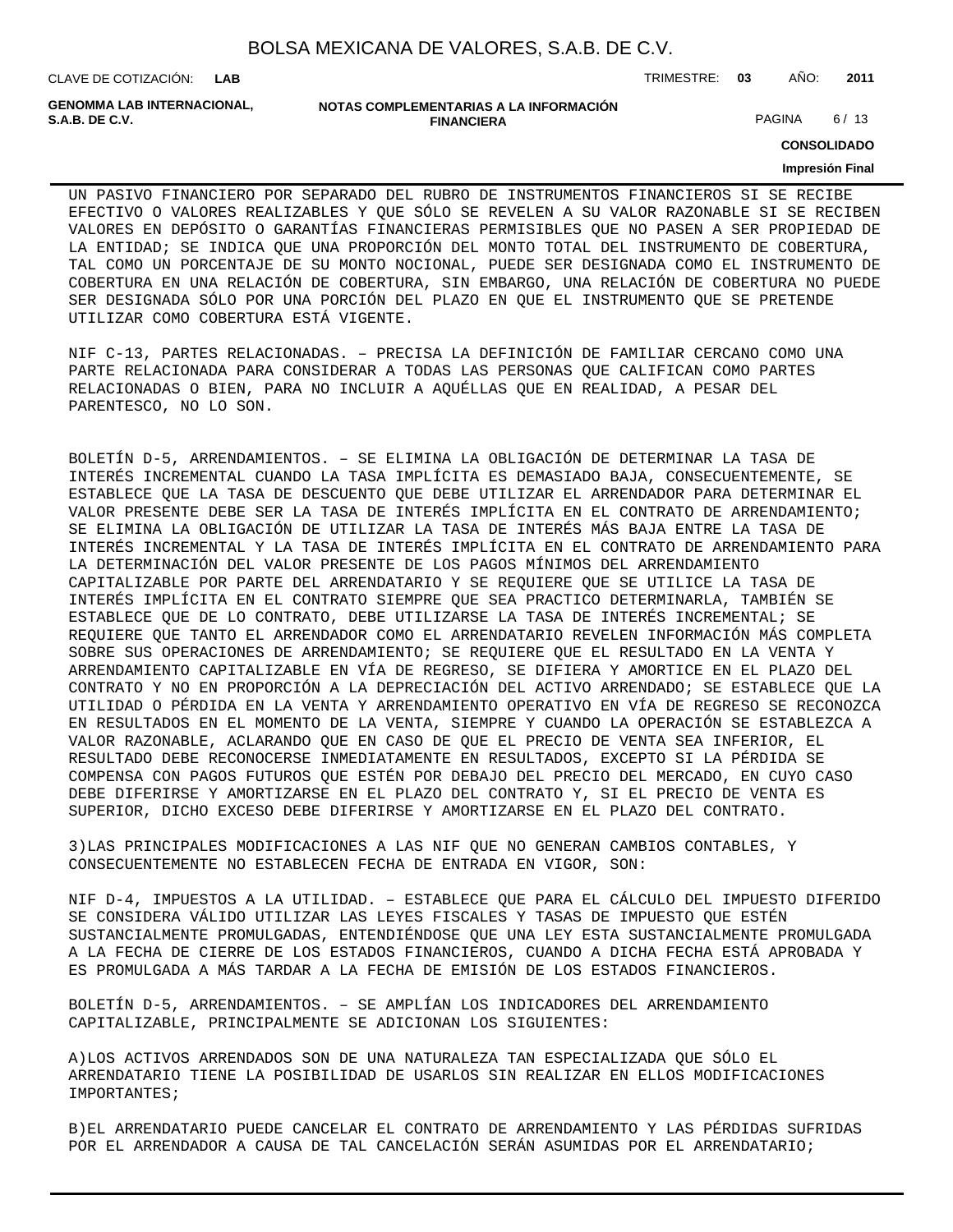| BOLSA MEXICANA DE VALORES, S.A.B. DE C.V. |  |  |
|-------------------------------------------|--|--|
|-------------------------------------------|--|--|

CLAVE DE COTIZACIÓN: TRIMESTRE: **03** AÑO: **2011**

**GENOMMA LAB INTERNACIONAL,**

**NOTAS COMPLEMENTARIAS A LA INFORMACIÓN FINANCIERA S.A.B. DE C.V.** PAGINA 27 / 13

**CONSOLIDADO**

#### **Impresión Final**

C) LAS PÉRDIDAS O GANANCIAS DERIVADAS DE LAS FLUCTUACIONES EN EL VALOR RAZONABLE DEL VALOR RESIDUAL DEL ACTIVO RECAEN SOBRE EL ARRENDATARIO (POR EJEMPLO, EN LA FORMA DE UN REEMBOLSO O DESCUENTO DE LAS RENTAS POR IMPORTE SIMILAR AL VALOR DE VENTA DEL ACTIVO AL FINAL DEL CONTRATO).

D) EL ARRENDATARIO TIENE LA POSIBILIDAD DE PRORROGAR EL ARRENDAMIENTO DURANTE UN SEGUNDO PERIODO, CON PAGOS POR ARRENDAMIENTO QUE SON SUSTANCIALMENTE INFERIORES A LOS DE MERCADO.

B. RECONOCIMIENTO DE LOS EFECTOS DE LA INFLACIÓN – EN MÉXICO, LA INFLACIÓN ACUMULADA DE LOS TRES EJERCICIOS ANUALES ANTERIORES AL 31 DE DICIEMBRE DE 2011, 2010 Y 2009, ES 15.19%, 14.48% Y 15.01%, RESPECTIVAMENTE; POR LO TANTO, EL ENTORNO ECONÓMICO CALIFICA COMO NO INFLACIONARIO EN ESTOS EJERCICIOS. LOS PORCENTAJES DE INFLACIÓN POR LOS PERIODOS DE NUEVES MESES QUE TERMINARON EL 30 DE SEPTIEMBRE DE 2011 Y 2010 FUERON DEL 3.13%, Y DEL 3.69%, RESPECTIVAMENTE.

A PARTIR DEL 1 DE ENERO DE 2008, LA COMPAÑÍA SUSPENDIÓ EL RECONOCIMIENTO DE LOS EFECTOS DE LA INFLACIÓN EN LOS ESTADOS FINANCIEROS POR LAS ENTIDADES QUE OPERAN EN UN ENTORNO ECONÓMICO NO INFLACIONARIO; SIN EMBARGO, LOS ACTIVOS NO MONETARIOS Y CAPITAL CONTABLE INCLUYEN LOS EFECTOS DE REEXPRESIÓN RECONOCIDOS HASTA EL 31 DE DICIEMBRE DE 2007.

A PARTIR DEL 1 DE ENERO DE 2011, SE SUSPENDE EL RECONOCIMIENTO DE LOS EFECTOS DE INFLACIÓN EN LA INFORMACIÓN FINANCIERA DE LAS SUBSIDIARIAS EN ARGENTINA Y COSTA RICA, DEBIDO A QUE LA INFLACIÓN ACUMULADA DE LOS TRES EJERCICIOS ANTERIORES NO REBASÓ EL 26%, SIN EMBARGO, LOS ACTIVOS NO MONETARIOS Y CAPITAL CONTABLE INCLUYEN LOS EFECTOS DE REEXPRESIÓN RECONOCIDOS HASTA EL 31 DE DICIEMBRE DE 2010.

C. EFECTIVO Y EQUIVALENTES DE EFECTIVO – CONSISTEN PRINCIPALMENTE EN DEPÓSITOS BANCARIOS EN CUENTAS DE CHEQUES E INVERSIONES EN VALORES A CORTO PLAZO, DE GRAN LIQUIDEZ, FÁCILMENTE CONVERTIBLES EN EFECTIVO Y SUJETOS A RIESGOS POCO SIGNIFICATIVOS DE CAMBIOS EN VALOR. EL EFECTIVO SE PRESENTA A VALOR NOMINAL Y LOS EQUIVALENTES SE VALÚAN A SU VALOR RAZONABLE; LAS FLUCTUACIONES EN SU VALOR SE RECONOCEN EN EL RESULTADO INTEGRAL DE FINANCIAMIENTO (RIF) DEL PERIODO. LOS EQUIVALENTES DE EFECTIVO ESTÁN REPRESENTADOS PRINCIPALMENTE POR INVERSIONES EN MESAS DE DINERO. LA COMPAÑÍA TIENE FONDOS RESTRINGIDOS DESIGNADOS PARA LA RECOMPRA DE ACCIONES PROPIAS DE LA COMPAÑÍA, LOS CUALES SE ENCUENTRAN INVERTIDOS EN MESAS DE DINERO A CORTO PLAZO EN PAPEL GUBERNAMENTAL.

D. DESCUENTO DE DOCUMENTOS – LA COMPAÑÍA MANTIENE COMO POLÍTICA, EL DESCUENTO DE CARTERA DIRECTAMENTE CON CLIENTES Y A TRAVÉS DE INSTITUCIONES DE CRÉDITO, CON EL PROPÓSITO DE TRANSFERIR DE MANERA EFECTIVA, LOS RIESGOS Y BENEFICIOS ASOCIADOS CON LAS CUENTAS POR COBRAR PARA CUBRIR SUS OBLIGACIONES CONTRACTUALES.

E. ESTIMACIÓN PARA DEVOLUCIONES Y BONIFICACIONES – LA COMPAÑÍA CALCULA UNA ESTIMACIÓN PARA DEVOLUCIONES Y BONIFICACIONES CON BASE EN EL HISTORIAL DE LAS MISMAS Y DE LAS CONDICIONES COMERCIALES ACORDADAS CON SUS CLIENTES.

F. INVENTARIOS Y COSTO DE VENTAS – LOS INVENTARIOS SE VALÚAN AL MENOR DE SU COSTO O VALOR DE REALIZACIÓN, UTILIZANDO EL MÉTODO DE COSTOS PROMEDIO.

G. INMUEBLES, PROPIEDADES Y EQUIPO – SE REGISTRAN AL COSTO DE ADQUISICIÓN. LOS SALDOS QUE PROVIENEN DE ADQUISICIONES REALIZADAS HASTA EL 31 DE DICIEMBRE DE 2007 SE ACTUALIZARON APLICANDO FACTORES DERIVADOS DEL ÍNDICE NACIONAL DE PRECIOS AL CONSUMIDOR (INPC) HASTA ESA FECHA. LA DEPRECIACIÓN SE CALCULA CONFORME AL MÉTODO DE LÍNEA RECTA CON BASE EN LAS TASAS DE DEPRECIACIÓN SIGUIENTES: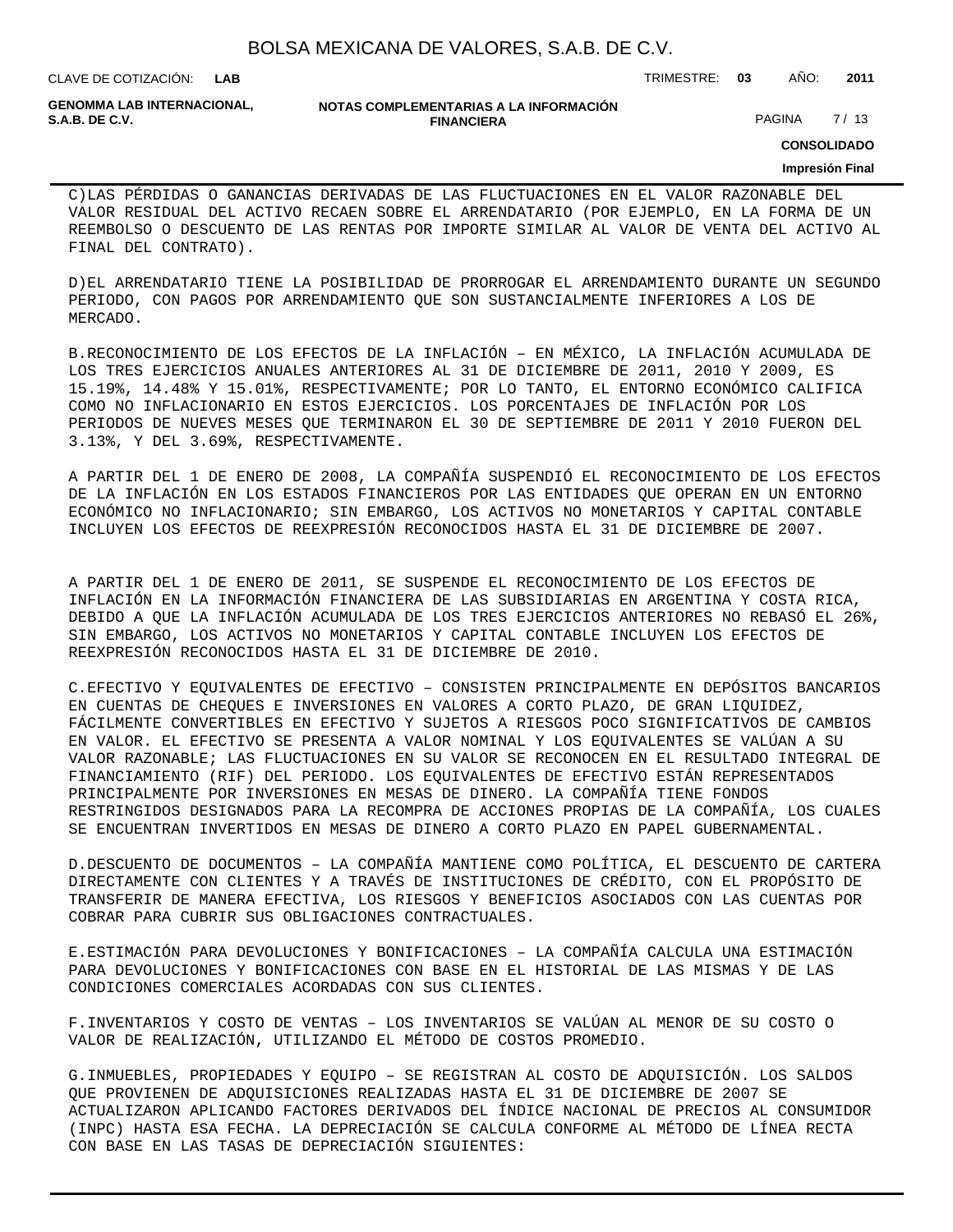**LAB**

**GENOMMA LAB INTERNACIONAL,**

**NOTAS COMPLEMENTARIAS A LA INFORMACIÓN FINANCIERA S.A.B. DE C.V.** PAGINA 8 / 13

CLAVE DE COTIZACIÓN: TRIMESTRE: **03** AÑO: **2011**

**CONSOLIDADO**

**Impresión Final**

PORCENTAJE ANUAL

EDIFICIO 5 EQUIPO DE LABORATORIO, MOLDES Y MAQUINARIA 35 EQUIPO DE TRANSPORTE TERRESTRE Y AÉREO 25 Y 16 EQUIPO DE CÓMPUTO 30 EQUIPO DE PRODUCCIÓN Y GRABACIÓN 30 EQUIPO DE OFICINA Y VENTA 10 EQUIPO DE TELECOMUNICACIONES 10

EL PORCENTAJE ANUAL DE AMORTIZACIÓN DE LAS MEJORAS A LOCALES ARRENDADOS SE DETERMINA CON BASE AL PERIODO QUE ESTABLECE EL CONTRATO DE ARRENDAMIENTO.

H. INVERSIÓN EN ACCIONES EN COMPAÑÍA ASOCIADA - LAS INVERSIONES PERMANENTES EN LAS ENTIDADES EN LAS QUE SE TIENE INFLUENCIA SIGNIFICATIVA, SE RECONOCEN INICIALMENTE CON BASE EN EL VALOR RAZONABLE NETO DE LOS ACTIVOS Y PASIVOS IDENTIFICABLES DE LA ENTIDAD A LA FECHA DE LA ADQUISICIÓN. DICHO VALOR ES AJUSTADO CON POSTERIORIDAD AL RECONOCIMIENTO INICIAL POR LA PORCIÓN CORRESPONDIENTE TANTO DE LAS UTILIDADES O PÉRDIDAS INTEGRALES DE LA ASOCIADA COMO DE LA DISTRIBUCIÓN DE UTILIDADES O REEMBOLSOS DE CAPITAL DE LA MISMA. CUANDO EL VALOR RAZONABLE DE LA CONTRAPRESTACIÓN PAGADA ES MAYOR QUE EL VALOR DE LA INVERSIÓN EN LA ASOCIADA, LA DIFERENCIA CORRESPONDE AL CRÉDITO MERCANTIL EL CUAL SE PRESENTA COMO PARTE DE LA MISMA INVERSIÓN. CUANDO EL VALOR RAZONABLE DE LA CONTRAPRESTACIÓN PAGADA ES MENOR QUE EL VALOR DE LA INVERSIÓN, ESTE ÚLTIMO SE AJUSTA AL VALOR RAZONABLE DE LA CONTRAPRESTACIÓN PAGADA. EN CASO DE PRESENTARSE INDICIOS DE DETERIORO LAS INVERSIONES EN ASOCIADAS SE SOMETEN A PRUEBAS DE DETERIORO.

I. OTROS ACTIVOS - ESTOS ACTIVOS REPRESENTAN EROGACIONES CUYOS BENEFICIOS SERÁN RECIBIDOS EN EL FUTURO. LA COMPAÑÍA CLASIFICA SUS ACTIVOS INTANGIBLES EN ACTIVOS CON VIDA ÚTIL INDEFINIDA Y ACTIVOS CON VIDA ÚTIL DEFINIDA, DE ACUERDO CON EL PERIODO EN EL CUAL LA COMPAÑÍA ESPERA RECIBIR LOS BENEFICIOS.

ACTIVOS DE VIDA ÚTIL INDEFINIDA: CORRESPONDEN A MARCAS Y OTROS DERECHOS, POR LOS QUE LA COMPAÑÍA ESPERA GENERAR INGRESOS DE MANERA INDEFINIDA, POR LO QUE NO SE AMORTIZAN, PERO SU VALOR SE SUJETA A PRUEBAS DE DETERIORO.

ACTIVOS DE VIDA ÚTIL DEFINIDA: CORRESPONDEN PRINCIPALMENTE A COSTOS EROGADOS EN LA FASE DE DESARROLLO DE SISTEMAS DE INFORMACIÓN INTEGRAL Y QUE DAN ORIGEN A BENEFICIOS ECONÓMICOS FUTUROS PORQUE CUMPLEN CON CIERTOS REQUISITOS PARA SU RECONOCIMIENTO COMO ACTIVOS Y SE AMORTIZARÁN, UNA VEZ QUE EMPIECE SU USO, CON BASE EN EL MÉTODO DE LÍNEA RECTA DE ACUERDO A LA VIDA ÚTIL DEL PROYECTO Y CON MÁXIMO DE 5 AÑOS. LAS EROGACIONES QUE NO CUMPLEN CON DICHOS REQUISITOS, ASÍ COMO LOS COSTOS DE INVESTIGACIÓN, SE REGISTRAN EN RESULTADOS EN EL EJERCICIO EN QUE SE INCURREN. ASIMISMO, SE INCLUYEN; DEPÓSITOS EN GARANTÍA PAGADOS POR RENTA DE INMUEBLES, QUE SE REGISTRAN AL VALOR DEL EFECTIVO DADO EN GARANTÍA Y QUE SE ESTIMA RECUPERAR AL FINAL DEL CONTRATO DE ARRENDAMIENTO Y; LICENCIAS PARA LA COMERCIALIZACIÓN DE LOS PRODUCTOS DE LA COMPAÑÍA, LOS CUALES SE AMORTIZAN CON BASE EN EL MÉTODO DE LÍNEA RECTA EN EL PERIODO DE VIGENCIA DE DICHAS LICENCIAS.

J. DETERIORO DE ACTIVOS DE LARGA DURACIÓN EN USO – LA COMPAÑÍA REVISA EL VALOR EN LIBROS DE LOS ACTIVOS DE LARGA DURACIÓN EN USO, ANTE LA PRESENCIA DE ALGÚN INDICIO DE DETERIORO QUE PUDIERA INDICAR QUE EL VALOR EN LIBROS PUDIERA NO SER RECUPERABLE, CONSIDERANDO EL MAYOR DEL VALOR PRESENTE DE LOS FLUJOS NETOS DE EFECTIVO FUTUROS O EL PRECIO NETO DE VENTA EN EL CASO DE SU EVENTUAL DISPOSICIÓN. EL DETERIORO SE REGISTRA SI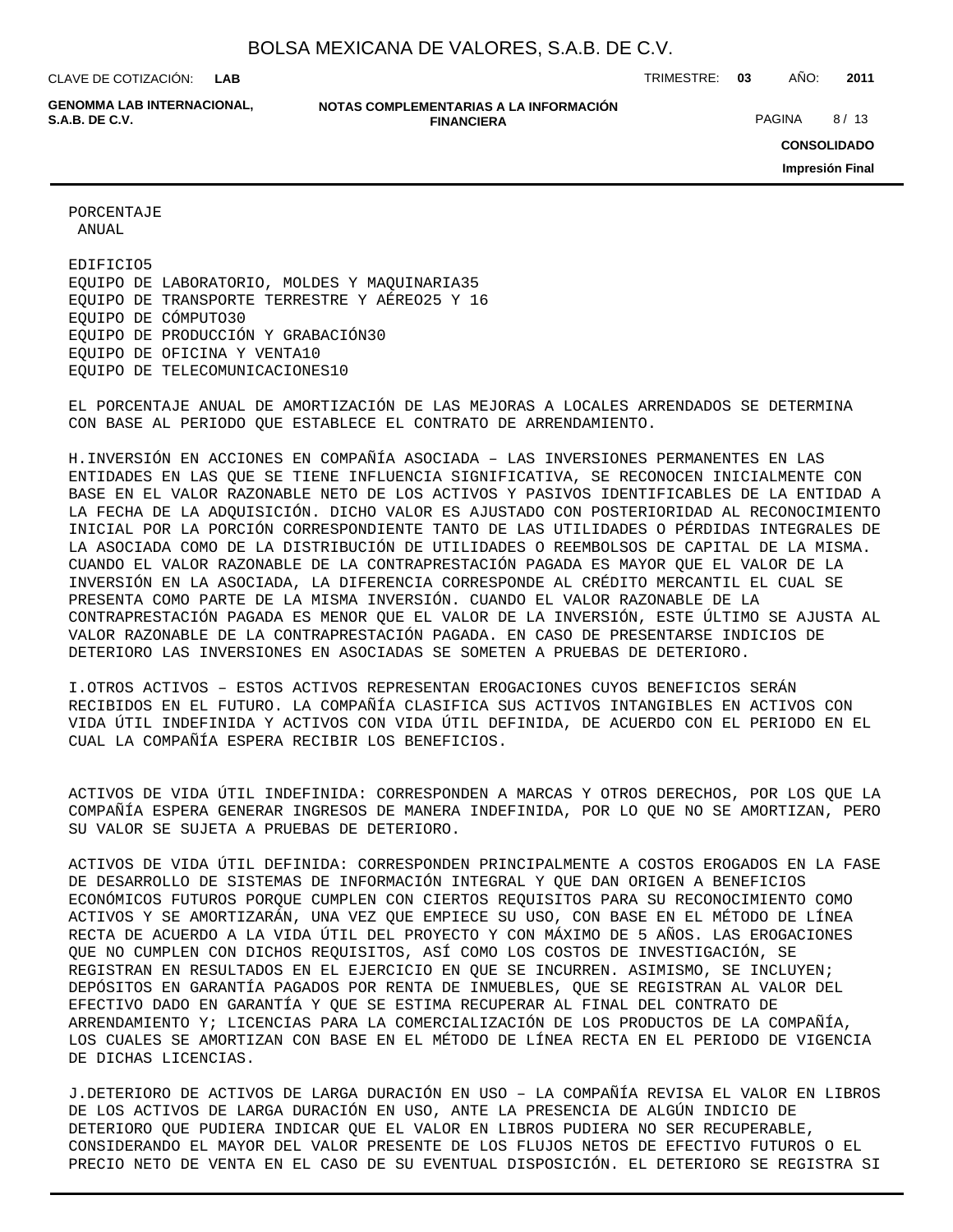| BOLSA MEXICANA DE VALORES, S.A.B. DE C.V. |  |  |  |  |  |
|-------------------------------------------|--|--|--|--|--|
|-------------------------------------------|--|--|--|--|--|

CLAVE DE COTIZACIÓN: TRIMESTRE: **03** AÑO: **2011 LAB**

**GENOMMA LAB INTERNACIONAL,**

```
NOTAS COMPLEMENTARIAS A LA INFORMACIÓN
                       FINANCIERA
S.A.B. DE C.V. PAGINA 9/13
```
**CONSOLIDADO**

#### **Impresión Final**

EL VALOR EN LIBROS EXCEDE AL MAYOR DE LOS VALORES ANTES MENCIONADOS. LOS INDICIOS DE DETERIORO QUE SE CONSIDERAN PARA ESTOS EFECTOS, SON ENTRE OTROS, LAS PÉRDIDAS DE OPERACIÓN O FLUJOS DE EFECTIVO NEGATIVOS EN EL PERIODO SI ES QUE ESTÁN COMBINADOS CON UN HISTORIAL O PROYECCIÓN DE PÉRDIDAS, DEPRECIACIONES Y AMORTIZACIONES CARGADAS A RESULTADOS QUE EN TÉRMINOS PORCENTUALES, EN RELACIÓN CON LOS INGRESOS, SEAN SUBSTANCIALMENTE SUPERIORES A LAS DE EJERCICIOS ANTERIORES, EFECTOS DE OBSOLESCENCIA, REDUCCIÓN EN LA DEMANDA DE LOS PRODUCTOS QUE SE COMERCIALIZAN O LOS SERVICIOS QUE SE PRESTAN, COMPETENCIA Y OTROS FACTORES ECONÓMICOS Y LEGALES. AL 30 DE SEPTIEMBRE DE 2011 Y 2010, NO HUBO AJUSTE POR DETERIORO.

K. BENEFICIOS DIRECTOS A LOS EMPLEADOS – SE VALÚAN EN PROPORCIÓN A LOS SERVICIOS PRESTADOS, CONSIDERANDO LOS SUELDOS ACTUALES Y SE RECONOCE EL PASIVO CONFORME SE DEVENGAN. INCLUYE PRINCIPALMENTE PARTICIPACIÓN DE LOS TRABAJADORES EN LAS UTILIDADES (PTU) POR PAGAR, AUSENCIAS COMPENSADAS, COMO VACACIONES Y PRIMA VACACIONAL, E INCENTIVOS.

L. BENEFICIOS A LOS EMPLEADOS - EL PASIVO POR PRIMAS DE ANTIGÜEDAD, PAGOS POR RETIRO OUE SE ASEMEJAN A UNA PENSIÓN, E INDEMNIZACIONES POR TERMINACIÓN DE LA RELACIÓN LABORAL SE REGISTRA CONFORME SE DEVENGA, EL CUAL SE CALCULA POR ACTUARIOS INDEPENDIENTES CON BASE EN EL MÉTODO DE CRÉDITO UNITARIO PROYECTADO UTILIZANDO TASAS DE INTERÉS NOMINALES.

M. PROVISIONES – SE RECONOCEN CUANDO SE TIENE UNA OBLIGACIÓN PRESENTE COMO RESULTADO DE UN EVENTO PASADO, QUE PROBABLEMENTE RESULTE EN LA SALIDA DE RECURSOS ECONÓMICOS Y QUE PUEDA SER ESTIMADA RAZONABLEMENTE.

N. ACREEDORES DIVERSOS A LARGO PLAZO – CORRESPONDEN PRINCIPALMENTE A CUENTAS POR PAGAR POR ADQUISICIONES DE MARCAS.

O. PARTICIPACIÓN DE LOS TRABAJADORES EN LAS UTILIDADES – LA PTU SE REGISTRA EN LOS RESULTADOS DEL AÑO EN QUE SE CAUSA Y SE PRESENTA EN EL RUBRO DE OTROS GASTOS EN EL ESTADO DE RESULTADOS ADJUNTO. LA PTU DIFERIDA SE DETERMINA POR LAS DIFERENCIAS TEMPORALES QUE RESULTAN EN DE LA COMPARACIÓN DE LOS VALORES CONTABLES Y FISCALES DE LOS ACTIVOS Y PASIVOS Y SE RECONOCE SÓLO CUANDO SEA PROBABLE LA LIQUIDACIÓN DE UN PASIVO O GENERACIÓN DE UN BENEFICIO, Y NO EXISTA ALGÚN INDICIO DE QUE VAYA A CAMBIAR ESA SITUACIÓN, DE TAL MANERA QUE DICHO PASIVO O BENEFICIO NO SE REALICE.

P. PAGOS BASADOS EN ACCIONES – LA COMPAÑÍA ESTABLECIÓ UN PLAN DE PAGOS BASADOS EN ACCIONES A ALGUNOS DE SUS EJECUTIVOS. DICHOS PAGOS BASADOS EN ACCIONES SON L IQUIDABLES CON INSTRUMENTOS DEL CAPITAL Y EFECTIVO Y SE RECONOCEN CON BASE EN EL VALOR RAZONABLE DE LOS INSTRUMENTOS DEL CAPITAL DESDE LA FECHA DE OTORGAMIENTO.

Q. IMPUESTOS A LA UTILIDAD – EL IMPUESTO SOBRE LA RENTA (ISR) Y EL IMPUESTO EMPRESARIAL A TASA ÚNICA (IETU) SE REGISTRAN EN LOS RESULTADOS DEL AÑO EN QUE SE CAUSAN. PARA RECONOCER EL IMPUESTO DIFERIDO SE DETERMINA SI, CON BASE EN PROYECCIONES FINANCIERAS, LA COMPAÑÍA CAUSARÁ ISR O IETU Y RECONOCE EL IMPUESTO DIFERIDO QUE CORRESPONDA AL IMPUESTO QUE ESENCIALMENTE PAGARÁ. EL DIFERIDO SE RECONOCE APLICANDO LA TASA CORRESPONDIENTE A LAS DIFERENCIAS TEMPORALES QUE RESULTAN DE LA COMPARACIÓN DE LOS VALORES CONTABLES Y FISCALES DE LOS ACTIVOS Y PASIVOS, Y EN SU CASO, SE INCLUYEN LOS BENEFICIOS DE LAS PÉRDIDAS FISCALES POR AMORTIZAR Y DE ALGUNOS CRÉDITOS FISCALES. EL IMPUESTO DIFERIDO ACTIVO SE REGISTRA SÓLO CUANDO EXISTE ALTA PROBABILIDAD DE QUE PUEDA RECUPERARSE.

LAS PROVISIONES DEL ISR DE LAS SUBSIDIARIAS EN EL EXTRANJERO SE DETERMINAN CON BASE EN LA UTILIDAD GRAVABLE DE CADA COMPAÑÍA EN LO INDIVIDUAL.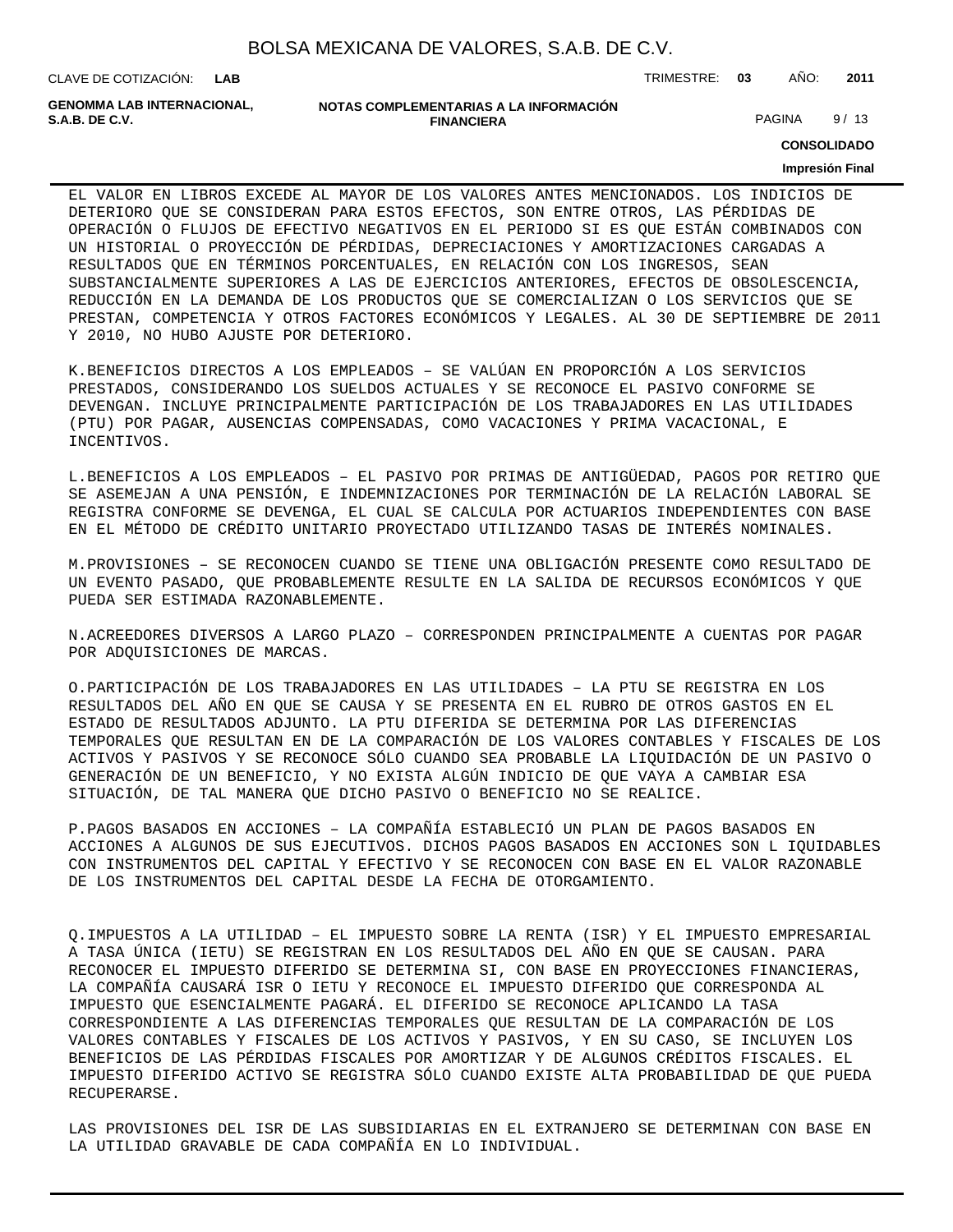| BOLSA MEXICANA DE VALORES, S.A.B. DE C.V. |  |  |
|-------------------------------------------|--|--|
|-------------------------------------------|--|--|

CLAVE DE COTIZACIÓN: TRIMESTRE: **03** AÑO: **2011**

**GENOMMA LAB INTERNACIONAL,**

**NOTAS COMPLEMENTARIAS A LA INFORMACIÓN FINANCIERA**

PAGINA 10 / 13

**CONSOLIDADO**

#### **Impresión Final**

R. TRANSACCIONES EN MONEDA EXTRANJERA - LAS TRANSACCIONES EN MONEDA EXTRANJERA SE REGISTRAN AL TIPO DE CAMBIO VIGENTE A LA FECHA DE SU CELEBRACIÓN. LOS ACTIVOS Y PASIVOS MONETARIOS EN MONEDA EXTRANJERA SE VALÚAN EN MONEDA NACIONAL AL TIPO DE CAMBIO VIGENTE A LA FECHA DE LOS ESTADOS FINANCIEROS. LAS FLUCTUACIONES CAMBIARIAS SE REGISTRAN EN LOS RESULTADOS.

S. RECONOCIMIENTO DE INGRESOS - LOS INGRESOS SE RECONOCEN EN EL PERIODO EN EL QUE SE TRANSFIEREN LOS RIESGOS Y BENEFICIOS DE LOS INVENTARIOS A LOS CLIENTES, LO CUAL GENERALMENTE OCURRE CUANDO SE ENTREGAN DICHOS INVENTARIOS Y ÉL ASUME LA RESPONSABILIDAD SOBRE LOS MISMOS. LOS INGRESOS POR PRESTACIÓN DE SERVICIOS SE RECONOCEN DURANTE EL PERIODO EN QUE SE PRESTA EL SERVICIO.

T. UTILIDAD POR ACCIÓN – LA UTILIDAD BÁSICA POR ACCIÓN ORDINARIA SE CALCULA DIVIDIENDO LA UTILIDAD NETA CONSOLIDADA ENTRE EL PROMEDIO PONDERADO DE ACCIONES ORDINARIAS EN CIRCULACIÓN DURANTE EL EJERCICIO.

4. INVERSIÓN EN ACCIONES EN COMPAÑÍA ASOCIADA

LA INVERSIÓN EN TELEVISA CONSUMER PRODUCTS, LLP, COMPAÑÍA ASOCIADA CONSTITUIDA EN LOS ESTADOS UNIDOS DE AMÉRICA, ES DEL 49% DE SUS ACCIONES COMUNES. DICHA SOCIEDAD SE CONSTITUYÓ EN 2009 E INICIÓ OPERACIONES DURANTE 2010.

5. PAGOS BASADOS EN ACCIONES

DURANTE 2008, LA COMPAÑÍA OTORGÓ UN PLAN DE PAGOS BASADOS EN ACCIONES A ALGUNOS DE SUS EJECUTIVOS. LAS CARACTERÍSTICAS DE ESTE PLAN ESTABLECEN QUE SE OTORGARAN ACCIONES DE LA COMPAÑÍA A LOS EJECUTIVOS QUE CUMPLAN CON EL CRITERIO DE ADJUDICACIÓN DE PERMANECER EN FORMA ININTERRUMPIDA EMPLEADOS EN LA COMPAÑÍA DURANTE LAS FECHAS DE ADJUDICACIÓN DEL PLAN. LAS FECHAS DE ADJUDICACIÓN ESTABLECIDAS SON: 18 DE SEPTIEMBRE DE 2009, 2010, 2011 Y 2012. DICHO PLAN SE REGISTRÓ VALUANDO LAS ACCIONES SUJETAS AL PLAN POR CADA UNO DE LOS EJECUTIVOS, AL VALOR DE MERCADO A LA FECHA DE OTORGAMIENTO, Y RECONOCIENDO EN RESULTADOS LOS SERVICIOS QUE PRESTAN LOS EJECUTIVOS CONFORME SE DEVENGAN.

6. CAPITAL CONTABLE

A. EL CAPITAL SOCIAL A VALOR NOMINAL AL 30 DE SEPTIEMBRE DE 2011 Y 2010, SE INTEGRA COMO SIGUE:

| NUMERO DE ACCIONES IMPORTE |           |
|----------------------------|-----------|
| CAPITAL FIJO:              |           |
| SERIE B 82,176 \$          | 150       |
| CAPITAL VARIABLE:          |           |
| SERIE B 1,052,667,250      | 1,921,509 |
|                            |           |
| TOTAL 1,052,749,426 \$     | 1,921,659 |

EL CAPITAL SOCIAL ESTÁ INTEGRADO POR ACCIONES COMUNES NOMINATIVAS SIN VALOR NOMINAL. EL CAPITAL VARIABLE ES ILIMITADO.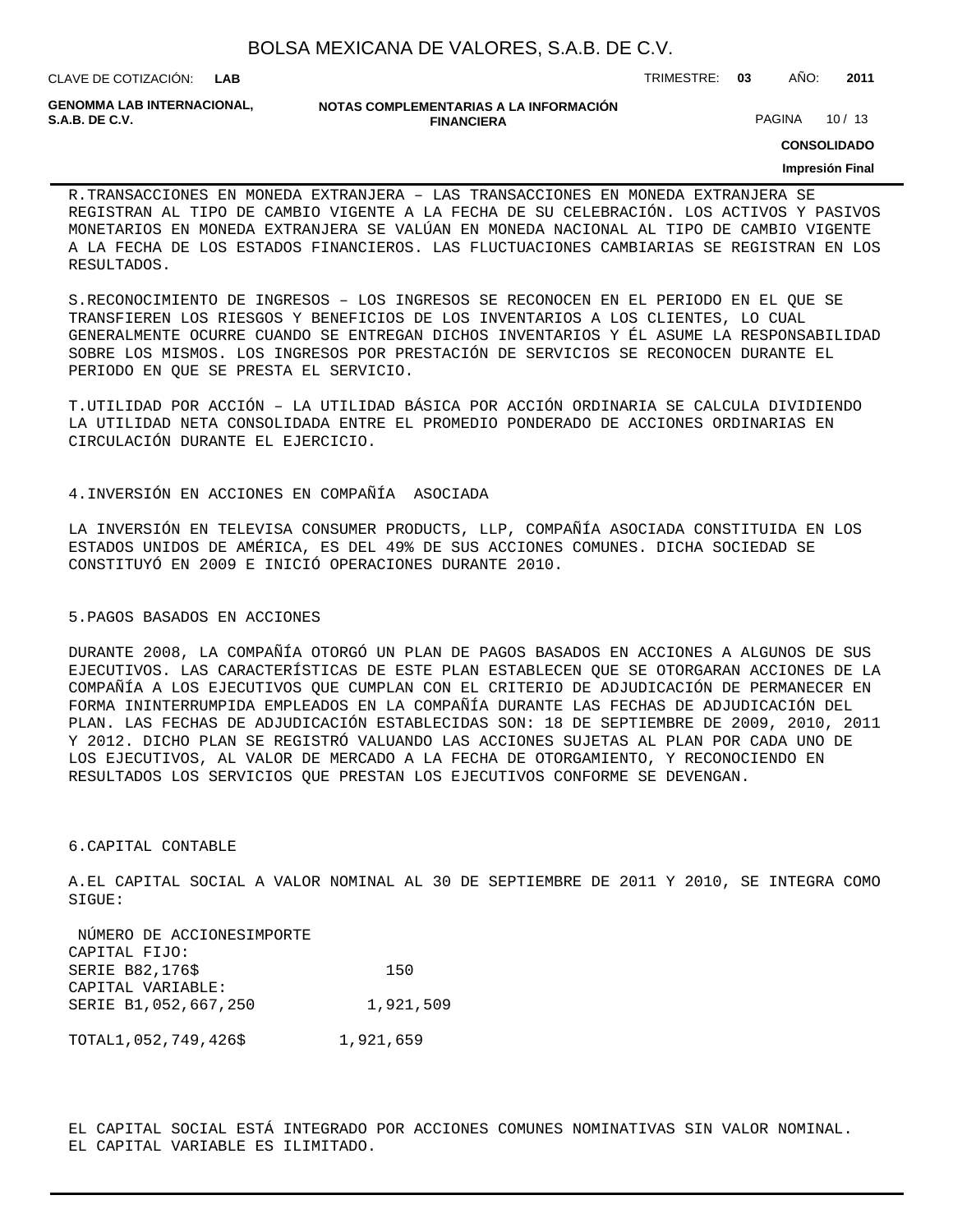CLAVE DE COTIZACIÓN: TRIMESTRE: **03** AÑO: **2011 LAB**

**GENOMMA LAB INTERNACIONAL,**

**NOTAS COMPLEMENTARIAS A LA INFORMACIÓN FINANCIERA**

PAGINA 11 / 13

**CONSOLIDADO**

**Impresión Final**

MOVIMIENTOS EN ACCIONES –

B. EN ASAMBLEA GENERAL ORDINARIA DE ACCIONISTAS CELEBRADA EL 24 DE MARZO DE 2011, SE TOMARON LAS SIGUIENTES RESOLUCIONES:

- SE RATIFICA EL ACUERDO DEL CONSEJO DE ADMINISTRACIÓN DE LA SOCIEDAD CELEBRADO EL PRIMER SEMESTRE DE 2010.

- SE ACORDÓ LA RECOMPRA DE ACCIONES PROPIAS DE LA COMPAÑÍA HASTA POR UN MONTO MÁXIMO EQUIVALENTE AL VALOR DE LAS UTILIDADES RETENIDAS AL 31 DE DICIEMBRE DE 2010.

C. EN ASAMBLEA GENERAL ORDINARIA Y EXTRAORDINARIA DE ACCIONISTAS CELEBRADA EL 22 DE ABRIL DE 2010, SE TOMARON LAS SIGUIENTES RESOLUCIONES:

- SE APROBÓ LA DIVISIÓN DE TODAS Y CADA UNA DE LAS ACCIONES EN CIRCULACIÓN REPRESENTATIVAS DEL CAPITAL SOCIAL DE LA COMPAÑÍA, MEDIANTE LA EMISIÓN Y ENTREGA A LOS ACCIONISTAS, LIBRE DE PAGO, DE 2 ACCIONES ORDINARIAS NOMINATIVAS SIN EXPRESIÓN DE VALOR NOMINAL, SERIE B, CONTRA LA ENTREGA DE LA ACCIÓN DE LA QUE ERAN TITULARES, SIN QUE IMPLICARA AUMENTO DE CAPITAL, QUEDANDO EN 1,058,481,426 ACCIONES. LA DIVISIÓN DE ACCIONES SE RECONOCIÓ RETROSPECTIVAMENTE EN LOS ESTADOS FINANCIEROS CONSOLIDADOS, AFECTANDO LA INFORMACIÓN DE NÚMERO DE ACCIONES Y LA UTILIDAD POR ACCIÓN.

- CON POSTERIORIDAD AL SPLIT INDICADO EN EL PÁRRAFO ANTERIOR, SE APROBÓ LA CANCELACIÓN DE 5,732,000 ACCIONES DEL FONDO DE RECOMPRA, A TRAVÉS DE UNA REDUCCIÓN DE CAPITAL POR \$10,463, MEDIANTE SU APLICACIÓN A LA RECOMPRA DE ACCIONES Y LAS RESULTADOS ACUMULADOS POR \$34,329 Y \$(23,866), RESPECTIVAMENTE, QUEDANDO 1,052,749,426 DE ACCIONES REPRESENTATIVAS DEL CAPITAL SOCIAL AL 31 DE DICIEMBRE DE 2010.

- SE ACORDÓ LA RECOMPRA DE ACCIONES PROPIAS DE LA COMPAÑÍA HASTA POR UN MONTO MÁXIMO EQUIVALENTE AL VALOR DE LAS UTILIDADES RETENIDAS AL 31 DE DICIEMBRE DE 2009.

D. AL 31 DE DICIEMBRE DE 2010, EL FONDO DE RECOMPRA DE ACCIONES PROPIAS, NO MANTIENE SALDO ALGUNO.

OTRAS REVELACIONES –

E. DURANTE EL PRIMER SEMESTRE DE 2010, MEDIANTE ACUERDO DEL CONSEJO DE ADMINISTRACIÓN, LA COMPAÑÍA RECLASIFICÓ EL TOTAL DE LA CUENTA PRIMA EN SUSCRIPCIÓN DE ACCIONES POR \$1,553,938, A LA CUENTA DE CAPITAL SOCIAL \$1,666,762 Y A LA CUENTA DE UTILIDADES RETENIDAS \$(112,824), DICHOS MOVIMIENTOS SERÁN RATIFICADOS EN LA ASAMBLEA DE ACCIONISTAS.

F. LAS UTILIDADES RETENIDAS INCLUYEN LA RESERVA LEGAL. DE ACUERDO CON LA LEY GENERAL DE SOCIEDADES MERCANTILES, DE LAS UTILIDADES NETAS DEL EJERCICIO DEBE SEPARARSE UN 5% COMO MÍNIMO PARA FORMAR LA RESERVA LEGAL, HASTA QUE SU IMPORTE ASCIENDA AL 20% DEL CAPITAL SOCIAL A VALOR NOMINAL. LA RESERVA LEGAL PUEDE CAPITALIZARSE, PERO NO DEBE REPARTIRSE A MENOS QUE SE DISUELVA LA SOCIEDAD, Y DEBE SER RECONSTITUIDA CUANDO DISMINUYA POR CUALQUIER MOTIVO.

G. LA DISTRIBUCIÓN DEL CAPITAL CONTABLE, EXCEPTO POR LOS IMPORTES ACTUALIZADOS DEL CAPITAL SOCIAL APORTADO Y DE LAS UTILIDADES RETENIDAS FISCALES, CAUSARÁ EL IMPUESTO SOBRE LA RENTA A CARGO DE LA COMPAÑÍA A LA TASA VIGENTE AL MOMENTO DE LA DISTRIBUCIÓN. EL IMPUESTO QUE SE PAGUE POR DICHA DISTRIBUCIÓN, SE PODRÁ ACREDITAR CONTRA EL IMPUESTO SOBRE LA RENTA DEL EJERCICIO EN EL QUE SE PAGUE EL IMPUESTO SOBRE DIVIDENDOS Y EN LOS DOS EJERCICIOS INMEDIATOS SIGUIENTES, CONTRA EL IMPUESTO DEL EJERCICIO Y LOS PAGOS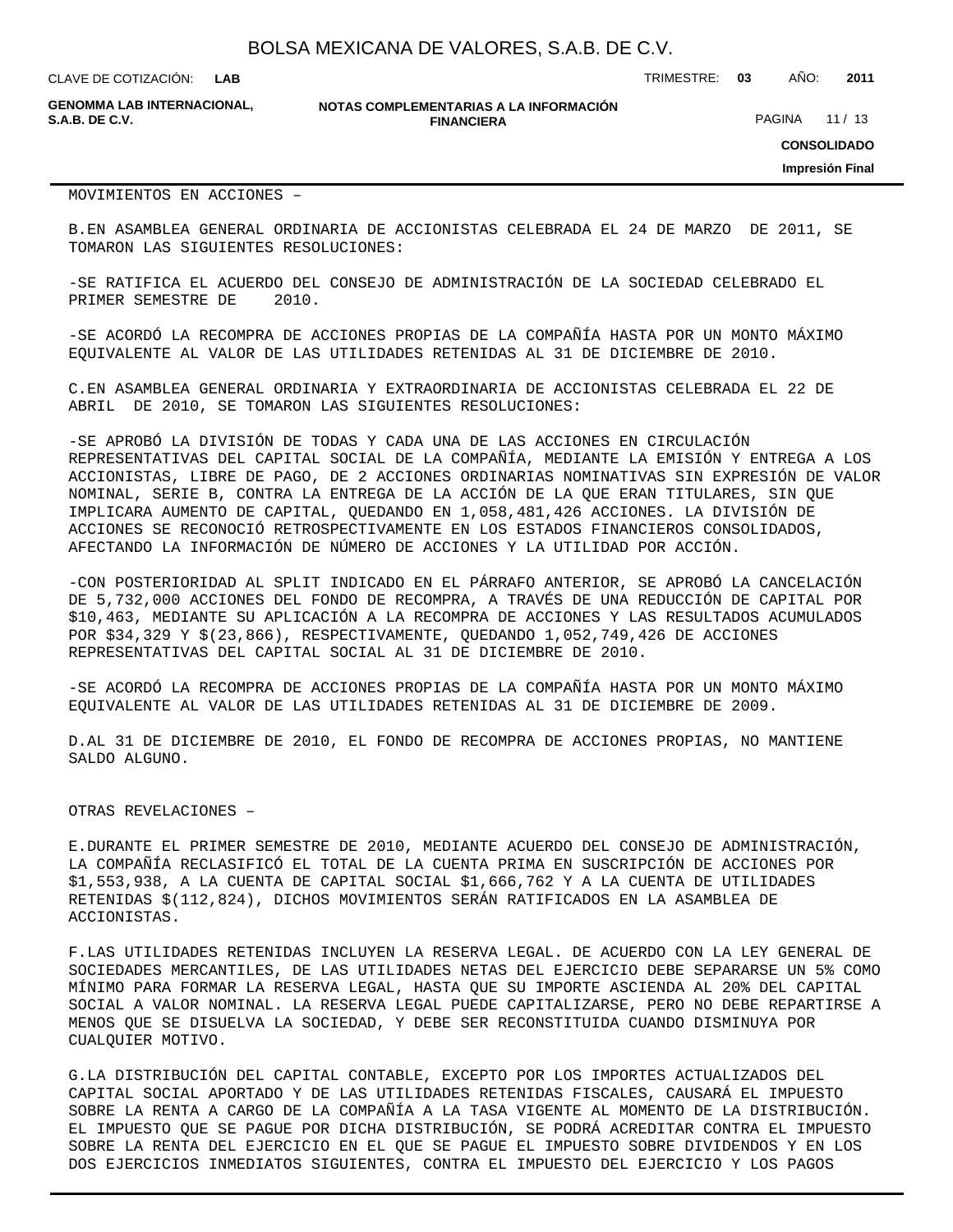CLAVE DE COTIZACIÓN: TRIMESTRE: **03** AÑO: **2011 LAB**

**GENOMMA LAB INTERNACIONAL,**

**NOTAS COMPLEMENTARIAS A LA INFORMACIÓN FINANCIERA**

PAGINA 12 / 13

**CONSOLIDADO**

**Impresión Final**

PROVISIONALES DE LOS MISMOS.

H. LOS SALDOS DE LAS CUENTAS FISCALES DEL CAPITAL CONTABLE DE GENOMMA LAB INTERNACIONAL, S. A. B. DE

C. V. COMO ENTIDAD LEGAL AL 31 DE DICIEMBRE DE 2010, SON:

CUENTA DE CAPITAL DE APORTACIÓN \$ 2,207,031 CUENTA DE UTILIDAD FISCAL NETA 1,578,616

TOTAL \$ 3,785,647

7. IMPUESTOS A LA UTILIDAD

LA COMPAÑÍA EN MÉXICO ESTÁ SUJETA EN AL ISR Y AL IETU.

ISR – LA TASA ES 30% PARA LOS AÑOS DE 2010 A 2012, Y SERÁ 29% PARA 2013 Y 28% PARA 2014.

IETU – TANTO LOS INGRESOS COMO LAS DEDUCCIONES Y CIERTOS CRÉDITOS FISCALES SE DETERMINAN CON BASE EN FLUJOS DE EFECTIVO DE CADA EJERCICIO. A PARTIR DE 2010 LA TASA ES 17.5%. ASIMISMO, AL ENTRAR EN VIGOR ESTA LEY SE ABROGÓ LA LEY DEL IMPUESTO AL ACTIVO (IMPAC) PERMITIENDO, BAJO CIERTAS CIRCUNSTANCIAS, LA RECUPERACIÓN DE ESTE IMPUESTO PAGADO EN LOS DIEZ EJERCICIOS INMEDIATOS ANTERIORES A AQUÉL EN QUE POR PRIMERA VEZ SE PAGUE ISR, EN LOS TÉRMINOS DE LAS DISPOSICIONES FISCALES

EL IMPUESTO A LA UTILIDAD CAUSADO ES EL QUE RESULTA MAYOR ENTRE EL ISR Y EL IETU.

CON BASE EN PROYECCIONES FINANCIERAS, DE ACUERDO CON LO QUE SE MENCIONA EN LA INTERPRETACIÓN A LAS NORMAS DE INFORMACIÓN FINANCIERA (INIF) 8, EFECTOS DEL IMPUESTO EMPRESARIAL A TASA ÚNICA, LA COMPAÑÍA IDENTIFICÓ QUE ESENCIALMENTE PAGARÁ ISR, POR LO TANTO, RECONOCE ÚNICAMENTE ISR DIFERIDO.

LAS TASAS DE ISR EN ESPAÑA Y EN LOS PAÍSES DE CENTRO Y SUDAMÉRICA EN DONDE LA COMPAÑÍA OPERA VAN DE UN RANGO ENTRE EL 17% AL 35%. ADICIONALMENTE, LOS PERIODOS EN LOS QUE PUEDEN SER APLICADAS LAS PÉRDIDAS FISCALES EN DICHOS PAÍSES VAN DE TRES A OCHO AÑOS.

LAS OPERACIONES EN COLOMBIA Y ARGENTINA ESTÁN SUJETAS AL IMPUESTO AL ACTIVO.

EN COLOMBIA A PARTIR DE 2011, SE CREA EL IMPUESTO AL CAPITAL CONTABLE, QUE RESULTA DE APLICAR LA TASA DEL 4.8% MÁS UNA SOBRE TASA DEL 1.2% AL NETO DE LOS ACTIVOS FISCALES POSEÍDOS AL 1 DE ENERO DE 2011, ESTE IMPUESTO NO ES DEDUCIBLE DEL ISR. EL PAGO SE DIFIERE EN 8 CUOTAS IGUALES PAGADERAS EN LOS PERIODOS 2011 AL 2014.

EN ARGENTINA EXISTE UN IMPUESTO A LAS GANANCIAS MÍNIMAS PRESUNTAS (IGMP) QUE RESULTA DE APLICAR LA TASA DEL 1% SOBRE CIERTOS ACTIVOS PRODUCTIVOS, Y SE PAGA ÚNICAMENTE POR EL MONTO EN QUE EXCEDA AL ISR DEL EJERCICIO. SI EN ALGÚN AÑO SE EFECTUARA UN PAGO, ESTE IMPUESTO ES ACREDITADO CONTRA EL EXCESO DEL IMPUESTO SOBRE LA RENTA SOBRE EL IGMP EN LOS PRÓXIMOS DIEZ AÑOS.

8. OPERACIÓN DISCONTINUADA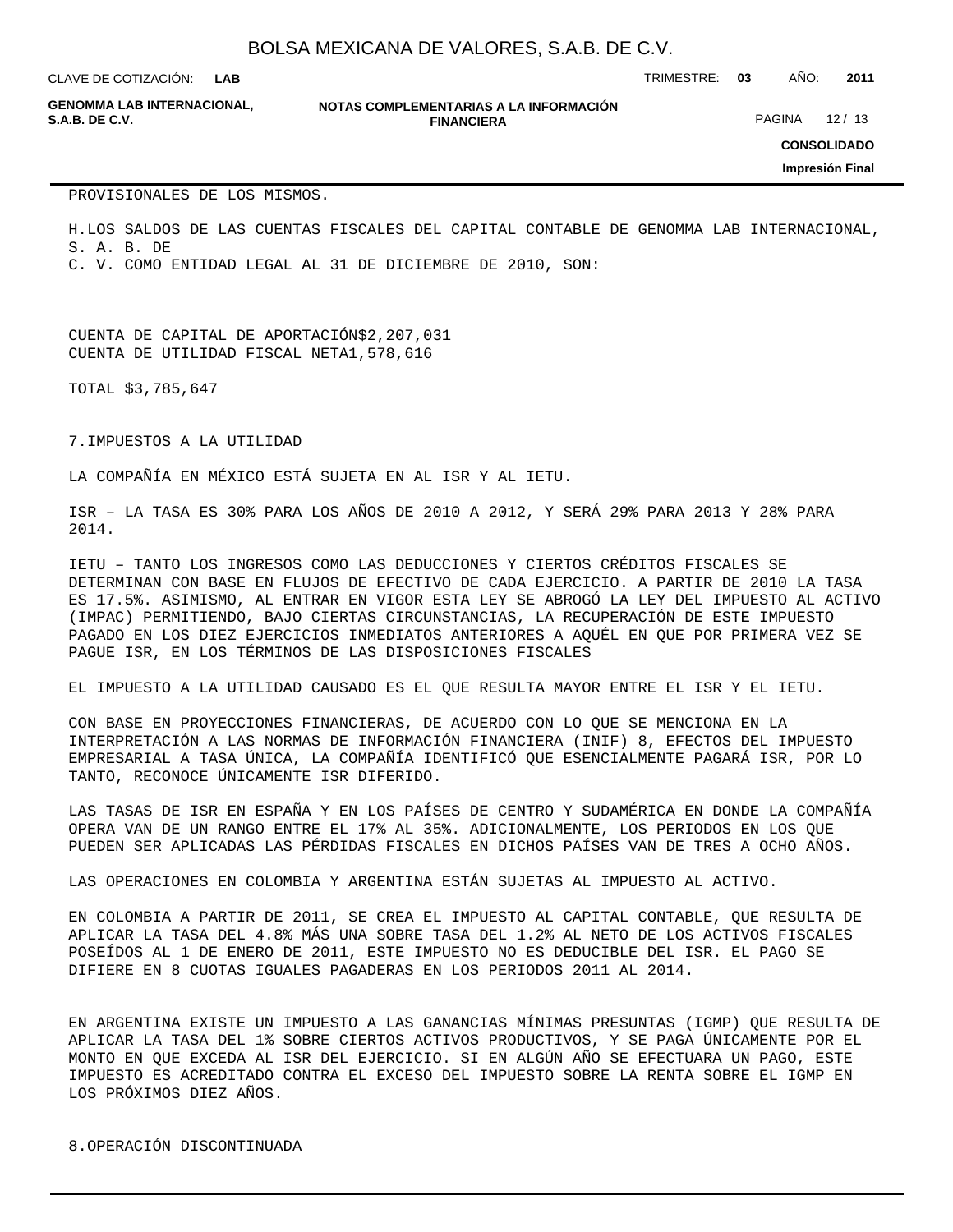**LAB**

CLAVE DE COTIZACIÓN: TRIMESTRE: **03** AÑO: **2011**

**GENOMMA LAB INTERNACIONAL,**

**NOTAS COMPLEMENTARIAS A LA INFORMACIÓN FINANCIERA**

PAGINA 13/13

**CONSOLIDADO**

#### **Impresión Final**

DURANTE 2008, LA COMPAÑÍA DECIDIÓ INICIAR EL PROCESO DE CIERRE DE SU SUBSIDIARIA EN ESPAÑA COMO PARTE DE UNA ESTRATEGIA PARA ENFOCAR SU FUERZA DE VENTAS EN CENTROAMÉRICA Y SUDAMÉRICA. SE ESPERA QUE EL PROCESO DE CIERRE DE LA SUBSIDIARIA EN ESPAÑA CONCLUYA DURANTE 2012.

### 9. CONTINGENCIAS

LA COMPAÑÍA AL IGUAL QUE SUS ACTIVOS NO ESTÁN SUJETOS A ACCIÓN ALGUNA DE TIPO LEGAL QUE NO SEAN LOS DE RUTINA Y PROPIOS DE SU ACTIVIDAD.

#### 10. NORMAS DE INFORMACIÓN FINANCIERA INTERNACIONALES

EN ENERO DE 2009 LA COMISIÓN NACIONAL BANCARIA Y DE VALORES PUBLICÓ LAS MODIFICACIONES A LA CIRCULAR ÚNICA DE EMISORAS PARA INCORPORAR LA OBLIGATORIEDAD DE PRESENTAR ESTADOS FINANCIEROS PREPARADOS CON BASE EN LAS NORMAS INTERNACIONALES DE INFORMACIÓN FINANCIERA (NIIF) A PARTIR DE 2012, PERMITIENDO SU ADOPCIÓN ANTICIPADA. LA COMPAÑÍA DEFINIÓ QUE ADOPTARÁ LAS NIIF A PARTIR DEL 1 DE ENERO DE 2012 Y A LA FECHA DE EMISIÓN DE ESTE INFORME ESTÁ EN PROCESO DE EVALUAR EL IMPACTO QUE DICHA ADOPCIÓN TENDRÁ EN LOS PRINCIPALES RUBROS DE SUS ESTADOS FINANCIEROS.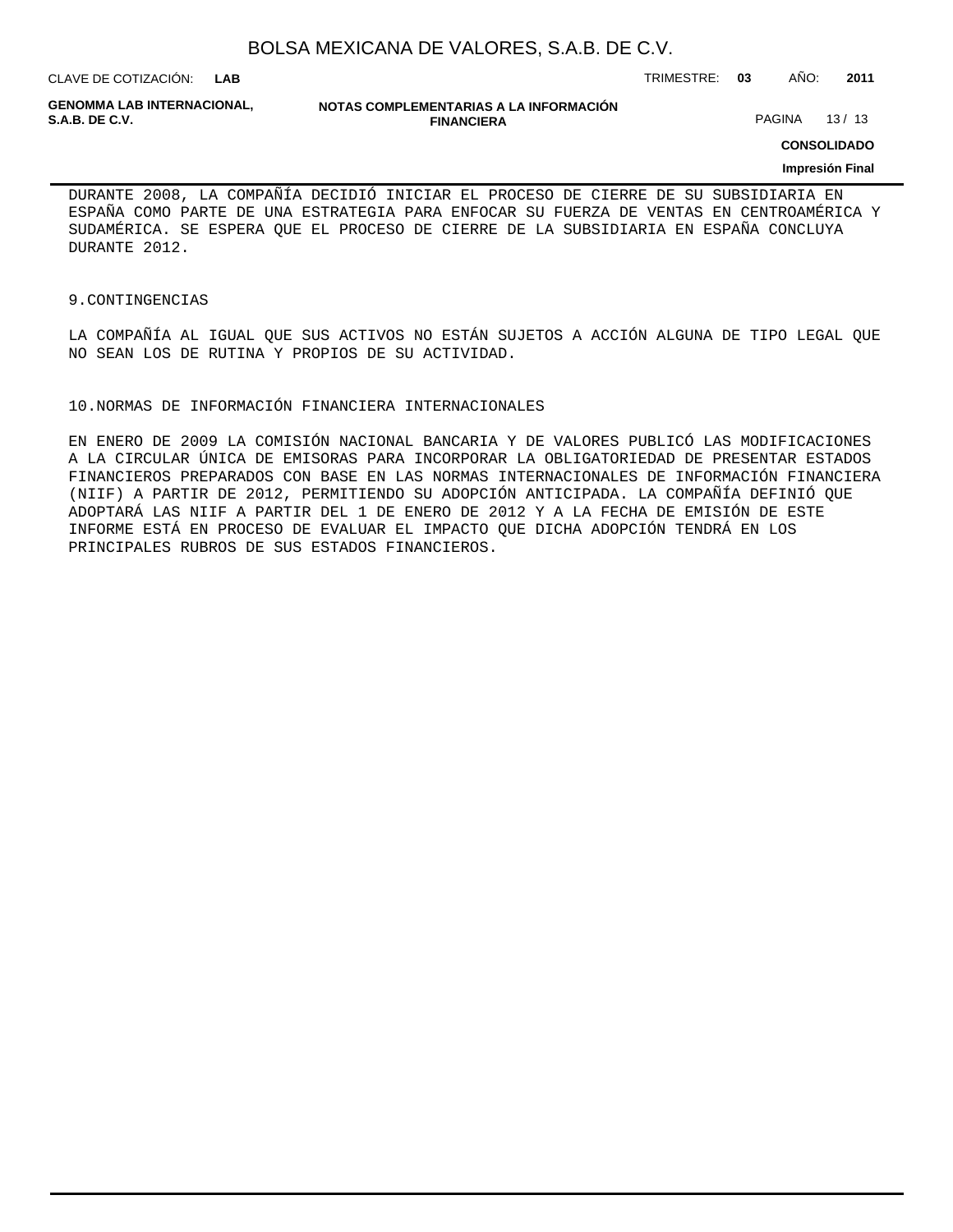CLAVE DE COTIZACIÓN TRIMESTRE **03** AÑO **2011 LAB**

### **GENOMMA LAB INTERNACIONAL, S.A.B. DE C.V.**

### **RELACIÓN DE INVERSIÓN EN ACCIONES**

## **CONSOLIDADO**

SUBSIDIARIAS

**Impresión Final**

| <b>NOMBRE DE LA EMPRESA</b>                                 | <b>ACTIVIDAD PRINCIPAL</b>              | <b>NO. DE ACCIONES</b> | % DE TEN |
|-------------------------------------------------------------|-----------------------------------------|------------------------|----------|
| GENOMMA LABORATORIES MEXICO,<br>S.A. DE C.V.                | investigacion y des de productos otc/pc | 1,500,100              | 100.00   |
| <b>MEDICINAS Y MEDICAMENTOS</b><br>NACIONALES, S.A. DE C.V. | VENTA DE PRODUCTOS OTC/GI               | 196,067                | 100.00   |
| INICIATIVAS DE ÉXITO, S.A. DE C.V.                          | VENTA DE PRODUCTOS OTC/PC               | 9,750,000              | 100.00   |
| TELEVISION PRODUCTS RETAIL,<br>S.A. DE C.V.                 | prestacion de servicios profesionales   | 100,000                | 100.00   |
| AERO LAB, S.A. DE C.V.                                      | ser de transportacion aerea             | 57,850,313             | 100.00   |
| GENOMMA LAB CHILE, S.A.                                     | <b>VENTA DE PRODUCTOS OTC/PC</b>        | 215,567                | 100.00   |
| GENOMMALAB ECUADOR, S.A.                                    | <b>VENTA DE PRODUCTOS OTC/PC</b>        | 10,000                 | 100.00   |
| GENOMMA LAB CENTROAMERICA,<br>S.A.                          | VENTA DE PRODUCTOS OTC/PC               | 38                     | 100.00   |
| GENOMMA LAB PERU, S.A.                                      | VENTA DE PRODUCTOS OTC/PC               | 32,700                 | 100.00   |
| <b>GENOMMA LABORATORIES DO</b><br><b>BRASIL LTDA.- EPP</b>  | VENTA DE PRODUCTOS OTC/PC               | 5,000,000              | 85.00    |
| <b>GENOMMA LABORATORIES</b><br>ARGENTINA, S.A.              | <b>VENTA DE PRODUCTOS OTC/PC</b>        | 185,000                | 85.00    |
| <b>GENOMMA LABORATORIOS</b><br>MEDICOS, S.L.                | <b>VENTA DE PRODUCTOS OTC/PC</b>        | 606,000                | 100.00   |
| <b>GENOMMA LAB COLOMBIA LTDA.</b>                           | <b>VENTA DE PRODUCTOS OTC/PC</b>        | 1,407,270              | 100.00   |
| LAB BRANDS INTERNATIONAL, LLC                               | invest y desarrollo de prod otc/pc      | $\Omega$               | 70.00    |
| <b>GENOMMA LAB USA, INC</b>                                 | <b>VENTA DE PRODUCTOS OTC/PC</b>        | 990,000                | 100.00   |
| <b>GENOMMA LAB DOMINICANA S.R.L</b>                         | <b>VENTA DE PRODUCTOS OTC/PC</b>        | 1,000                  | 100.00   |

## BOLSA MEXICANA DE VALORES, S.A.B. DE C.V.

CLAVE DE COTIZACIÓN TRIMESTRE **03** AÑO **2011 LAB**

**CONSOLIDADO Impresión Final**

**GENOMMA LAB INTERNACIONAL, S.A.B. DE C.V.**

## **RELACIÓN DE INVERSIÓN EN ACCIONES**

ASOCIADAS

| <b>NOMBRE DE LA EMPRESA</b>                                      | <b>ACTIVIDAD PRINCIPAL</b> | <b>NO. DE ACCIONES</b> | $%$ DE     | <b>MONTO TOTAL</b>                 |                               |
|------------------------------------------------------------------|----------------------------|------------------------|------------|------------------------------------|-------------------------------|
|                                                                  |                            |                        | <b>TEN</b> | <b>COSTO</b><br><b>ADQUISICIÓN</b> | <b>VALOR</b><br><b>ACTUAL</b> |
| Televisa Consumer Products USA, LLC.   VENTA DE PRODUCTOS OTC/PC |                            |                        | 49.00      | 25,653                             | 6.246                         |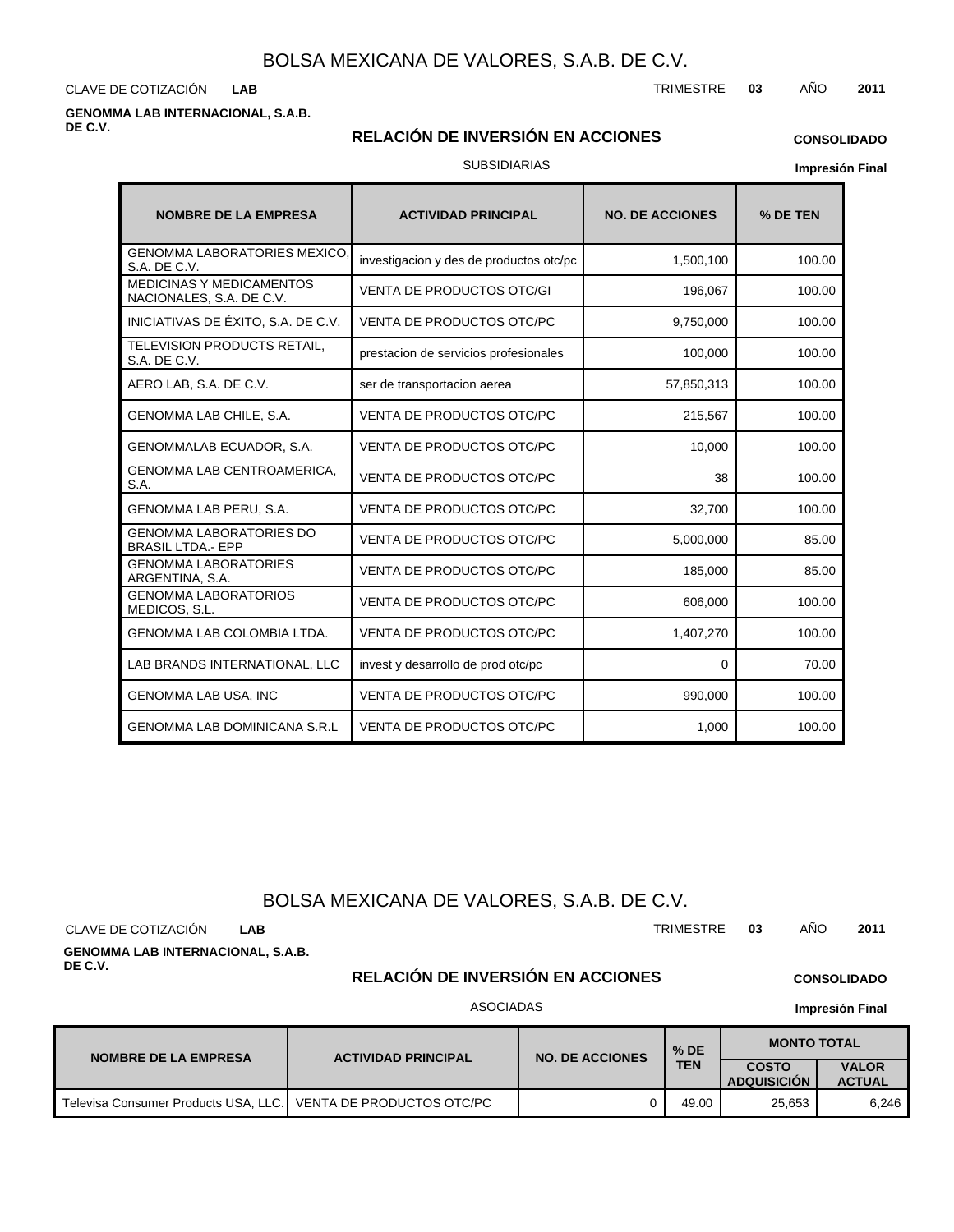CLAVE DE COTIZACIÓN TRIMESTRE **03** AÑO **2011 LAB**

**GENOMMA LAB INTERNACIONAL, S.A.B. DE C.V.**

## **RELACIÓN DE INVERSIÓN EN ACCIONES**

## **CONSOLIDADO**

ASOCIADAS

**Impresión Final**

| TOTAL DE INVERSIONES EN ASOCIADAS |  | 25,653 | 6,246 |
|-----------------------------------|--|--------|-------|
| OTRAS INVERSIONES PERMANENTES     |  |        | 0     |
| <b>TOTAL</b>                      |  |        | 6.246 |

OBSERVACIONES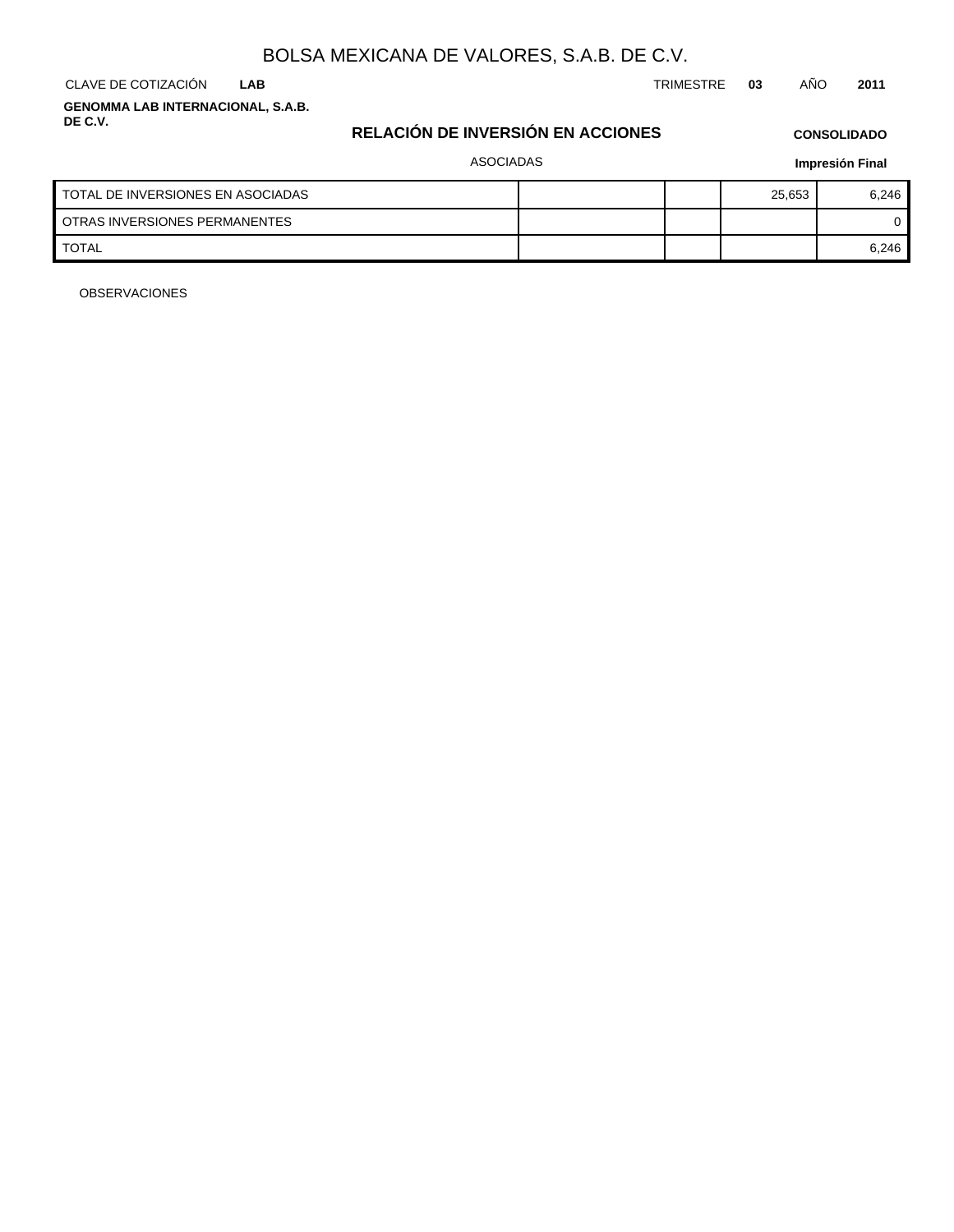#### **GENOMMA LAB INTERNACIONAL, S.A.B. DE C.V.** CLAVE DE COTIZACIÓN **LAB**

## **DESGLOSE DE CRÉDITOS**

### (MILES DE PESOS)

**CONSOLIDADO**

**Impresión Final**

|                               |                                                       |                                            |                                       |                                            | <b>VENCTOS, O AMORT, DENOMINADOS EN MONEDA NACIONAL</b> |                    |                            |                     |                     | VENCTOS. O AMORT. DENOMINADOS EN MONEDA EXTRANJERA |                   |                    |                            |                     |                     |                               |
|-------------------------------|-------------------------------------------------------|--------------------------------------------|---------------------------------------|--------------------------------------------|---------------------------------------------------------|--------------------|----------------------------|---------------------|---------------------|----------------------------------------------------|-------------------|--------------------|----------------------------|---------------------|---------------------|-------------------------------|
| TIPO DE CRÉDITO / INSTITUCIÓN | <b>CON</b><br><b>INSTITUCIÓN</b><br><b>EXTRANJERA</b> | <b>FECHA DE FIRMA /</b><br><b>CONTRATO</b> | <b>FECHA DE</b><br><b>VENCIMIENTO</b> | TASA DE<br>INTERÉS Y/O<br><b>SOBRETASA</b> |                                                         |                    | <b>INTERVALO DE TIEMPO</b> |                     |                     |                                                    |                   |                    | <b>INTERVALO DE TIEMPO</b> |                     |                     |                               |
|                               |                                                       |                                            |                                       |                                            | AÑO ACTUAL                                              | <b>HASTA 1 AÑO</b> | <b>HASTA 2 AÑOS</b>        | <b>HASTA 3 AÑOS</b> | <b>HASTA 4 AÑOS</b> | <b>HASTA 5 AÑOS O</b><br><b>MÁS</b>                | <b>AÑO ACTUAL</b> | <b>HASTA 1 AÑO</b> | <b>HASTA 2 AÑOS</b>        | <b>HASTA 3 AÑOS</b> | <b>HASTA 4 AÑOS</b> | <b>HASTA 5 AÑOS O<br/>MÁS</b> |
| <b>BANCARIOS</b>              |                                                       |                                            |                                       |                                            |                                                         |                    |                            |                     |                     |                                                    |                   |                    |                            |                     |                     |                               |
| <b>COMERCIO EXTERIOR</b>      |                                                       |                                            |                                       |                                            |                                                         |                    |                            |                     |                     |                                                    |                   |                    |                            |                     |                     |                               |
| <b>CON GARANTÍA</b>           |                                                       |                                            |                                       |                                            |                                                         |                    |                            |                     |                     |                                                    |                   |                    |                            |                     |                     |                               |
| <b>BANCA COMERCIAL</b>        |                                                       |                                            |                                       |                                            |                                                         |                    |                            |                     |                     |                                                    |                   |                    |                            |                     |                     |                               |
| CLUB DEAL (SANTANDER/HSBC)    | <b>NA</b>                                             | 31/03/2011                                 | 31/03/2016                            | TIIE $28 + 2.15$                           |                                                         |                    |                            |                     |                     | 970,000                                            |                   |                    |                            |                     |                     |                               |
| <b>OTROS</b>                  |                                                       |                                            |                                       |                                            |                                                         |                    |                            |                     |                     |                                                    |                   |                    |                            |                     |                     |                               |
| <b>TOTAL BANCARIOS</b>        |                                                       |                                            |                                       |                                            |                                                         |                    |                            |                     |                     | 970,000                                            |                   |                    |                            |                     |                     |                               |

TRIMESTRE **03** AÑO **2011**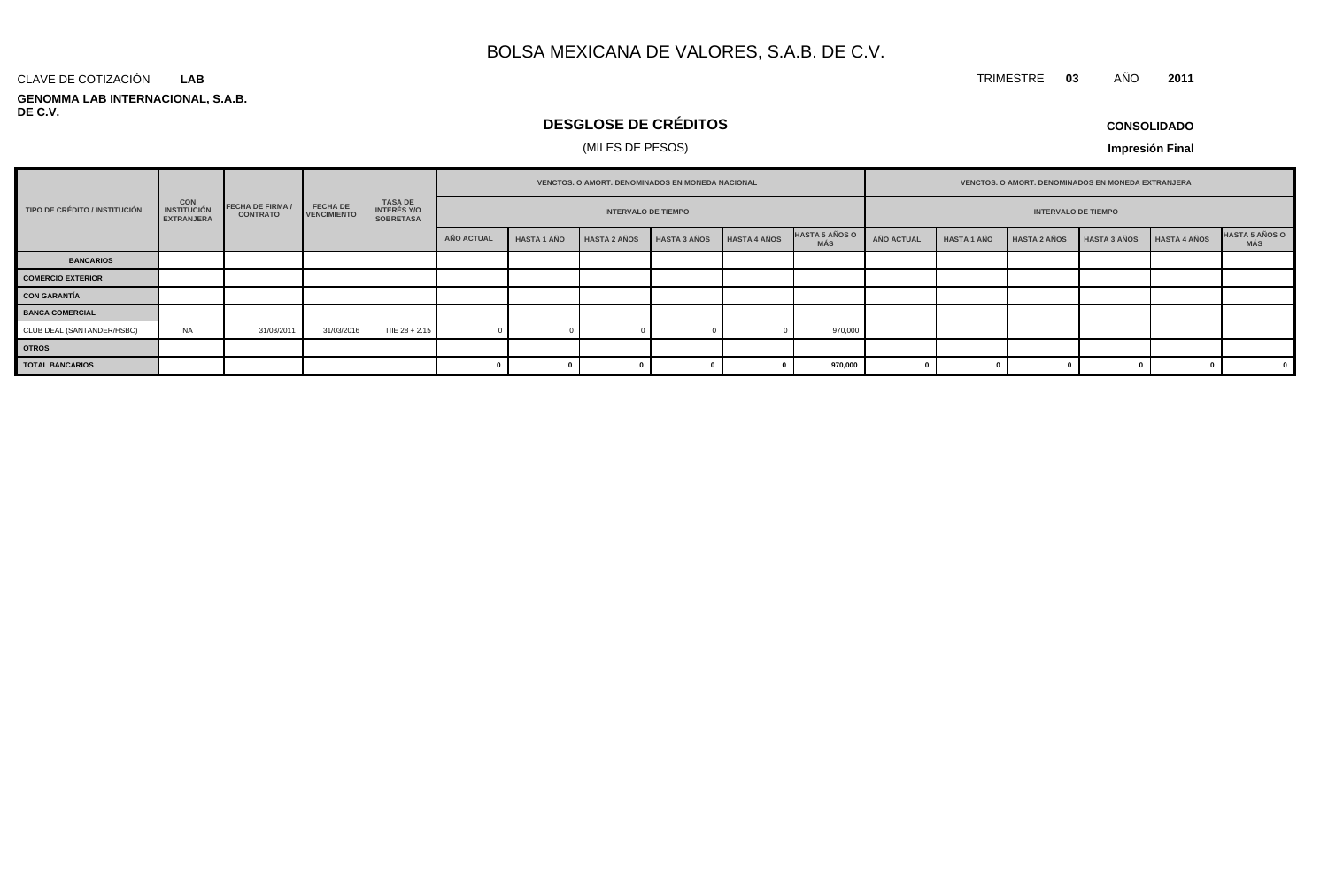#### CLAVE DE COTIZACIÓN TRIMESTRE **03** AÑO **2011 LAB**

### **GENOMMA LAB INTERNACIONAL, S.A.B. DE C.V.**

## **DESGLOSE DE CRÉDITOS**

### (MILES DE PESOS)

| <b>CONSOLIDADO</b> |  |
|--------------------|--|
|--------------------|--|

|                                                     |                                                       |                                            |                                       |                                            |                   |             |                     | VENCTOS. O AMORT. DENOMINADOS EN MONEDA NACIONAL |                     |                              | VENCTOS. O AMORT. DENOMINADOS EN MONEDA EXTRANJERA |                    |                     |                            |                     |                               |
|-----------------------------------------------------|-------------------------------------------------------|--------------------------------------------|---------------------------------------|--------------------------------------------|-------------------|-------------|---------------------|--------------------------------------------------|---------------------|------------------------------|----------------------------------------------------|--------------------|---------------------|----------------------------|---------------------|-------------------------------|
| TIPO DE CRÉDITO / INSTITUCIÓN                       | <b>CON</b><br><b>INSTITUCIÓN</b><br><b>EXTRANJERA</b> | <b>FECHA DE FIRMA /</b><br><b>CONTRATO</b> | <b>FECHA DE</b><br><b>VENCIMIENTO</b> | TASA DE<br>INTERÉS Y/O<br><b>SOBRETASA</b> |                   |             |                     | <b>INTERVALO DE TIEMPO</b>                       |                     |                              |                                                    |                    |                     | <b>INTERVALO DE TIEMPO</b> |                     |                               |
|                                                     |                                                       |                                            |                                       |                                            | <b>AÑO ACTUAL</b> | HASTA 1 AÑO | <b>HASTA 2 AÑOS</b> | <b>HASTA 3 AÑOS</b>                              | <b>HASTA 4 AÑOS</b> | <b>HASTA 5 AÑOS O</b><br>MÁS | <b>AÑO ACTUAL</b>                                  | <b>HASTA 1 AÑO</b> | <b>HASTA 2 AÑOS</b> | <b>HASTA 3 AÑOS</b>        | <b>HASTA 4 AÑOS</b> | <b>HASTA 5 AÑOS O<br/>MÁS</b> |
| <b>BURSÁTILES</b>                                   |                                                       |                                            |                                       |                                            |                   |             |                     |                                                  |                     |                              |                                                    |                    |                     |                            |                     |                               |
| <b>LISTADAS EN BOLSA (MÉXICO Y/O</b><br>EXTRANJERO) |                                                       |                                            |                                       |                                            |                   |             |                     |                                                  |                     |                              |                                                    |                    |                     |                            |                     |                               |
| <b>QUIROGRAFARIOS</b>                               |                                                       |                                            |                                       |                                            |                   |             |                     |                                                  |                     |                              |                                                    |                    |                     |                            |                     |                               |
| <b>CON GARANTÍA</b>                                 |                                                       |                                            |                                       |                                            |                   |             |                     |                                                  |                     |                              |                                                    |                    |                     |                            |                     |                               |
| <b>COLOCACIONES PRIVADAS</b>                        |                                                       |                                            |                                       |                                            |                   |             |                     |                                                  |                     |                              |                                                    |                    |                     |                            |                     |                               |
| <b>QUIROGRAFARIOS</b>                               |                                                       |                                            |                                       |                                            |                   |             |                     |                                                  |                     |                              |                                                    |                    |                     |                            |                     |                               |
| <b>CON GARANTÍA</b>                                 |                                                       |                                            |                                       |                                            |                   |             |                     |                                                  |                     |                              |                                                    |                    |                     |                            |                     |                               |
| TOTAL BURSÁTILES Y<br><b>COLOCACIONES PRIVADAS</b>  |                                                       |                                            |                                       |                                            |                   |             |                     |                                                  |                     |                              |                                                    |                    |                     |                            |                     | $\mathbf{0}$                  |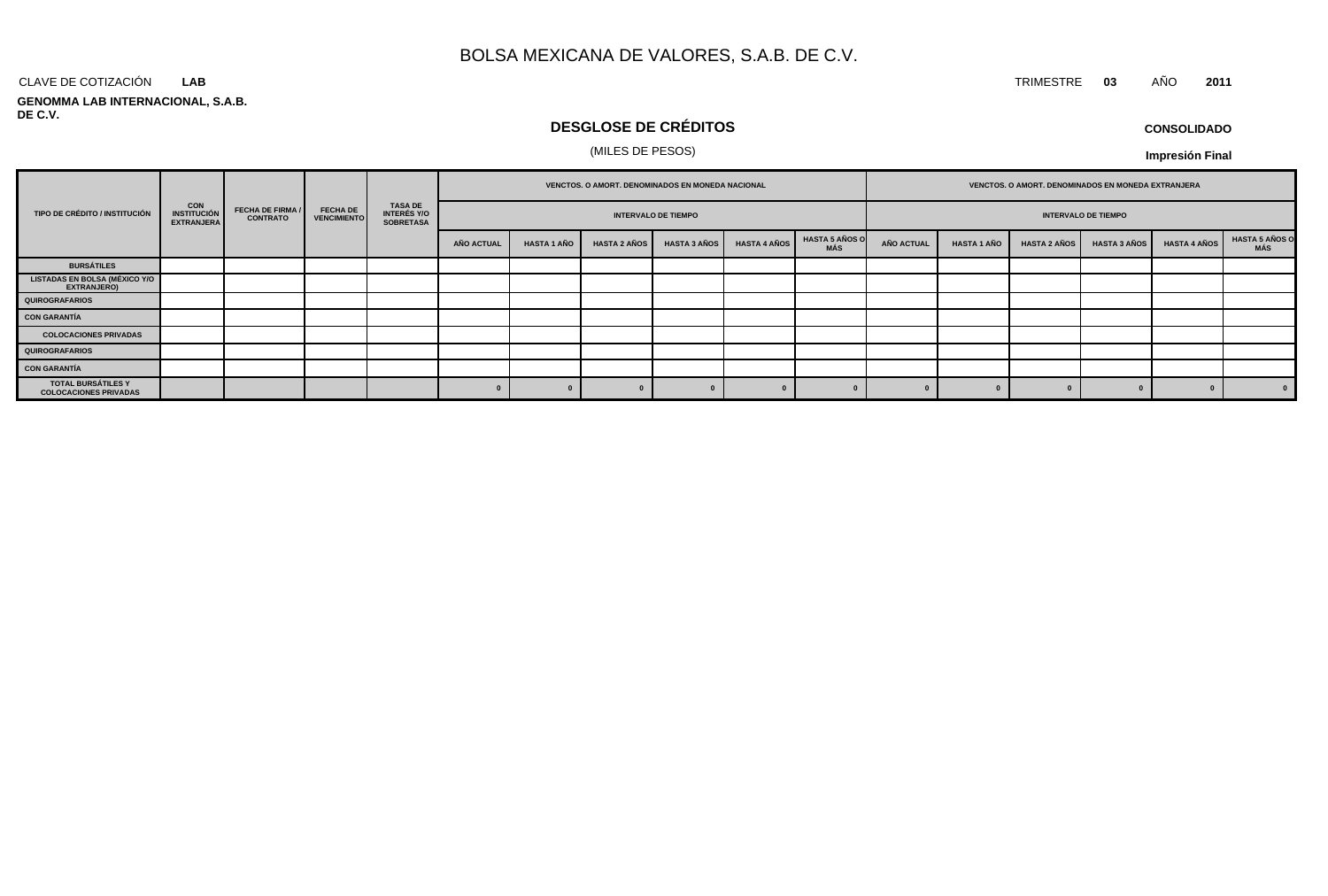### **LAB**

### **GENOMMA LAB INTERNACIONAL, S.A.B. DE C.V.**

## **DESGLOSE DE CRÉDITOS**

### (MILES DE PESOS)

|                               |                                                       |                                        |                                       |            |                    | VENCTOS. O AMORT. DENOMINADOS EN MONEDA NACIONAL |                     |                     |                              | VENCTOS. O AMORT. DENOMINADOS EN MONEDA EXTRANJERA |                    |                            |                     |                     |                                     |  |
|-------------------------------|-------------------------------------------------------|----------------------------------------|---------------------------------------|------------|--------------------|--------------------------------------------------|---------------------|---------------------|------------------------------|----------------------------------------------------|--------------------|----------------------------|---------------------|---------------------|-------------------------------------|--|
| TIPO DE CRÉDITO / INSTITUCIÓN | <b>CON</b><br><b>INSTITUCIÓN</b><br><b>EXTRANJERA</b> | <b>FECHA DE</b><br><b>CONCERTACIÓN</b> | <b>FECHA DE</b><br><b>VENCIMIENTO</b> |            |                    | <b>INTERVALO DE TIEMPO</b>                       |                     |                     |                              |                                                    |                    | <b>INTERVALO DE TIEMPO</b> |                     |                     |                                     |  |
|                               |                                                       |                                        |                                       | AÑO ACTUAL | <b>HASTA 1 AÑO</b> | <b>HASTA 2 AÑOS</b>                              | <b>HASTA 3 AÑOS</b> | <b>HASTA 4 AÑOS</b> | <b>HASTA 5 AÑOS O</b><br>MÁS | <b>AÑO ACTUAL</b>                                  | <b>HASTA 1 AÑO</b> | <b>HASTA 2 AÑOS</b>        | <b>HASTA 3 AÑOS</b> | <b>HASTA 4 AÑOS</b> | <b>HASTA 5 AÑOS O</b><br><b>MÁS</b> |  |
| <b>PROVEEDORES</b>            |                                                       |                                        |                                       |            |                    |                                                  |                     |                     |                              |                                                    |                    |                            |                     |                     |                                     |  |
| PROV CONCENTRADO ENE'11       | NA                                                    | 31/01/2011                             | 31/05/2011                            | 2,204      |                    | $\overline{0}$                                   |                     | $\Omega$            |                              |                                                    |                    |                            |                     |                     |                                     |  |
| PROV CONCENTRADO FEB'11       | <b>NA</b>                                             | 28/02/2011                             | 30/06/2011                            | 346        |                    | $\Omega$                                         |                     |                     |                              |                                                    |                    |                            |                     |                     |                                     |  |
| PROV CONCENTRADO MAR'11       | <b>NA</b>                                             | 31/03/2011                             | 31/07/2011                            | 574        |                    | $\Omega$                                         |                     |                     |                              |                                                    |                    |                            |                     |                     |                                     |  |
| PROV CONCENTRADO ABRIL'11     | <b>NA</b>                                             | 30/04/2011                             | 31/08/2011                            | 637        |                    | $\Omega$                                         |                     |                     |                              |                                                    |                    |                            |                     |                     |                                     |  |
| PROV CONCENTRADO MAYO'11      | <b>NA</b>                                             | 31/05/2011                             | 30/09/2011                            | 2,135      |                    | $\Omega$                                         |                     |                     |                              |                                                    |                    |                            |                     |                     |                                     |  |
| PROV CONCENTRADO JUNIO'11     | NA                                                    | 30/06/2011                             | 31/10/2011                            | 80,532     |                    | $\Omega$                                         |                     |                     |                              |                                                    |                    |                            |                     |                     |                                     |  |
| PROV CONCENTRADO JULIO'11     | <b>NA</b>                                             | 31/07/2011                             | 30/11/2011                            | 143,553    |                    | $\Omega$                                         |                     |                     |                              |                                                    |                    |                            |                     |                     |                                     |  |
| PROV CONCENTRADO AGOSTO'11    | NA                                                    | 31/08/2011                             | 31/12/2011                            | 250,432    |                    | $\Omega$                                         |                     |                     |                              |                                                    |                    |                            |                     |                     |                                     |  |
| PROV CONCENTRADO SEPT'11      | NA                                                    | 30/09/201                              | 31/01/2012                            | 337,593    |                    | $\Omega$                                         |                     |                     |                              |                                                    |                    |                            |                     |                     |                                     |  |
| PROV CONCENTRADO ENE'11       | SI                                                    | 31/01/2011                             | 31/05/2011                            |            |                    |                                                  |                     |                     |                              | 287                                                | $\Omega$           | $\Omega$                   |                     | $\Omega$            |                                     |  |
| PROV CONCENTRADO MAR'11       | <b>SI</b>                                             | 31/03/2011                             | 31/07/2011                            |            |                    |                                                  |                     |                     |                              | 96                                                 |                    | $\Omega$                   |                     |                     |                                     |  |
| PROV CONCENTRADO ABRIL'11     | <b>SI</b>                                             | 30/04/2011                             | 31/08/2011                            |            |                    |                                                  |                     |                     |                              | 1,472                                              |                    | $\Omega$                   |                     |                     |                                     |  |
| PROV CONCENTRADO MAY'11       | <b>SI</b>                                             | 31/05/2011                             | 30/09/2011                            |            |                    |                                                  |                     |                     |                              | 133                                                | ſ                  | $\Omega$                   |                     |                     |                                     |  |
| PROV CONCENTRADO JUN'11       | <b>SI</b>                                             | 30/06/2011                             | 31/10/2011                            |            |                    |                                                  |                     |                     |                              | 321                                                |                    |                            |                     |                     |                                     |  |
| PROV CONCENTRADO JUL'11       | <b>SI</b>                                             | 31/07/2011                             | 30/11/2011                            |            |                    |                                                  |                     |                     |                              | 799                                                |                    | $\Omega$                   |                     |                     |                                     |  |
| PROV CONCENTRADO AGO'11       | <b>SI</b>                                             | 31/08/2011                             | 31/12/2011                            |            |                    |                                                  |                     |                     |                              | 2,630                                              |                    |                            |                     |                     |                                     |  |
| PROV CONCENTRADO SEP'11       | SI                                                    | 30/09/2011                             | 31/01/2012                            |            |                    |                                                  |                     |                     |                              | 9,559                                              |                    | $\Omega$                   |                     |                     |                                     |  |
| <b>TOTAL PROVEEDORES</b>      |                                                       |                                        |                                       | 818,006    | $^{\circ}$         | $\mathbf{0}$                                     | $\Omega$            | $\mathbf{0}$        | $\Omega$                     | 15.297                                             | $\Omega$           | $\Omega$                   | $\Omega$            | $\overline{0}$      |                                     |  |

**CONSOLIDADO**

**Impresión Final**

#### CLAVE DE COTIZACIÓN TRIMESTRE **03** AÑO **2011**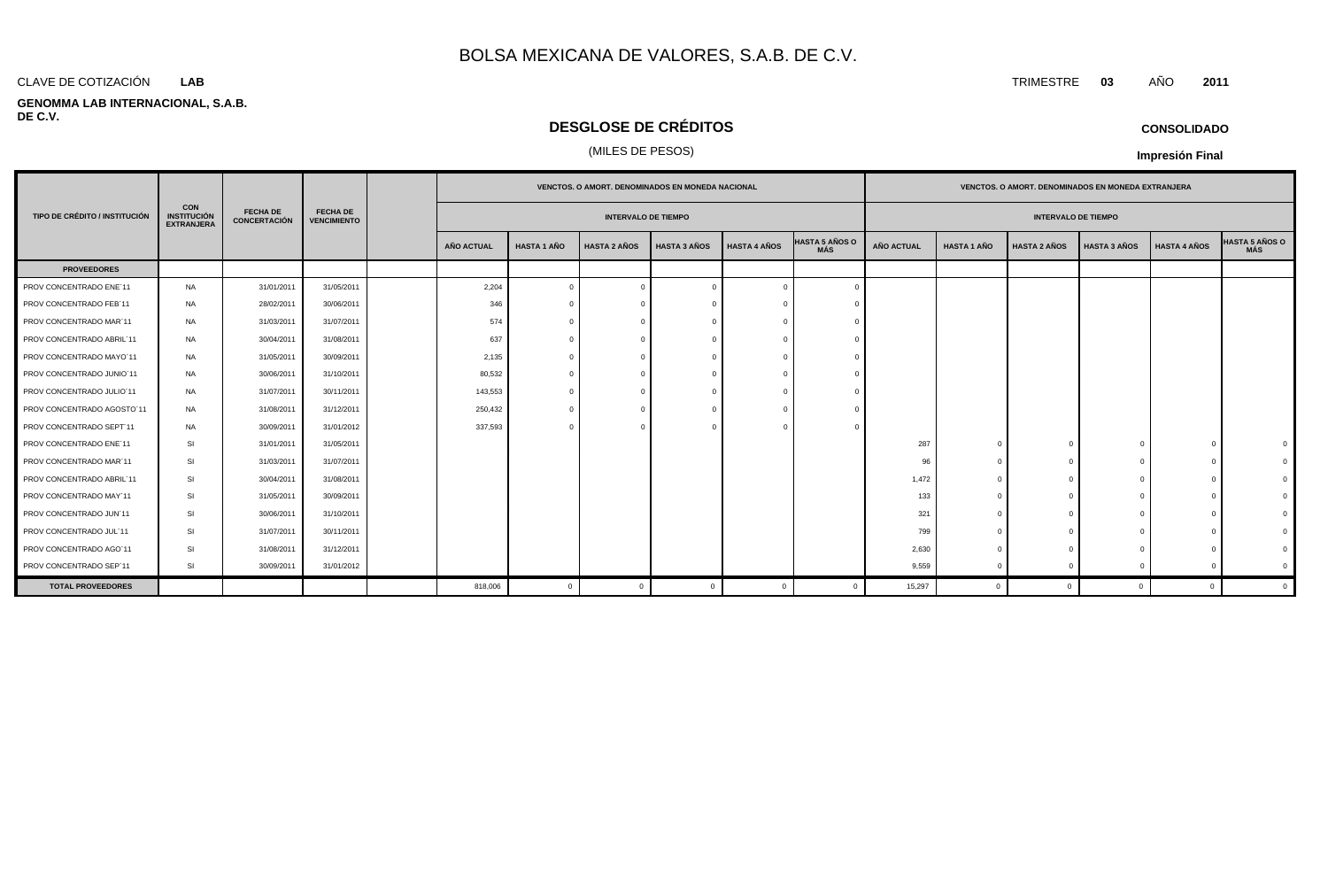#### CLAVE DE COTIZACIÓN TRIMESTRE **03** AÑO **2011 LAB**

#### **GENOMMA LAB INTERNACIONAL, S.A.B. DE C.V.**

## **DESGLOSE DE CRÉDITOS**

### (MILES DE PESOS)

| <b>CONSOLIDADO</b> |
|--------------------|
|--------------------|

|                                                                |                                                |                                        |                                       |                            |                    | VENCTOS. O AMORT. DENOMINADOS EN MONEDA NACIONAL<br>VENCTOS. O AMORT. DENOMINADOS EN MONEDA EXTRANJERA |                     |                     |                                     |                            |                    |                     |                     |                     |                |
|----------------------------------------------------------------|------------------------------------------------|----------------------------------------|---------------------------------------|----------------------------|--------------------|--------------------------------------------------------------------------------------------------------|---------------------|---------------------|-------------------------------------|----------------------------|--------------------|---------------------|---------------------|---------------------|----------------|
| TIPO DE CRÉDITO / INSTITUCIÓN                                  | CON<br><b>INSTITUCIÓN</b><br><b>EXTRANJERA</b> | <b>FECHA DE</b><br><b>CONCERTACIÓN</b> | <b>FECHA DE</b><br><b>VENCIMIENTO</b> | <b>INTERVALO DE TIEMPO</b> |                    |                                                                                                        |                     |                     |                                     | <b>INTERVALO DE TIEMPO</b> |                    |                     |                     |                     |                |
|                                                                |                                                |                                        |                                       | AÑO ACTUAL                 | <b>HASTA 1 AÑO</b> | <b>HASTA 2 AÑOS</b>                                                                                    | <b>HASTA 3 AÑOS</b> | <b>HASTA 4 AÑOS</b> | <b>HASTA 5 AÑOS O</b><br><b>MÁS</b> | <b>AÑO ACTUAL</b>          | <b>HASTA 1 AÑO</b> | <b>HASTA 2 AÑOS</b> | <b>HASTA 3 AÑOS</b> | <b>HASTA 4 AÑOS</b> | HASTA 5 AÑOS O |
|                                                                |                                                |                                        |                                       |                            |                    |                                                                                                        |                     |                     |                                     |                            |                    |                     |                     |                     |                |
| OTROS CRÉDITOS CON COSTO A<br>CORTO Y LARGO PLAZO(S103 Y S30)  |                                                |                                        |                                       |                            |                    |                                                                                                        |                     |                     |                                     |                            |                    |                     |                     |                     |                |
| LARGO PLAZO                                                    | <b>NA</b>                                      |                                        |                                       |                            | $\Omega$           |                                                                                                        |                     |                     |                                     |                            |                    |                     |                     |                     |                |
|                                                                | <b>NO</b>                                      |                                        |                                       |                            |                    |                                                                                                        |                     |                     |                                     |                            |                    |                     |                     |                     | $\Omega$       |
| TOTAL OTROS CRÉDITOS CON<br><b>COSTO A CORTO Y LARGO PLAZO</b> |                                                |                                        |                                       |                            | $\Omega$           |                                                                                                        |                     |                     |                                     |                            |                    | $\Omega$            |                     | $\cap$              |                |
|                                                                |                                                |                                        |                                       |                            |                    |                                                                                                        |                     |                     |                                     |                            |                    |                     |                     |                     |                |
| OTROS PASIVOS CIRCULANTES SIN<br><b>COSTO (S26)</b>            |                                                |                                        |                                       |                            |                    |                                                                                                        |                     |                     |                                     |                            |                    |                     |                     |                     |                |
| prov y otras cuentas por pag                                   | <b>NA</b>                                      |                                        |                                       | 658,995                    | $\Omega$           |                                                                                                        |                     |                     |                                     |                            |                    |                     |                     |                     |                |
| prov y otras cuentas por pag                                   |                                                |                                        |                                       |                            |                    |                                                                                                        |                     |                     |                                     | 179,472                    |                    |                     |                     |                     |                |
| <b>TOTAL OTROS PASIVOS</b><br><b>CIRCULANTES SIN COSTO</b>     |                                                |                                        |                                       | 658,995                    | $\Omega$           |                                                                                                        |                     |                     |                                     | 179,472                    | $\Omega$           | $\Omega$            | $\Omega$            | $\Omega$            |                |
|                                                                |                                                |                                        |                                       |                            |                    |                                                                                                        |                     |                     |                                     |                            |                    |                     |                     |                     |                |
| <b>TOTAL GENERAL</b>                                           |                                                |                                        |                                       | 1,477,001                  | $\Omega$           |                                                                                                        |                     |                     | 970,000                             | 194,769                    | $\mathbf{r}$       | $\Omega$            | $\mathbf{0}$        | $\mathbf{a}$        |                |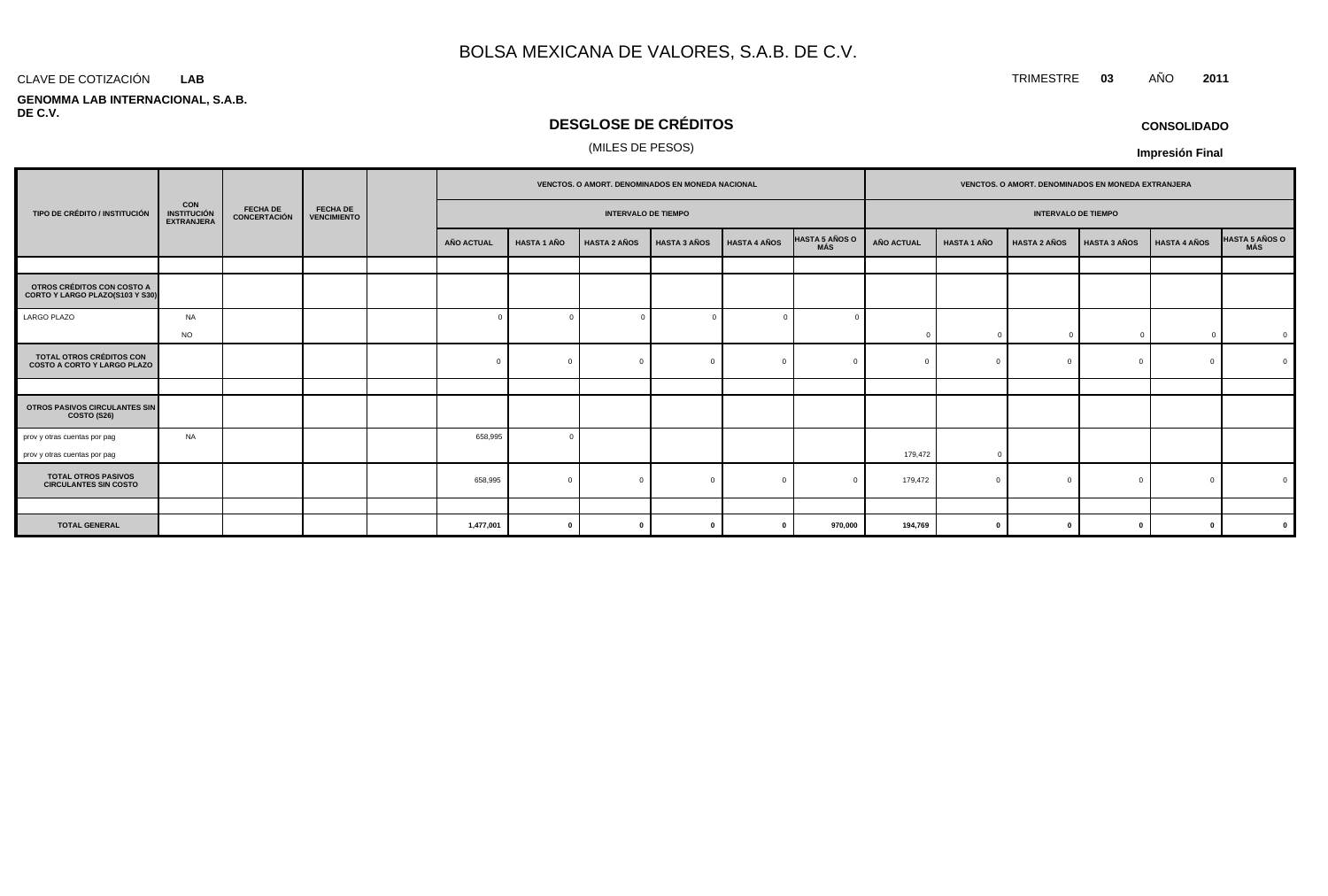### CLAVE DE COTIZACIÓN: **LAB GENOMMA LAB INTERNACIONAL, S.A.B. DE C.V.**

### **POSICIÓN MONETARIA EN MONEDA EXTRANJERA**

(MILES DE PESOS)

### **CONSOLIDADO**

**Impresión Final**

|                               | <b>DÓLARES</b> |              |                | <b>OTRAS MONEDAS</b> | <b>TOTAL MILES DE</b> |
|-------------------------------|----------------|--------------|----------------|----------------------|-----------------------|
| POSICIÓN EN MONEDA EXTRANJERA | <b>DÓLARES</b> | <b>PESOS</b> | <b>DÓLARES</b> | <b>PESOS</b>         | <b>PESOS</b>          |
| <b>ACTIVO MONETARIO</b>       | 36,798         | 495,175      | 47,002         | 632,492              | 1,127,667             |
| <b>PASIVO</b>                 | 3,381          | 45,503       | 17,424         | 234,468              | 279,971               |
| <b>CORTO PLAZO</b>            | 3,381          | 45,503       | 17,424         | 234,468              | 279,971               |
| LARGO PLAZO                   | 0              | 0            | 0              | 0                    | 0                     |
| <b>SALDO NETO</b>             | 33,417         | 449,672      | 29,578         | 398,024              | 847,696               |

#### **OBSERVACIONES**

LAS MONEDAS UTILIZADAS PARA LA CONVERSIÓN DE ESTADOS FINANCIEROS DE SUBSIDIARIAS EXTRANJERAS Y LOS TIPOS DE CAMBIO UTILIZADOS SON LOS SIGUIENTES:

BALANCE GENERAL:

PAÍS MONEDA REGISTRO TIPO DE CAMBIO DE MONEDA REGISTRO A MONEDA FUNCIONAL (DÓLAR ESTADOUNIDENSE) TIPO DE CAMBIO DE MONEDA FUNCIONAL A MONEDA DE INFORME (PESOS MEXICANOS)

ARGENTINA PESO ARGENTINO 0.2375 \$13.4567 BRASIL REALES 0.5476 \$13.4567 CHILE PESOS CHILENOS 0.0019 \$13.4567 COLOMBIA PESOS COLOMBIANOS 0.0005 \$13.4567 COSTA RICA DÓLARES 1.0000 \$13.4567 ECUADOR DOLARES 1.0000 \$13.4567 ESPAÑA EURO 1.3598 \$13.4567 USA DOLARES 1.0000 \$13.4567

TRIMESTRE: **03** AÑO: **2011**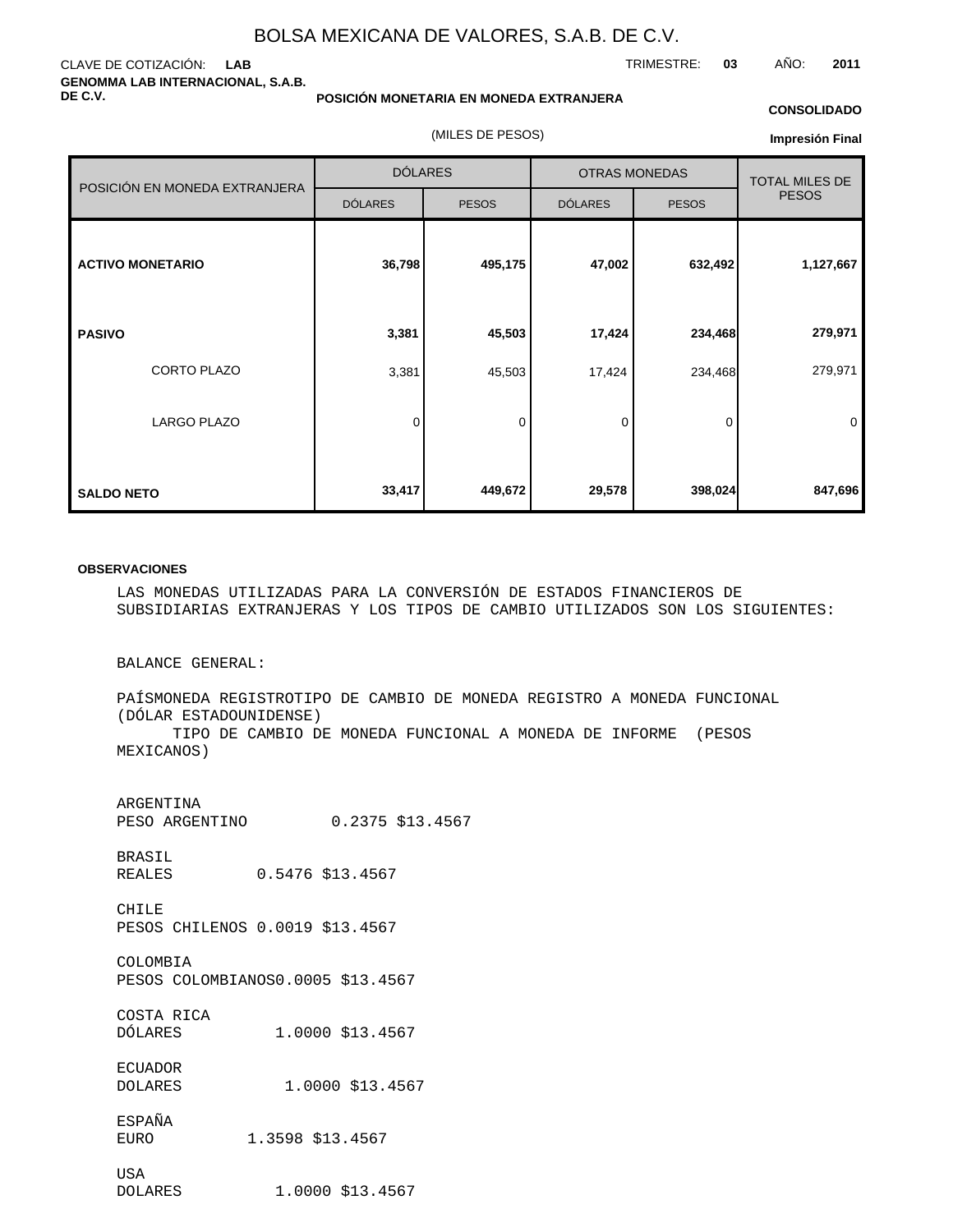BOLSA MEXICANA DE VALORES, S.A.B. DE C.V. CLAVE DE COTIZACIÓN: **LAB POSICIÓN MONETARIA EN MONEDA EXTRANJERA** (MILES DE PESOS) TRIMESTRE: **03** AÑO: **2011 CONSOLIDADO Impresión Final GENOMMA LAB INTERNACIONAL, S.A.B. DE C.V.** REPUBLICA DOMINICANA PESO DOMINICANO 0.0268 \$13.4567 PERÚ SOLES 0.3652 \$13.4567 ESTADO DE RESULTADOS: PAÍS MONEDA REGISTRO TIPO DE CAMBIO DE MONEDA REGISTRO A MONEDA FUNCIONAL (DÓLAR ESTADOUNIDENSE) TIPO DE CAMBIO DE MONEDA FUNCIONAL A MONEDA DE INFORME (PESOS MEXICANOS) ARGENTINA PESO ARGENTINO 0.2381 \$12.0303 BRASIL<br>REALES REALES 0.5817 \$12.0303 CHILE PESOS CHILENOS 0.0021 \$12.0303 COLOMBIA PESOS COLOMBIANOS 0.0006 \$12.0303 COSTA RICA DOLARES 1 \$12.0303 ECUADOR DOLARES 1 \$12.0303 ESPAÑA EURO 1.3598 \$12.0303 USA DOLARES 1 \$12.0303 REPUBLICA DOMINICANA PESO DOMINICANO 0.0265 \$12.0303 PERÚ SOLES 0.3689 \$12.0303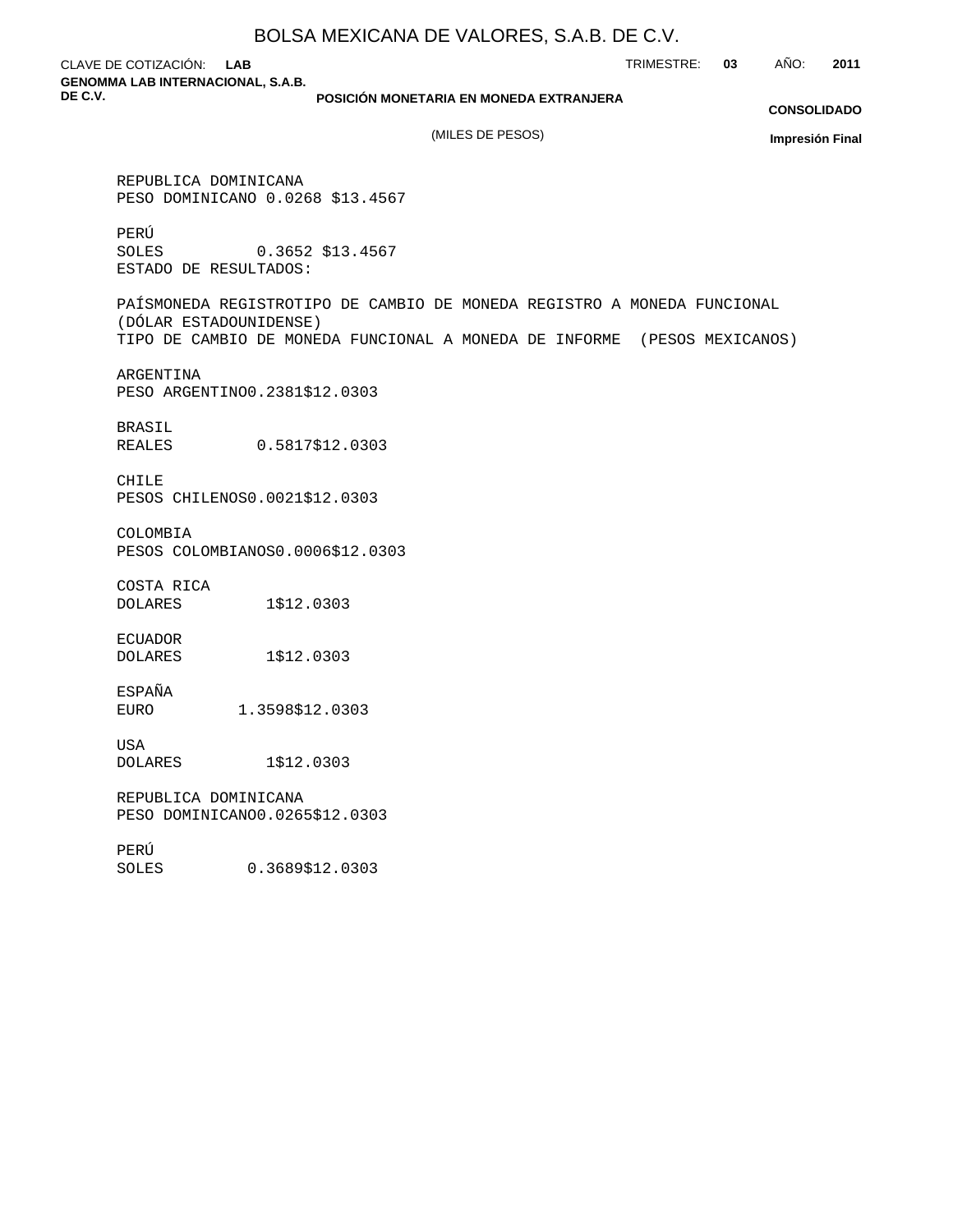|                                                                                                                                                                                                                                | BOLSA MEXICANA DE VALORES, S.A.B. DE C.V. |                                     |                                     |                                    |                                          |  |  |  |  |  |  |
|--------------------------------------------------------------------------------------------------------------------------------------------------------------------------------------------------------------------------------|-------------------------------------------|-------------------------------------|-------------------------------------|------------------------------------|------------------------------------------|--|--|--|--|--|--|
| CLAVE DE COTIZACIÓN:<br><b>LAB</b>                                                                                                                                                                                             |                                           |                                     |                                     | TRIMESTRE:                         | AÑO:<br>2011<br>03                       |  |  |  |  |  |  |
| <b>GENOMMA LAB INTERNACIONAL, S.A.B.</b><br>CEDULA DE INTEGRACIÓN Y CÁLCULO<br>DE C.V.<br>DE RESULTADO POR POSICIÓN<br><b>CONSOLIDADO</b><br><b>MONETARIA</b><br>(MILES DE PESOS)<br><b>Impresión Final</b><br><b>POSICIÓN</b> |                                           |                                     |                                     |                                    |                                          |  |  |  |  |  |  |
| <b>MES</b>                                                                                                                                                                                                                     | <b>ACTIVOS</b><br><b>MONETARIOS</b>       | <b>PASIVOS</b><br><b>MONETARIOS</b> | <b>MONETARIA</b><br>(ACTIVA) PASIVA | <b>INFLACIÓN</b><br><b>MENSUAL</b> | <b>EFECTO MENSUAL</b><br>(ACTIVO) PASIVO |  |  |  |  |  |  |
| <b>TOTAL</b>                                                                                                                                                                                                                   |                                           |                                     |                                     |                                    | $\overline{0}$                           |  |  |  |  |  |  |
|                                                                                                                                                                                                                                |                                           |                                     |                                     |                                    |                                          |  |  |  |  |  |  |
|                                                                                                                                                                                                                                |                                           |                                     |                                     |                                    |                                          |  |  |  |  |  |  |
| <b>DATOS INFORMATIVOS</b>                                                                                                                                                                                                      |                                           |                                     |                                     |                                    |                                          |  |  |  |  |  |  |
| REPOMO CAPITALIZADO                                                                                                                                                                                                            |                                           |                                     |                                     |                                    |                                          |  |  |  |  |  |  |

**OBSERVACIONES**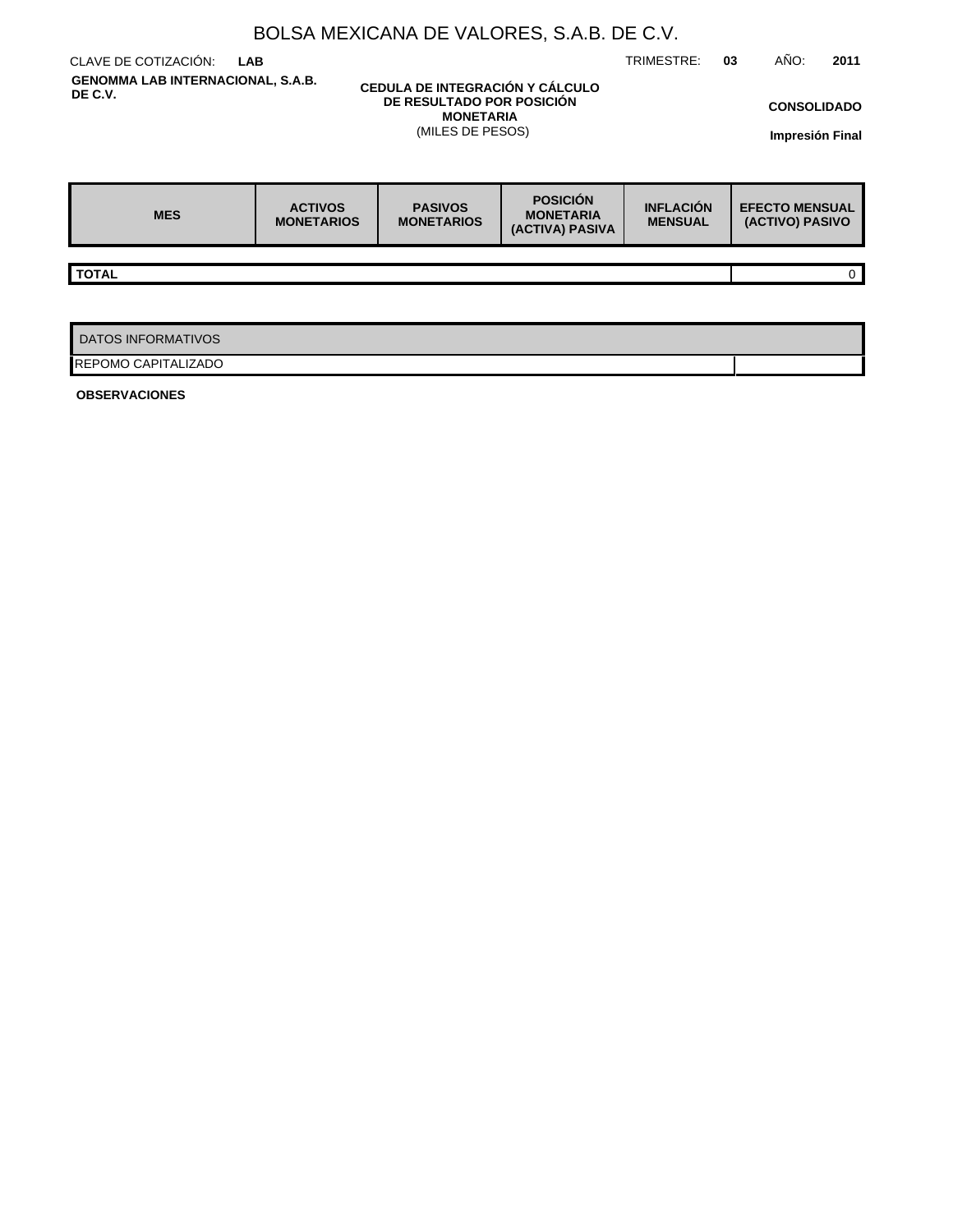| CLAVE DE COTIZACIÓN:                                | <b>LAB</b> |                              | TRIMESTRE: | 03     | AÑO:                                  | 2011 |
|-----------------------------------------------------|------------|------------------------------|------------|--------|---------------------------------------|------|
| <b>GENOMMA LAB INTERNACIONAL, S.A.B.</b><br>DE C.V. |            | <b>INSTRUMENTOS DE DEUDA</b> |            | PAGINA | <b>CONSOLIDADO</b><br>Impresión Final | 1/2  |
|                                                     |            |                              |            |        |                                       |      |

NO APLICA LIMITACIONES FINANCIERAS SEGÚN ESCRITURAS DE LA EMISIÓN Y/O TITULO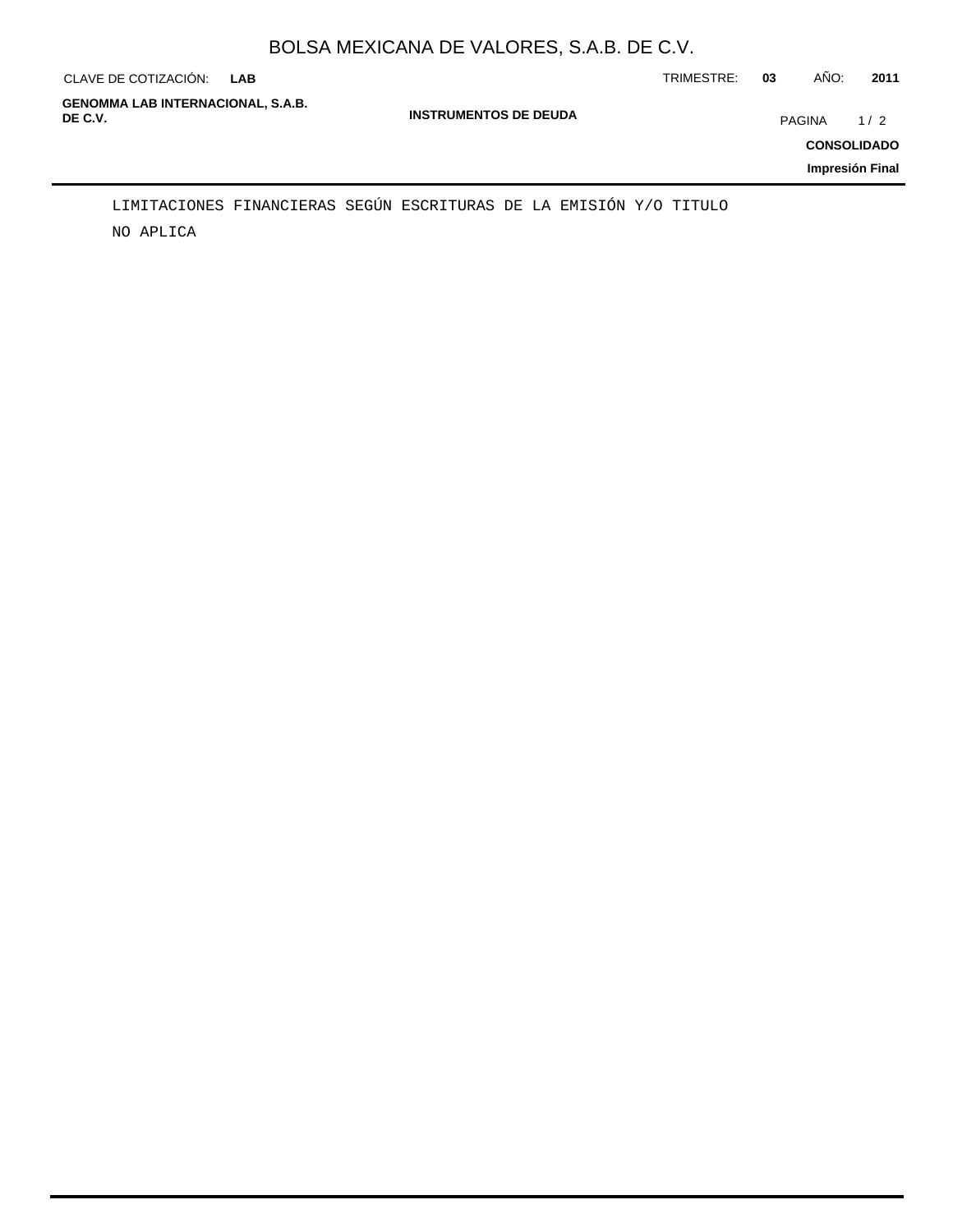| <b>GENOMMA LAB INTERNACIONAL, S.A.B.</b><br><b>INSTRUMENTOS DE DEUDA</b><br>DE C.V.<br>2/2<br><b>PAGINA</b><br><b>CONSOLIDADO</b> | CLAVE DE COTIZACIÓN: | <b>LAB</b> | TRIMESTRE: | 03 | AÑO: | 2011            |
|-----------------------------------------------------------------------------------------------------------------------------------|----------------------|------------|------------|----|------|-----------------|
|                                                                                                                                   |                      |            |            |    |      | Impresión Final |

SITUACIÓN ACTUAL DE LAS LIMITACIONES FINANCIERAS

÷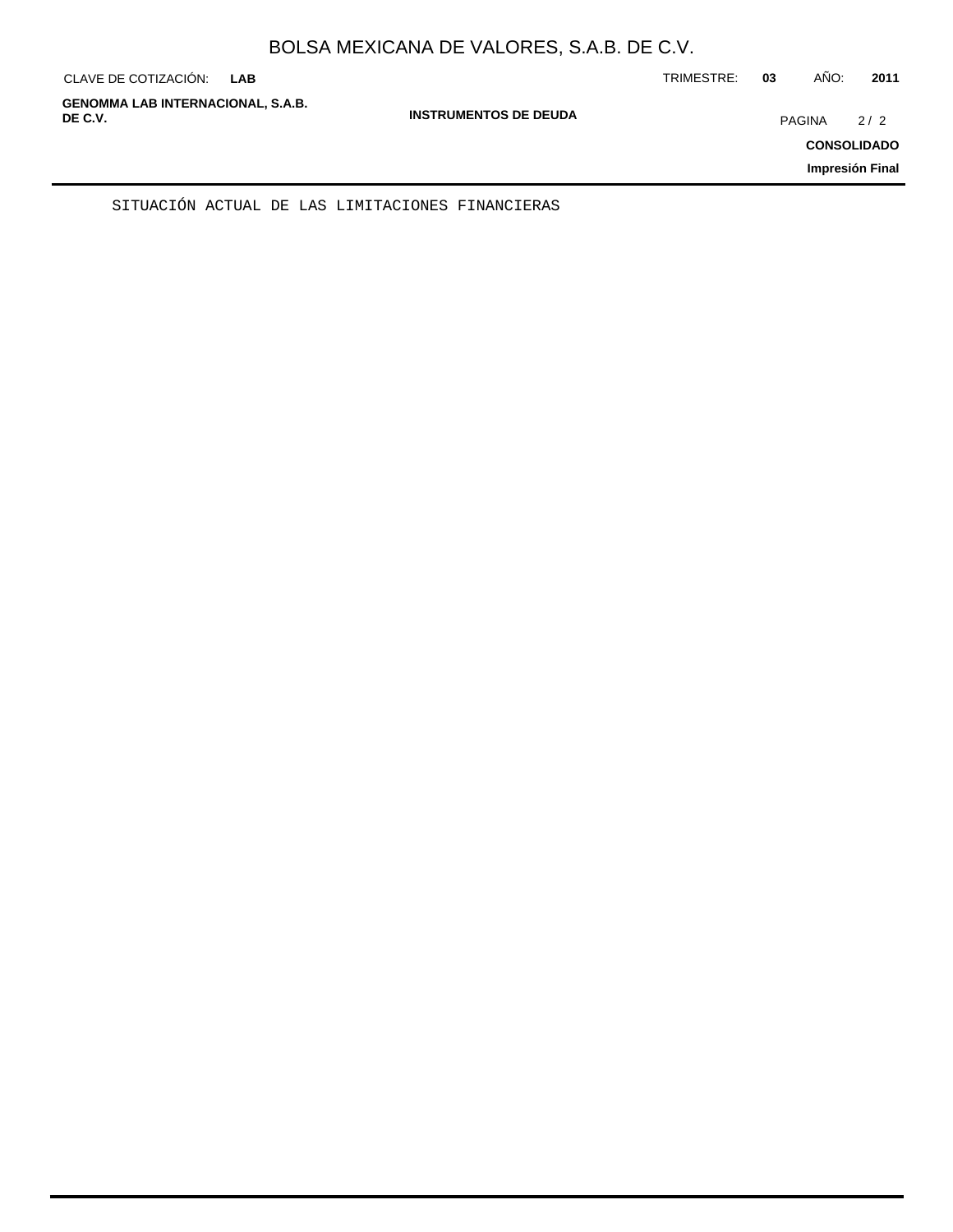CLAVE DE COTIZACIÓN: TRIMESTRE: **03** AÑO: **2011 LAB**

**GENOMMA LAB INTERNACIONAL, S.A.B. DE C.V.**

#### **PLANTAS, CENTROS COMERCIALES, DE DISTRIBUCIÓN Y/O SERVICIO**

**CONSOLIDADO**

**Impresión Final**

| <b>PLANTA O CENTRO</b>         | <b>ACTIVIDAD ECONOMICA</b> | <b>CAPACIDAD INSTALADA</b> | % DE UTIL. |
|--------------------------------|----------------------------|----------------------------|------------|
| I CENTRO DE DISTRIBUCION LERMA | ACOPIO Y DISTRIBUCION DE   | 9.823                      | 100.00     |
| I CENTRO DE DIS DOÑA ROSA      | ACOPIO Y DISTRIBUCION DE   | 36.074                     | 95.00      |

**OBSERVACIONES**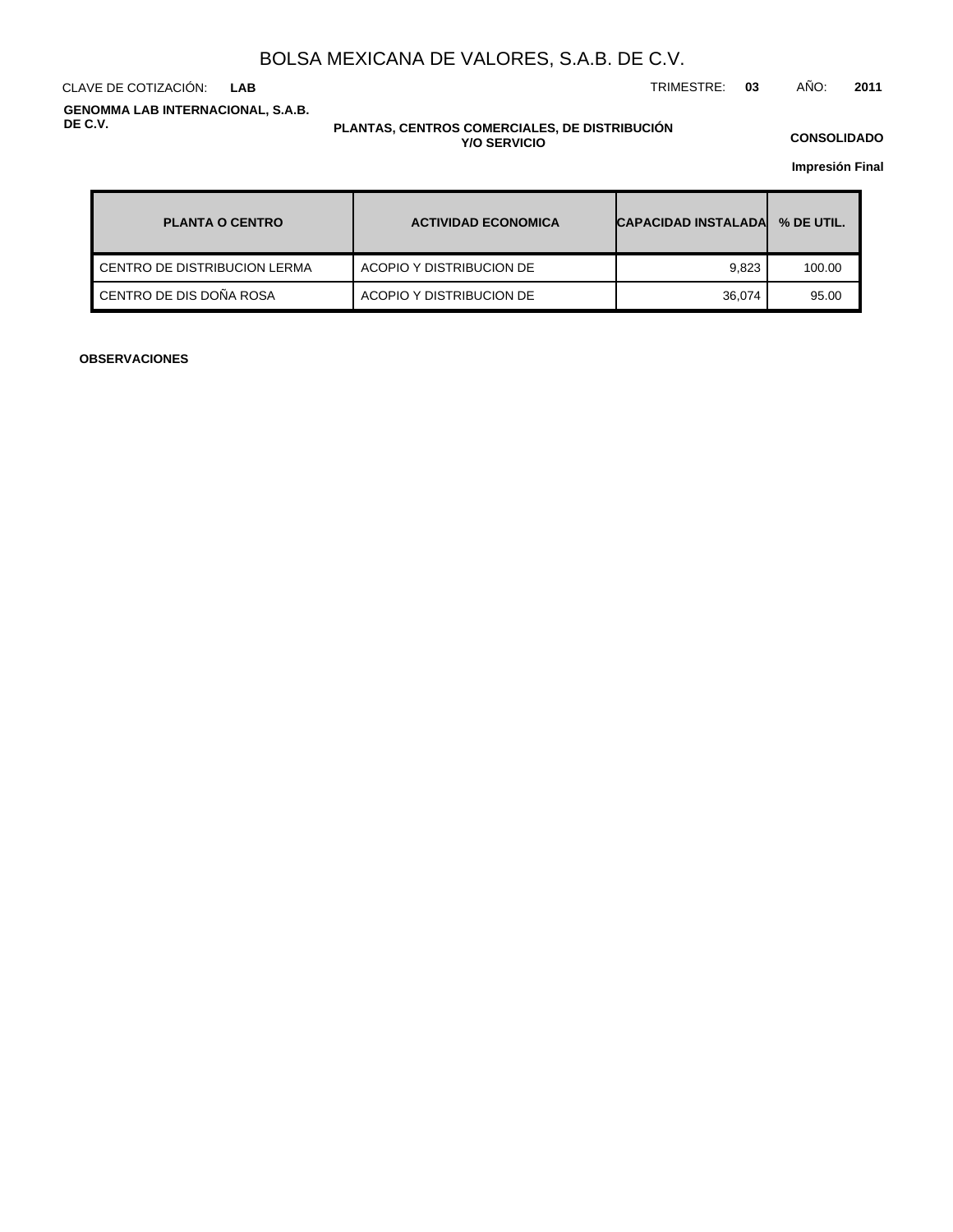|                                          |     | BOLSA MEXICANA DE VALORES, S.A.B. DE C.V. |           |     |                    |      |
|------------------------------------------|-----|-------------------------------------------|-----------|-----|--------------------|------|
| CLAVE DE COTIZACIÓN                      | LAB |                                           | TRIMESTRE | -03 | AÑO                | 2011 |
| <b>GENOMMA LAB INTERNACIONAL, S.A.B.</b> |     |                                           |           |     |                    |      |
| DE C.V.                                  |     | <b>MATERIAS PRIMAS DIRECTAS</b>           |           |     | <b>CONSOLIDADO</b> |      |
|                                          |     |                                           |           |     |                    |      |

**Impresión Final**

| <b>MATERIAS PRIMAS</b> | <b>PRINCIPALES PROVEEDORES</b> | <b>ORIGEN</b> | SUST.<br>NAL. | % COSTO<br><b>I PRODUCCION</b><br><b>TOTAL</b> |
|------------------------|--------------------------------|---------------|---------------|------------------------------------------------|
|------------------------|--------------------------------|---------------|---------------|------------------------------------------------|

**OBSERVACIONES**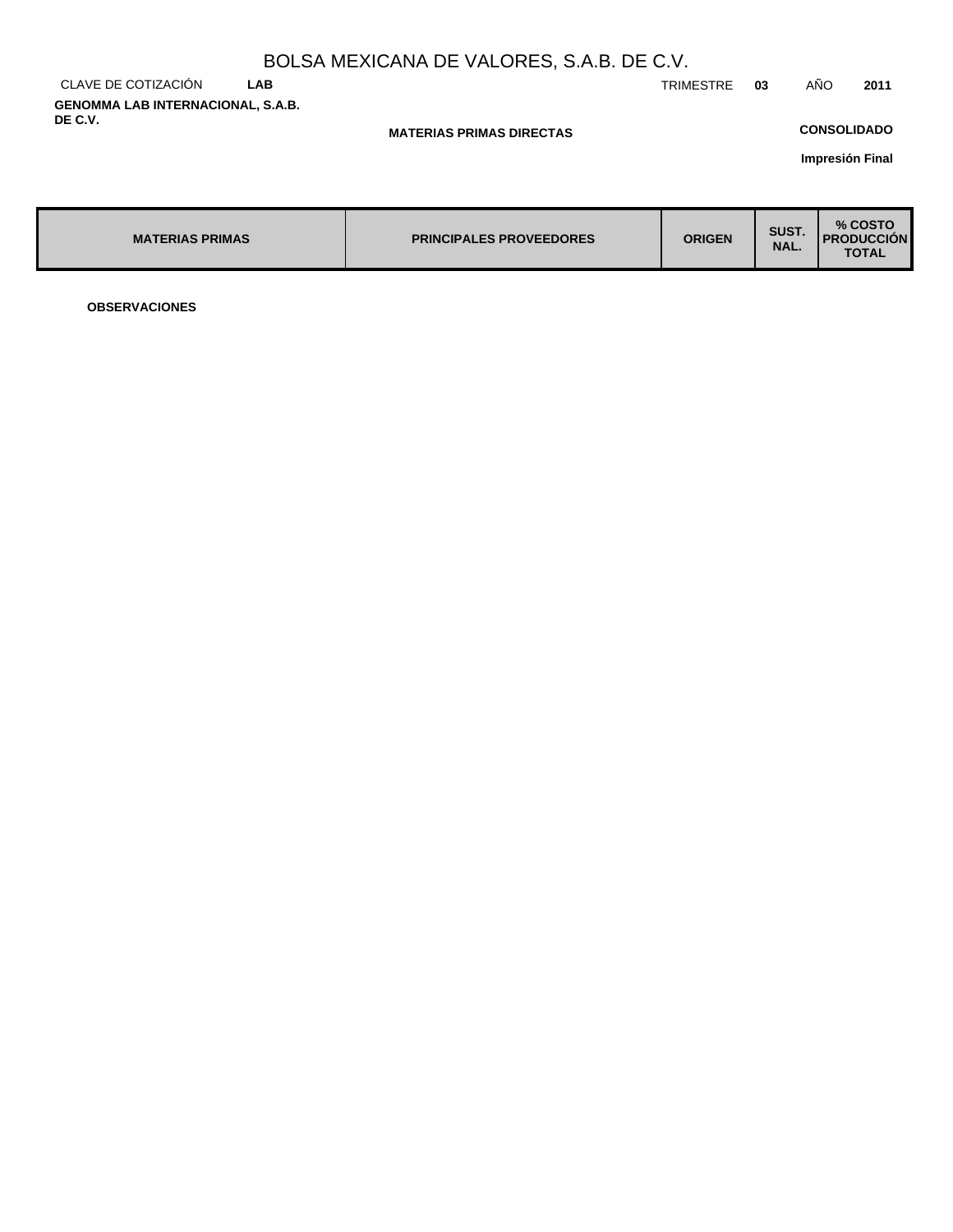CLAVE DE COTIZACIÓN TRIMESTRE **03** AÑO **2011 LAB**

**GENOMMA LAB INTERNACIONAL, S.A.B. DE C.V.**

# **DISTRIBUCIÓN DE VENTAS POR PRODUCTO**

## **CONSOLIDADO**

## VENTAS TOTALES

| <b>PRINCIPALES</b> | <b>VENTAS</b>  |                | <b>% DE PART.</b> | <b>PRINCIPALES</b> |                 |  |  |  |
|--------------------|----------------|----------------|-------------------|--------------------|-----------------|--|--|--|
|                    | <b>VOLUMEN</b> | <b>IMPORTE</b> | MDO.              | <b>MARCAS</b>      | <b>CLIENTES</b> |  |  |  |
| <b>NACIONALES</b>  |                |                |                   |                    |                 |  |  |  |
| <b>OTC</b>         | 45,365,970     | 1,614,717      | 39.93             | <b>VARIAS</b>      | <b>VARIOS</b>   |  |  |  |
| PC                 | 84,066,906     | 1,688,810      | 41.76             | <b>VARIAS</b>      | <b>VARIOS</b>   |  |  |  |
| GI                 | 18,203,404     | 740,659        | 18.31             | VARIAS             | <b>VARIOS</b>   |  |  |  |
| <b>EXTRANJERAS</b> |                |                |                   |                    |                 |  |  |  |
| <b>EXTRANJ</b>     | $\mathbf 0$    | 1,286,321      | 100.00            | <b>VARIAS</b>      | <b>VARIOS</b>   |  |  |  |
| <b>TOTAL</b>       |                | 5,330,507      |                   |                    |                 |  |  |  |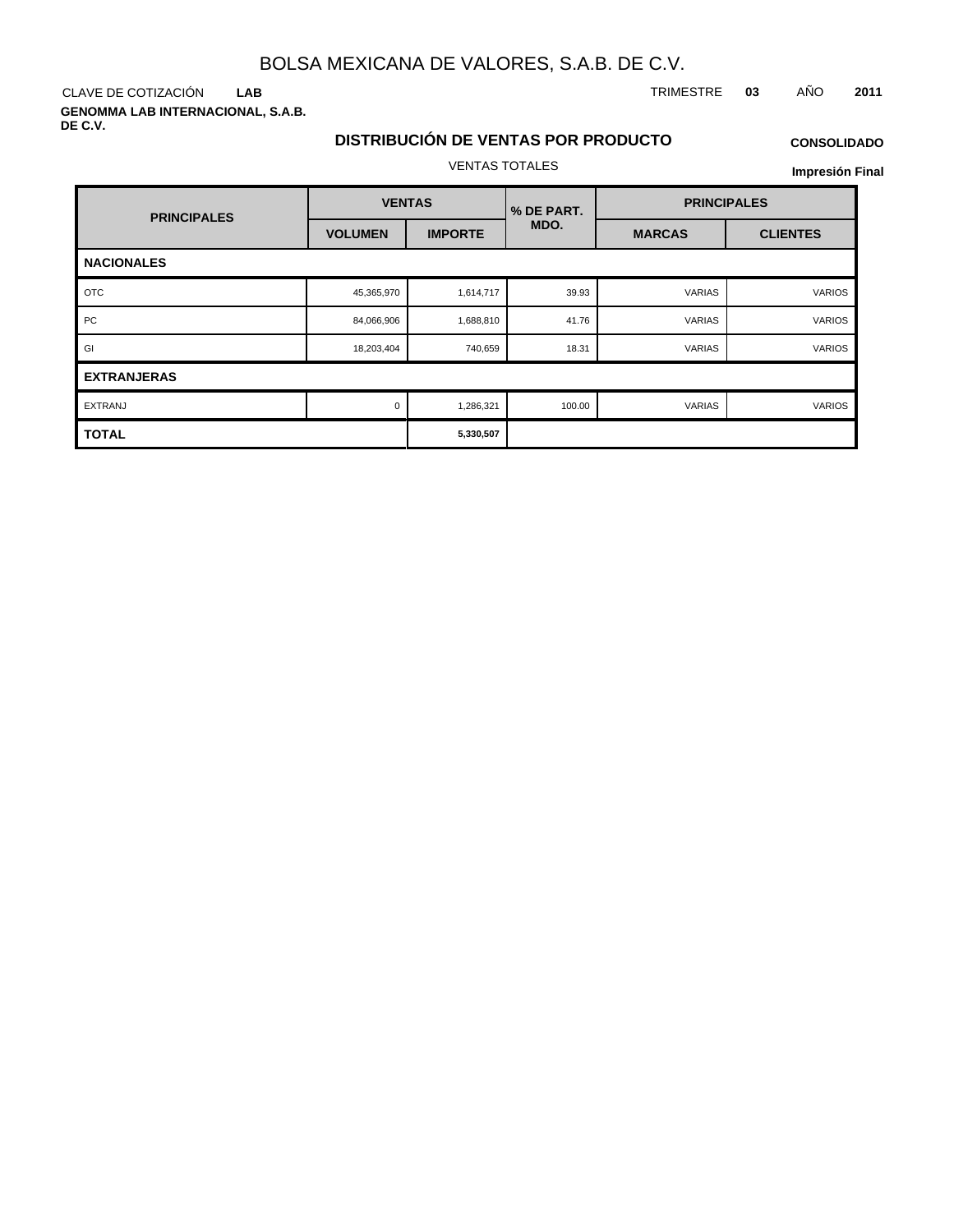CLAVE DE COTIZACIÓN TRIMESTRE **03** AÑO **2011 LAB**

**GENOMMA LAB INTERNACIONAL, S.A.B. DE C.V.**

## **DISTRIBUCIÓN DE VENTAS POR PRODUCTO**

# **CONSOLIDADO**

## VENTAS EXTRANJERAS

**Impresión Final**

| <b>PRINCIPALES</b> | <b>VENTAS</b>  |                | <b>DESTINO</b> | <b>PRINCIPALES</b> |                 |  |  |  |
|--------------------|----------------|----------------|----------------|--------------------|-----------------|--|--|--|
|                    | <b>VOLUMEN</b> | <b>IMPORTE</b> |                | <b>MARCAS</b>      | <b>CLIENTES</b> |  |  |  |
| <b>EXPORTACIÓN</b> |                |                |                |                    |                 |  |  |  |
| EXPORTACION        | 837,058        | 5,864          | varios         | OTC/PC             | <b>VARIOS</b>   |  |  |  |

| <b>SUBSIDIARIAS EN EL EXTRANJERO</b> |  |           |        |        |                   |  |  |  |
|--------------------------------------|--|-----------|--------|--------|-------------------|--|--|--|
| subsidiarias extranj                 |  | .280,458  | varios | OTC/PC | AUTOSERVICIOS/MAY |  |  |  |
| <b>TOTAL</b>                         |  | 1,286,322 |        |        |                   |  |  |  |

**OBSERVACIONES**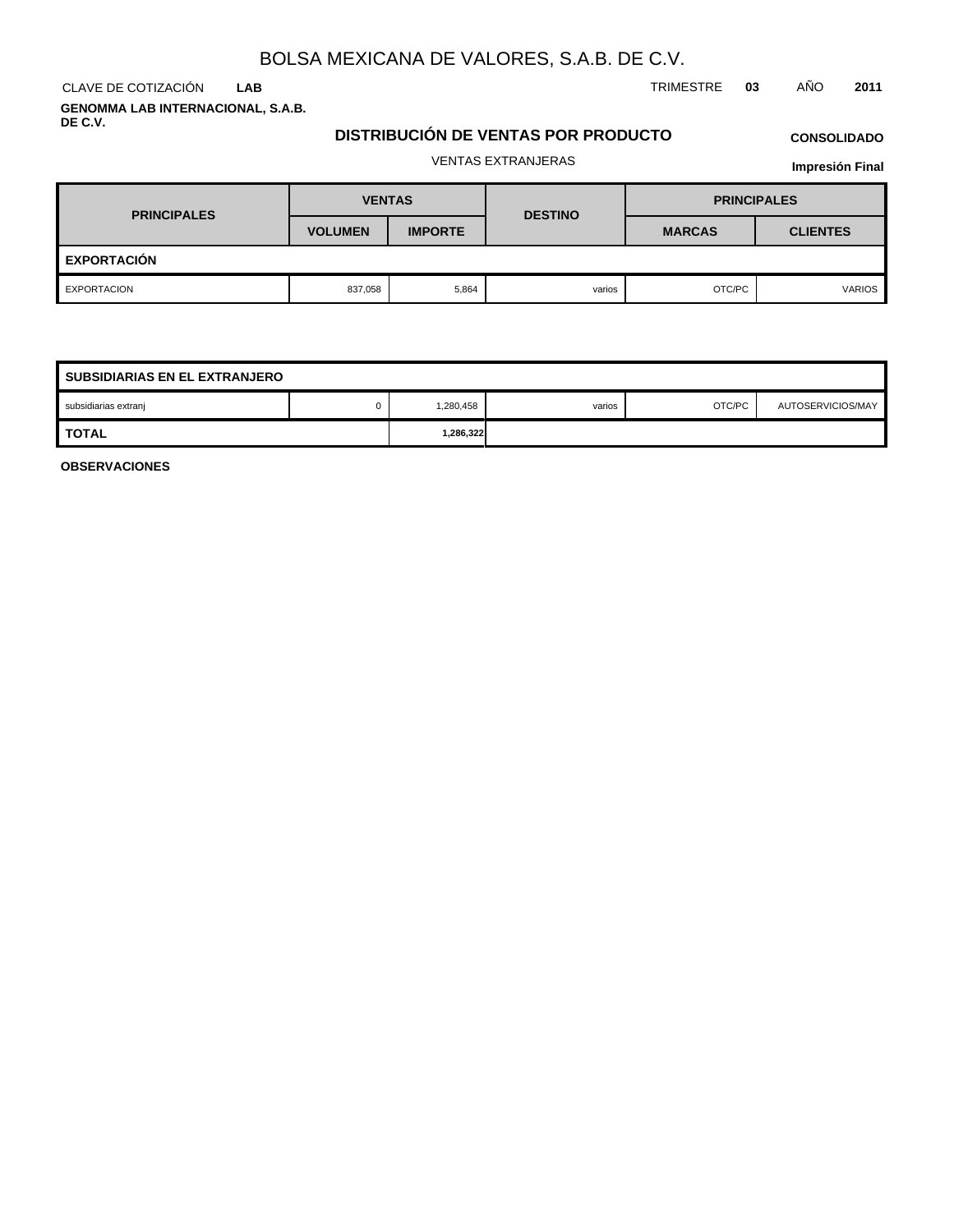| BOLSA MEXICANA DE VALORES, S.A.B. DE C.V. |  |  |  |
|-------------------------------------------|--|--|--|
|-------------------------------------------|--|--|--|

| CLAVE DE COTIZACIÓN:<br>LAB                         |                                                                                      | TRIMESTRE: | 03     | AÑO: | 2011               |
|-----------------------------------------------------|--------------------------------------------------------------------------------------|------------|--------|------|--------------------|
| <b>GENOMMA LAB INTERNACIONAL, S.A.B.</b><br>DE C.V. | <b>INFORMACIÓN DE PROYECTOS (Proyecto, Monto</b><br>Ejercido y Porcentaje de Avance) |            | PAGINA |      | 1/1                |
|                                                     |                                                                                      |            |        |      | <b>CONSOLIDADO</b> |
|                                                     |                                                                                      |            |        |      | Impresión Final    |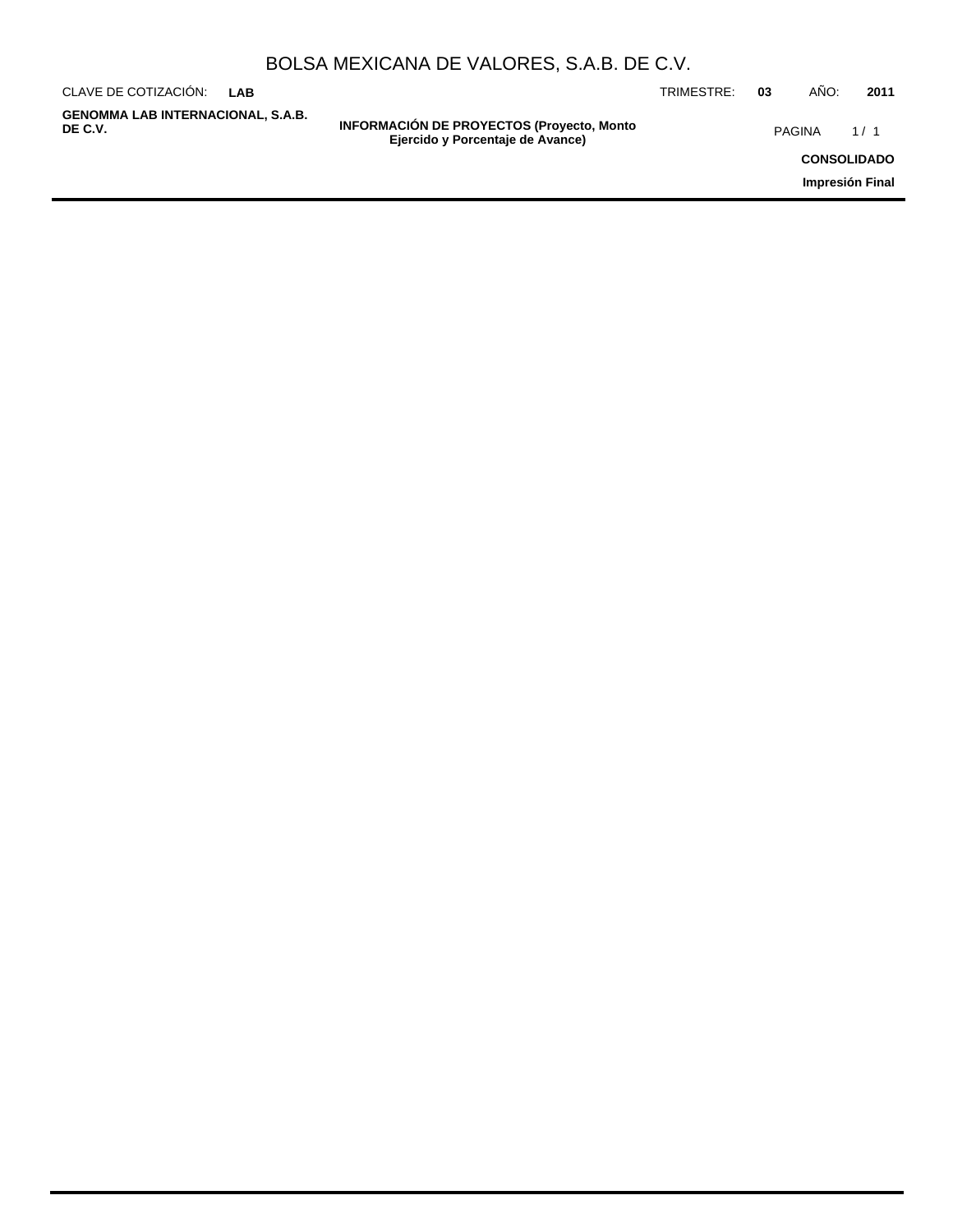**GENOMMA LAB INTERNACIONAL, S.A.B. DE C.V.**

**TRANSACCIONES EN MONEDA EXTRANJERA Y CONVERSIÓN DE ESTADOS FINANCIEROS DE OPERACIONES EXTRANJERAS (Información relacionada al Boletín B-15)**

CLAVE DE COTIZACIÓN: TRIMESTRE: **03** AÑO: **2011**

**CONSOLIDADO** PAGINA 1/2

**Impresión Final**

GENOMMA LAB INTERNACIONAL SAB DE CV

 CONVERSIÓN DE ESTADOS FINANCIEROS DE SUBSIDIARIAS EN MONEDA EXTRANJERA – PARA CONSOLIDAR LOS ESTADOS FINANCIEROS DE SUBSIDIARIAS EXTRANJERAS, ÉSTOS SE MODIFICAN EN LA MONEDA DE REGISTRO PARA PRESENTARSE BAJO NORMAS DE INFORMACIÓN FINANCIERA MEXICANAS (NIF), EXCEPTO POR LA APLICACIÓN DE LA NIF B-10 EFECTOS DE LA INFLACIÓN CUANDO LA ENTIDAD EXTRANJERA OPERA EN UN ENTORNO INFLACIONARIO, YA QUE LAS NORMAS DE ESTA NIF SE APLICAN A LOS ESTADOS FINANCIEROS CONVERTIDOS A MONEDA FUNCIONAL. LOS ESTADOS FINANCIEROS SE CONVIERTEN A PESOS MEXICANOS, CONSIDERANDO LAS SIGUIENTES METODOLOGÍAS:

- LAS OPERACIONES EXTRANJERAS CUYA MONEDA DE REGISTRO Y FUNCIONAL ES LA MISMA, CONVIERTEN SUS ESTADOS FINANCIEROS UTILIZANDO LOS SIGUIENTES TIPOS DE CAMBIO:1) DE CIERRE PARA LOS ACTIVOS Y PASIVOS, 2) HISTÓRICO PARA EL CAPITAL CONTABLE Y 3) EL DE LA FECHA DE DEVENGAMIENTO PARA LOS INGRESOS, COSTOS Y GASTOS. LOS EFECTOS DE CONVERSIÓN SE REGISTRAN EN EL CAPITAL CONTABLE.

- LAS OPERACIONES EXTRANJERAS CONVIERTEN SUS ESTADOS FINANCIEROS DE LA MONEDA DE REGISTRO A LA MONEDA FUNCIONAL, UTILIZANDO LOS SIGUIENTES TIPOS DE CAMBIO: 1) DE CIERRE PARA LOS ACTIVOS Y PASIVOS MONETARIOS, 2) HISTÓRICO PARA ACTIVOS NO MONETARIOS, PASIVOS NO MONETARIOS Y CAPITAL CONTABLE Y 3) EL DE LA FECHA DE DEVENGAMIENTO PARA LOS INGRESOS, COSTOS Y GASTOS, EXCEPTO LOS QUE PROVIENEN DE PARTIDAS NO MONETARIAS QUE SE CONVIERTEN AL TIPO DE CAMBIO HISTÓRICO DE LA PARTIDA NO MONETARIA; LOS EFECTOS DE CONVERSIÓN, SE REGISTRAN EN EL RESULTADO INTEGRAL DE FINANCIAMIENTO. POSTERIORMENTE, PARA CONVERTIR LOS ESTADOS FINANCIEROS DE LA MONEDA FUNCIONAL AL PESO MEXICANO, SE UTILIZAN LOS SIGUIENTES TIPOS DE CAMBIO:1) DE CIERRE PARA LOS ACTIVOS Y PASIVOS Y 2) HISTÓRICO PARA EL CAPITAL CONTABLE, Y 3) EL DE LA FECHA DE DEVENGAMIENTO PARA TODOS LOS INGRESOS, COSTOS Y GASTOS. LOS EFECTOS DE CONVERSIÓN SE REGISTRAN EN EL CAPITAL CONTABLE. EN EL CASO DE OPERACIONES EXTRANJERAS QUE OPERAN EN UN ENTORNO ECONÓMICO INFLACIONARIO, PRIMERO REEXPRESAN SUS ESTADOS FINANCIEROS EN MONEDA DE PODER ADQUISITIVO AL CIERRE DEL EJERCICIO, UTILIZANDO EL ÍNDICE DE PRECIOS DEL PAÍS DE ORIGEN DE LA MONEDA FUNCIONAL, Y POSTERIORMENTE LOS CONVIERTEN UTILIZANDO EL TIPO DE CAMBIO DE CIERRE PARA TODAS LAS PARTIDAS; LOS EFECTOS DE CONVERSIÓN, SE REGISTRAN EN EL CAPITAL CONTABLE.

LAS MONEDAS DE REGISTRO Y FUNCIONAL DE LAS OPERACIONES EXTRANJERAS, SON COMO SIGUE:

COMPAÑÍA MONEDA DE REGISTRO MONEDA FUNCIONAL

GENOMMA LABORATORIES MÉXICO, S. A. DE C. V. PESO MEXICANO PESO MEXICANO TELEVISION PRODUCTS RETAIL, S. A. DE C. V. PESO MEXICANO PESO MEXICANO MEDICINAS Y MEDICAMENTOS NACIONALES, S. A. DE C. V. PESO MEXICANO PESO MEXICANO INICIATIVAS DE ÉXITO, S. A. DE C. V. PESO MEXICANO PESO MEXICANO AERO LAB, S. A. DE C. V. PESO MEXICANO PESO MEXICANO GENOMMA LABORATORIOS MÉDICOS, S. L. EURO DÓLAR ESTADOUNIDENSE GENOMMA LAB PERÚ, S. A. SOL DÓLAR ESTADOUNIDENSE GENOMMA LAB CENTROAMÉRICA, S. A. DÓLAR ESTADOUNIDENSE DÓLAR ESTADOUNIDENSE GENOMMA LAB CHILE, S. A. PESO CHILENO DÓLAR ESTADOUNIDENSE GENOMMA LAB ECUADOR, S. A. DÓLAR ESTADOUNIDENSE DÓLAR ESTADOUNIDENSE GENOMMA LABORATORIES ARGENTINA, S. A. PESO ARGENTINO DÓLAR ESTADOUNIDENSE GENOMMA LABORATORIES DO BRASIL, LTDA REAL DÓLAR ESTADOUNIDENSE GENOMMA LAB USA, INC. DÓLAR ESTADOUNIDENSE DÓLAR ESTADOUNIDENSE LAB BRANDS INTERNATIONAL, LLC. DÓLAR ESTADOUNIDENSE DÓLAR ESTADOUNIDENSE GENOMMA LAB COLOMBIA, LTDA. PESO COLOMBIANO DÓLAR ESTADOUNIDENSE GENOMMA LAB DOMINICANA S.R.L PESO DOMINICANO DÓLAR ESTADOUNIDENSE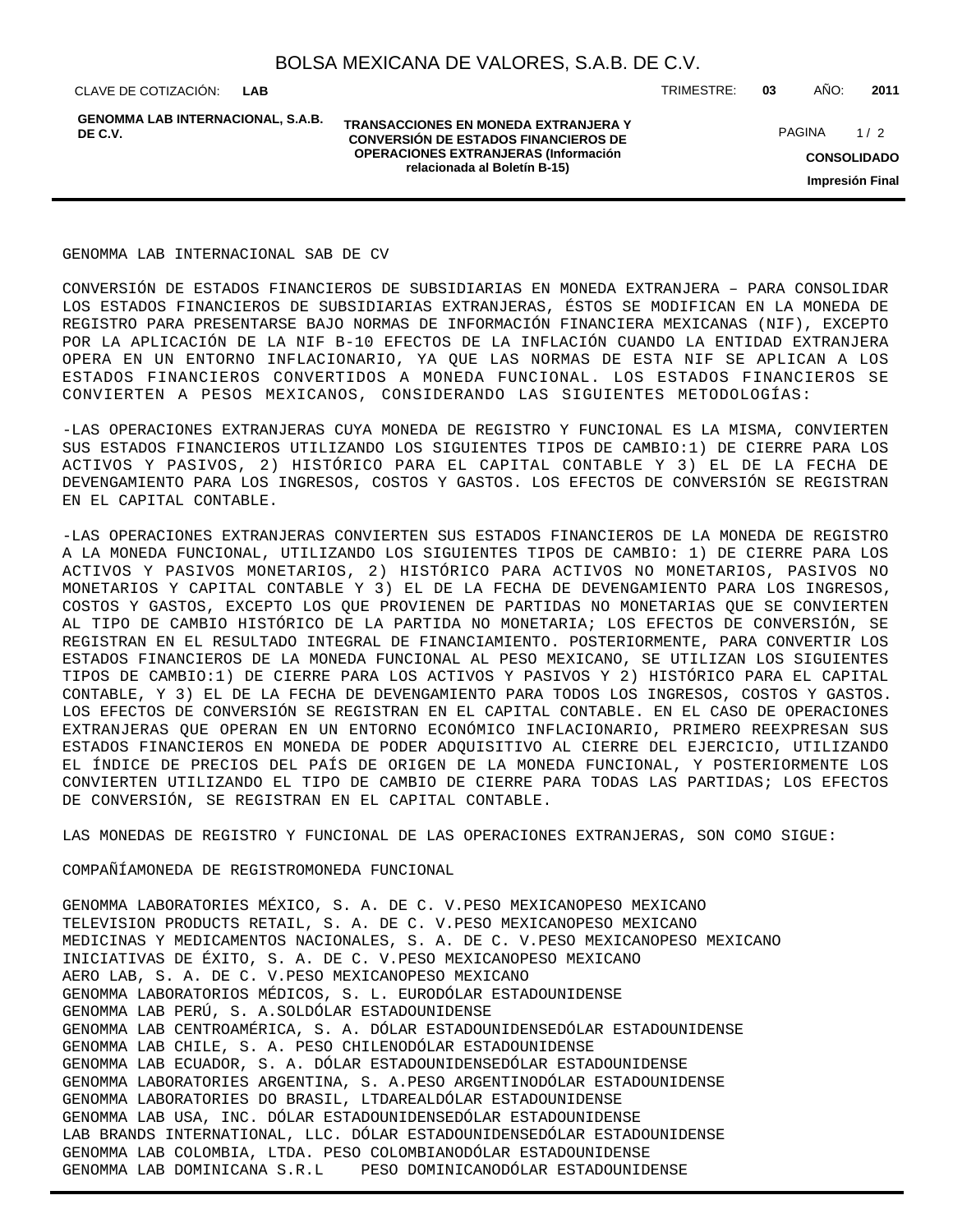**GENOMMA LAB INTERNACIONAL, S.A.B. DE C.V.**

**TRANSACCIONES EN MONEDA EXTRANJERA Y CONVERSIÓN DE ESTADOS FINANCIEROS DE OPERACIONES EXTRANJERAS (Información relacionada al Boletín B-15)**

CLAVE DE COTIZACIÓN: TRIMESTRE: **03** AÑO: **2011**

PAGINA 2/2

**CONSOLIDADO Impresión Final**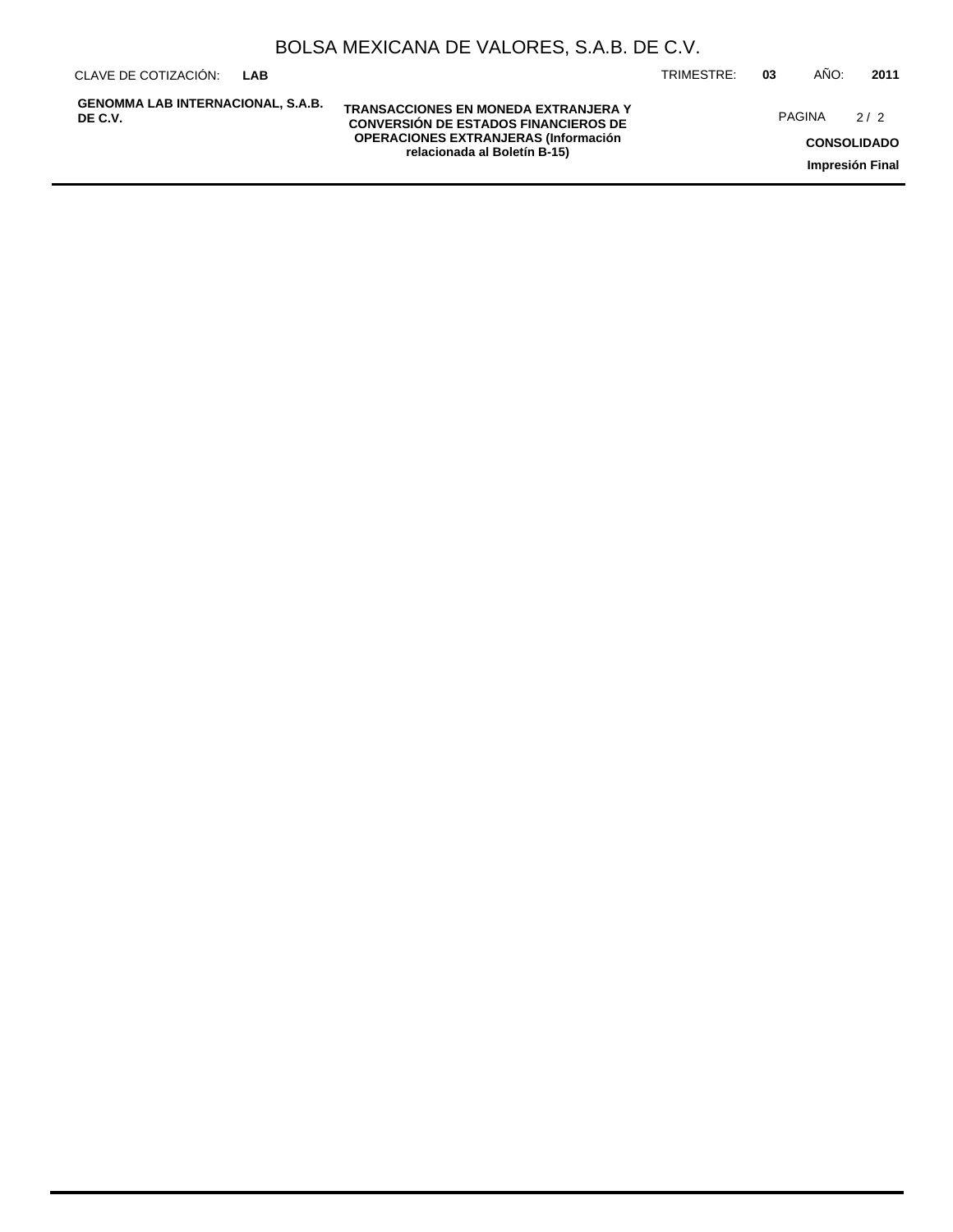TRIMESTRE **03** AÑO **2011**

**GENOMMA LAB INTERNACIONAL, S.A.B. DE C.V.** CLAVE DE COTIZACIÓN **LAB**

### **INTEGRACIÓN DEL CAPITAL SOCIAL PAGADO**

**CONSOLIDADO**

**Impresión Final**

| <b>SERIES</b>             | <b>CUPÓN</b> |  | <b>NUMERO DE ACCIONES</b> | <b>CAPITAL SOCIAL</b>   |                  |                          |                  |                 |
|---------------------------|--------------|--|---------------------------|-------------------------|------------------|--------------------------|------------------|-----------------|
| VALOR NOMINAL(\$) VIGENTE |              |  | <b>PORCION FIJA</b>       | <b>PORCIÓN VARIABLE</b> | <b>MEXICANOS</b> | <b>LIBRE SUSCRIPCION</b> | <b>FIJO</b>      | <b>VARIABLE</b> |
| в                         |              |  | 82.176                    | ا 052,172,250.          | 548,052,782      | 504,201,644              | 150 l            | 1,921,509       |
| <b>TOTAL</b>              |              |  | 82,176                    | 1,052,172,250           | 548,052,782      | 504,201,644              | 150 <sup>1</sup> | 1,921,509       |

**TOTAL DE ACCIONES QUE REPRESENTAN EL CAPITAL SOCIAL PAGADO A LA FECHA DE ENVIO DE LA INFORMACIÓN:** 1,052,254,426

**OBSERVACIONES**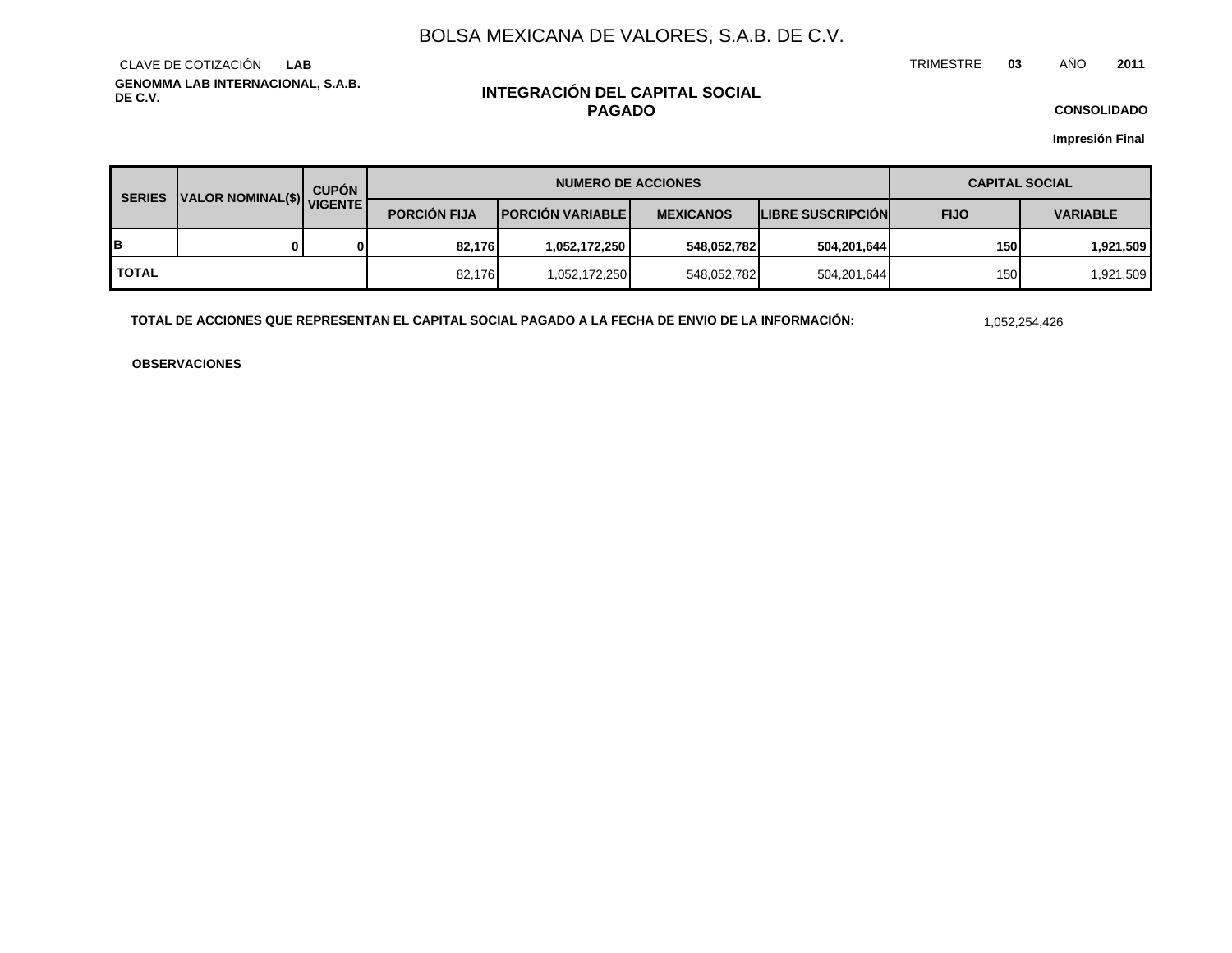CLAVE DE COTIZACIÓN: **LAB**

TRIMESTRE: **03** AÑO: **2011**

**GENOMMA LAB INTERNACIONAL, S.A.B. DE C.V. PAGINA 2020 20:20 20:20 20:20 20:20 20:20 20:20 20:20 20:20 20:20 20:20 20:20 20:20 20:20 20:20 20:20 20:20 20:20 20:20 20:20 20:20 20:20 20:20 20:20 20:20 20:20 20:20 20:20 20:20 20:20 20:20 20:20 20:20** 

#### **INSTRUMENTOS FINANCIEROS DERIVADOS**

 $1/2$ 

**CONSOLIDADO**

**Impresión Final**

GENOMMA LAB INTERNACIONAL, S. A. B. DE C. V.

DURANGO NO. 332-102, COLONIA ROMA C. P. 06700, MÉXICO, D. F. R.F.C.: GLI-961030-TU5

MÉXICO, D. F. A 24 DE OCTUBRE 2011

ASUNTO: SE PRESENTA ESCRITO EN ATENCIÓN AL REQUERIMIENTO SEGÚN OFICIO NO. 151- 2/76211/2009 DE FECHA 20 DE ENERO DE 2009, MEDIANTE EL CUAL SE SOLICITA DE DIVERSA INFORMACIÓN Y DOCUMENTACIÓN RESPECTO A LAS OPERACIONES CON INSTRUMENTOS FINANCIEROS DERIVADOS EN LAS QUE PUDO HABER PARTICIPADO EN SU CASO LA EMPRESA: GENOMMA LAB INTERNACIONAL, S. A. B. DE C. V. R.F.C.: GLI-961030-TU5

VICEPRESIDENCIA DE SUPERVISIÓN BURSATIL. VICEPRESIDENCIA DE NORMATIVIDAD. DIRECCIÓN GENERAL DE SUPERVISIÓN DE MERCADOS. DIRECCIÓN GENERAL DE AUTORIZACIONES.

PRESENTE

OSCAR VILLALOBOS TORRES (R.F.C.: VITO-701004-1Y4), EN REPRESENTACIÓN DE GENOMMA LAB INTERNACIONAL, S. A. B. DE C. V. (R.F.C.: GLI-961030-TU5), PERSONALIDAD QUE ACREDITO CON COPIA DEL INSTRUMENTO NOTARIAL QUE SE ACOMPAÑA AL PRESENTE COMO ANEXO 1 (SE INCLUYE ORIGINAL PARA COTEJO), CON DOMICILIO FISCAL EN DURANGO 332-102, COLONIA ROMA, C. P. 06700, MÉXICO, D. F., TEL.:5081-0000, Y SEÑALANDO EL MISMO DOMICILIO PARA OÍR Y RECIBIR TODA CLASE DE NOTIFICACIONES QUE A ESTE ASUNTO SE REFIERAN, ATENTAMENTE COMPAREZCO Y EXPONGO QUE:

1. MEDIANTE OFICIO NO. 151-2/76211/2009 DE FECHA 20 DE ENERO DE 2009, ASÍ COMO DEL ANEXO 1 QUE FORMA PARTE INTEGRANTE DE DICHO OFICIO, LA DIRECCIÓN GENERAL DE SUPERVISIÓN DE MERCADOS DE LA COMISIÓN NACIONAL BANCARIA Y DE VALORES, A EFECTO DE CONOCER LA PARTICIPACIÓN DE LAS EMPRESAS PÚBLICAS EN OPERACIONES CON INSTRUMENTOS FINANCIEROS DERIVADOS YA SEA PARA INCREMENTAR SU RENTABILIDAD O CONTAR CON DETERMINADA COBERTURA RESPECTO A ALGÚN RIESGO, REQUIERE QUE GENOMMA LAB INTERNACIONAL, S. A. B. DE C. V. (EN ADELANTE MI REPRESENTADA), DIVULGUE DE CONFORMIDAD CON EL CITADO OFICIO Y COMO COMPLEMENTO A SU REPORTE TRIMESTRAL, INFORMACIÓN CUALITATIVA Y CUANTITATIVA SOBRE LAS POSICIONES QUE EN SU CASO TUVO EN INSTRUMENTOS FINANCIEROS DERIVADOS, RECONOCIDOS O NO COMO ACTIVOS O PASIVOS EN EL ESTADO DE SITUACIÓN FINANCIERA O BALANCE GENERAL.

2. A FIN DE CUMPLIR CON EL REQUERIMIENTO DE INFORMACIÓN Y DOCUMENTACIÓN QUE SE SOLICITA SEGÚN EL OFICIO NO. 151-2/76211/2009 DE FECHA 20 DE ENERO DE 2009, SE HACE DEL CONOCIMIENTO DE ESA H. DIRECCIÓN GENERAL DE SUPERVISIÓN DE MERCADOS DE LA COMISIÓN NACIONAL BANCARIA Y DE VALORES, QUE MI REPRESENTADA A LA FECHA NO CUENTA CON LA INFORMACIÓN CUALITATIVA Y CUANTITATIVA RESPECTO A CUALQUIERA DE LOS ASPECTOS SOLICITADOS EN EL OFICIO 151-2/76211/2009, YA QUE NO HA CELEBRADO OPERACIONES QUE INVOLUCREN LA CONTRATACIÓN DE INSTRUMENTOS FINANCIEROS DERIVADOS DE ACUERDO A LO ESTABLECIDO EN EL BOLETÍN C-2 "INSTRUMENTOS FINANCIEROS" Y EL BOLETÍN C-10 "INSTRUMENTOS FINANCIEROS DERIVADOS Y OPERACIONES DE COBERTURA", DE LAS NORMAS DE INFORMACIÓN FINANCIERA.